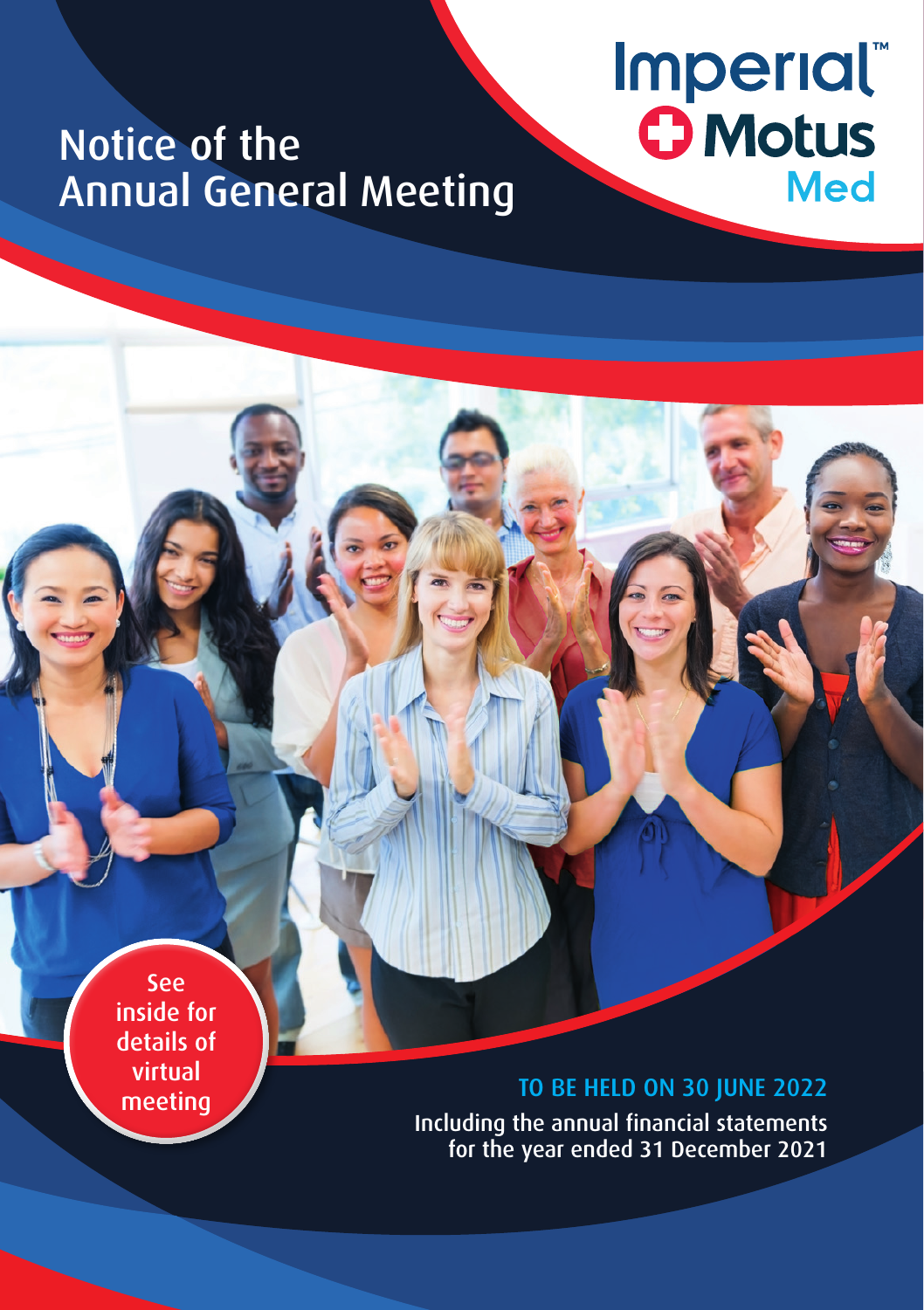# IMPORTANT NOTICES TO ALL MEMBERS

#### TWENTY-SIXTH ANNUAL GENERAL MEETING

Notice is hereby given that the twenty-sixth Annual General Meeting of Members of the Imperial and Motus Medical Aid will be held on Thursday, 30 June 2022 at 10:00.

The Scheme has made provision for members or their proxies to participate in the meeting by way of an electronic platform hosted by The Meeting Specialist (Pty) Ltd – TMS. Should you or your proxy wish to participate, please use the link in the email received to access and complete the electronic participation form by no later than 10:00 on 23 June 2022.

Upon receipt of the required information, you or your proxy will be provided with a secure code and instructions on how to access the virtual meeting. Please note that access to the meeting will be at the expense of members who wish to make use of the facility.

#### UNDESIRABLE BUSINESS PRACTICE

The Council for Medical Schemes ("CMS") is enjoined to protect the interests of the beneficiaries at all times. To this end, the CMS monitors medical schemes' compliance with rules and the provisions of the Medical Schemes Act, No. 131 of 1998 ("the Act"), as well as other legislation relating to medical schemes.

The CMS continues to monitor medical schemes' general meetings, especially against the background of incidents where meetings have previously been disrupted by members who were disgruntled with the process that schemes follow in convening general meetings, as well as meetings convened contrary to the Rules of the Scheme, and elections conducted in a questionable manner.

The Registrar of Medical Schemes ("the Registrar") has, based on findings from medical scheme monitoring and inspection initiatives, and with the concurrence of the CMS and the Minister of Health, declared some practices related to medical scheme practices, irregular and undesirable, as described in Notice 943 of 2017 in the Government Gazette published on 5 December 2017.

This relates specifically to approaching or persuading a person to stand as a candidate, the canvass of proxies for a particular person, and funding or organising the election of a candidate. For more detail please access the Notice on the CMS website at www.medicalschemes.com under Circulars (Circular 15 of 2018).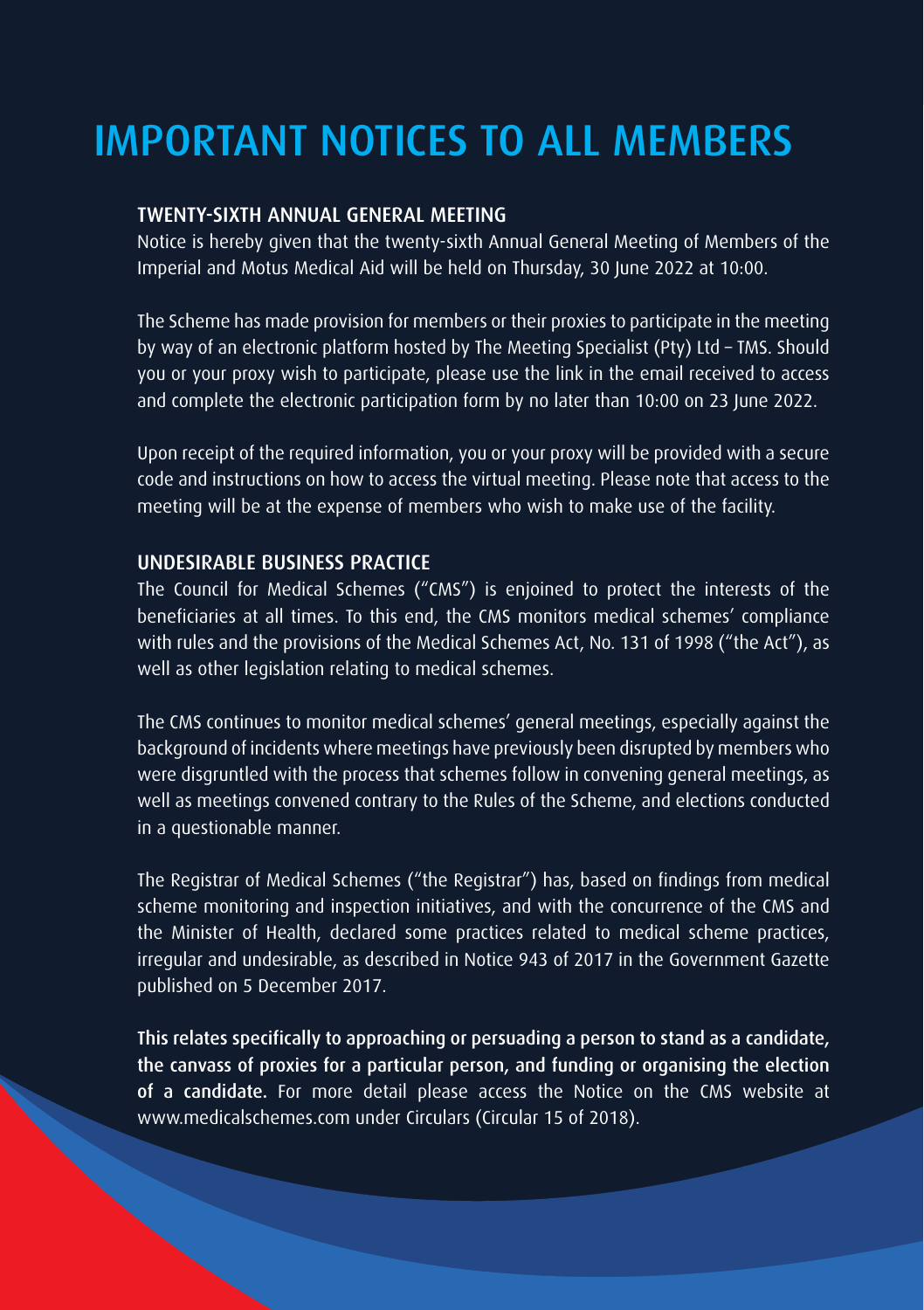

# AGENDA

## 1. CONFIRMATION OF MINUTES

To confirm the minutes of the Imperial and Motus Medical Aid Annual General Meeting held on 16 July 2021.

### 2. ADOPTION OF REPORTS AND ACCOUNTS

To receive and adopt the report of the Board of Trustees, as well as the Auditor's report and statements of accounts for the twelve (12) months ended 31 December 2021.

### 3. APPOINT AUDITORS

To appoint Auditors in terms of Rule 22.1.

#### 4. OTHER BUSINESS

To transact such other business as may be transacted at the Annual General Meeting.

If you are unable to attend the meeting, you may nominate a proxy or the Chairman to vote on your behalf. A proxy form is included on page 65.

Notice of motions to be placed before the Annual General Meeting must reach The Meeting Specialist (Pty) Ltd no later than seven (7) days before the meeting and can be sent to proxy@tmsmeetings.co.za.

BY ORDER OF THE BOARD OF TRUSTEES

of Walt

Johannes Jacobus van der Walt Principal Officer Imperial and Motus Medical Aid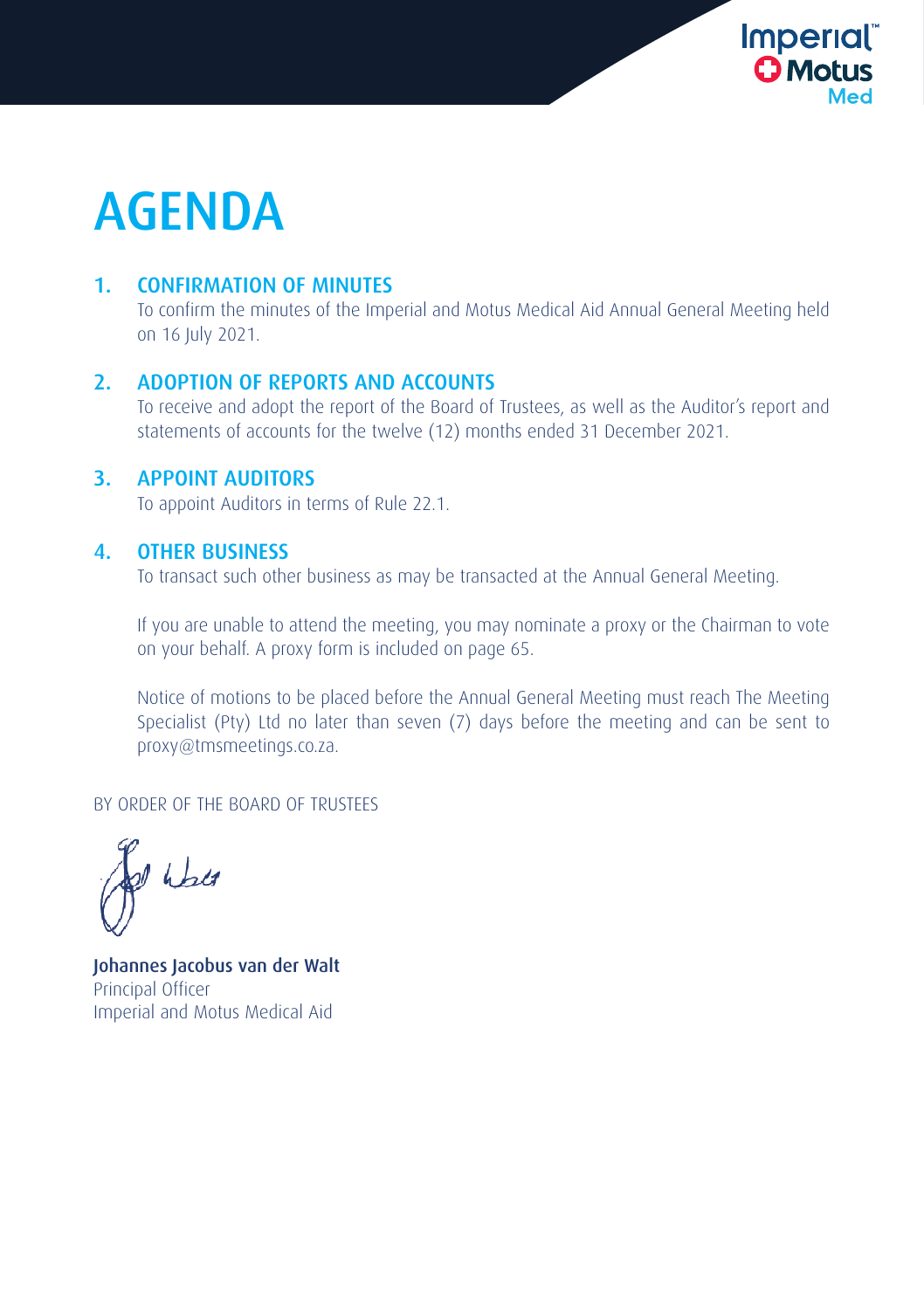# MINUTES OF THE TWENTY-FIFTH ANNUAL GENERAL MEETING

# OF THE IMPERIAL AND MOTUS MEDICAL AID HELD VIRTUALLY ON 16 JULY 2021 AT 15:00

#### WELCOME AND APOLOGIES

Mr. Janse van Rensburg, Chairman of the Board of Trustees welcomed everyone present at the 25<sup>th</sup> Annual General Meeting of Imperial and Motus Medical Aid. He extended a welcome to his fellow Trustees and Scheme Officials present.

He indicated that given the COVID-19 pandemic is still with us, the Board of Trustees of Imperial Motus Med ("Board") has, in the circumstances, determined that it is necessary, prudent, and preferable that the AGM be held by way of electronic participation only, and not by way of a physical meeting. The AGM was accordingly held through electronic communication, as was permitted by the Council for Medical Schemes and the registered Scheme Rules. The Scheme has retained the services of The Meeting Specialist Proprietary Limited ("TMS") who hosted the AGM remotely on an interactive electronic platform and facilitated electronic participation. In addition, TMS has been appointed to act as scrutineer for purposes of checking Proxy Forms deposited for this meeting. **Rensburg, Chairman of the Board of Trustees welcomed everyone presently Meeting of Imperial and Motus Medical Aid. He extended a welcome the<br>me Officials present.<br>hat given the COVID-19 pandemic is still with us, the Boar** 

In terms of Rule 23.3.1 of the Registered Scheme rules, only persons who have been reasonably verified had the right to participate in the meeting. This extends to persons who were in possession of a valid Proxy Form which was filed in accordance with the Notice of the Annual General Meeting, and members who are reflected in the Register as at the Record Date for this meeting.

Mr. Janse van Rensburg further extended a welcome to Mr. Mokoatedi from the Council for Medical Schemes who was in attendance.

Mr. Janse van Rensburg briefly explained the process forward and how members could participate in the meeting. After allowing some time for members joining the virtual meeting, it was confirmed that a quorum was present in terms of the Rules of the Scheme and the meeting was properly constituted. Thirty-six (36) members were virtually present at the meeting and one proxy was received.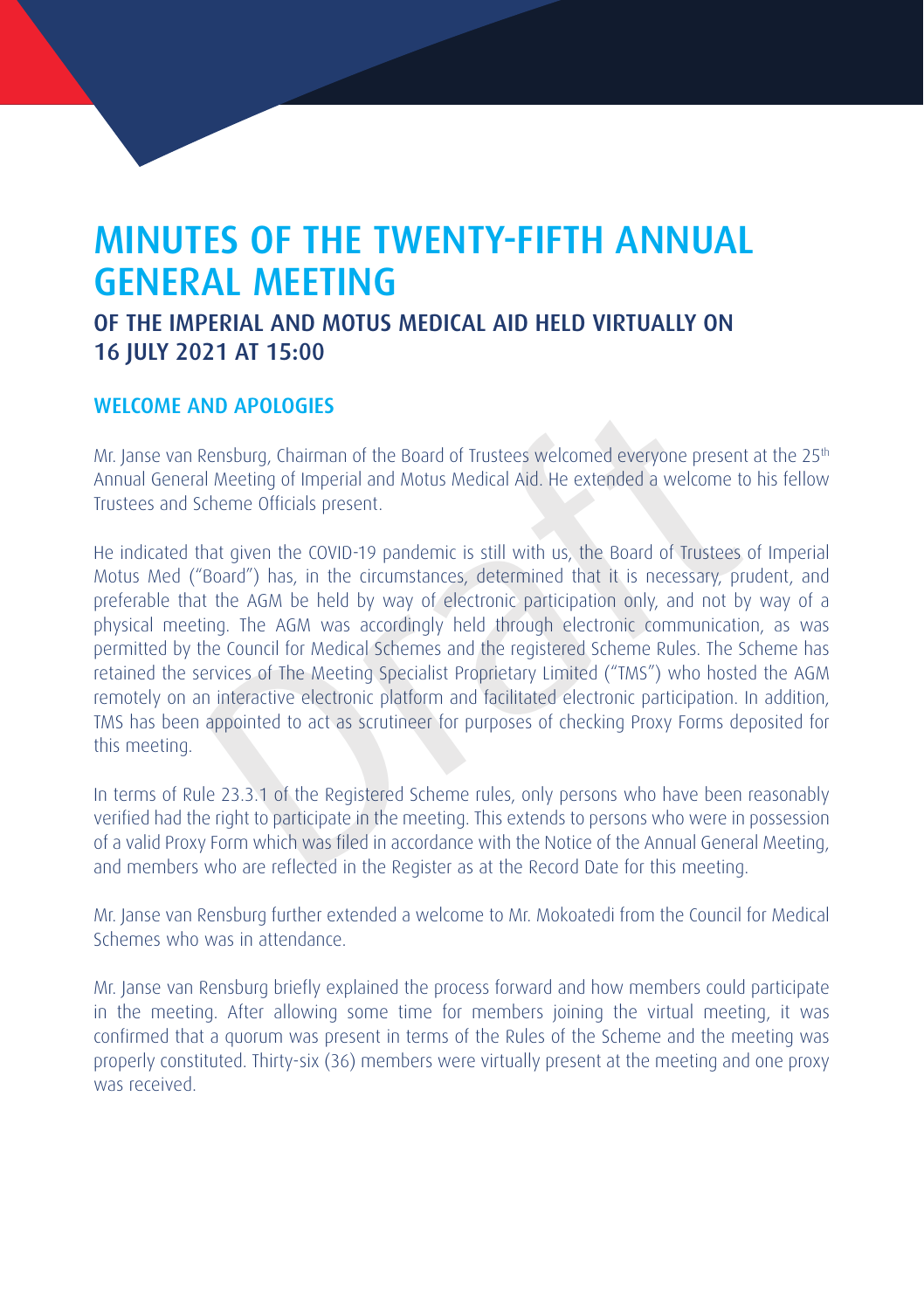### 1. APPROVAL OF THE MINUTES OF THE ANNUAL GENERAL MEETING HELD ON 29 SEPTEMBER 2020

The minutes of the Annual General Meeting held on 29 September 2020 was distributed to all members in advance. Mr. C Van Wyk proposed the adoption of the minutes of 29 September 2020, which was seconded by Ms. A Sarria. The content of the minutes was therefore **adopted** as a true reflection by the meeting attendees.

#### 2. ADOPTION OF REPORTS AND ACCOUNTS

The Report of the Board of Trustees, including the Auditor's Report and the statement of accounts for the year ended 31 December 2020, were distributed to all members with the AGM Notice. Mr. K Volschenk proposed the adoption of the Reports and Accounts which was seconded by Mr. J de Beer. The content of these documents was therefore **adopted** by the attendees of the meeting. **N OF REPORTS AND ACCOUNTS**<br>
of the Board of Trustees, including the Auditor's Report and the state<br>
or the year ended 31 December 2020, were distributed to all members<br>
e. Mr. K Volschenk proposed the adoption of the Repo

#### 3. APPOINTMENT OF AUDITORS

The Chairman informed the members in attendance that the Audit Committee proposed and recommended the re-appointment of Deloitte at the 13 April 2021 Audit Committee Meeting for the ensuing year. Ms. L Robinson proposed the adoption of the re-appointment of Deloitte which was seconded by Mr. N Simelane. The proposal was therefore **adopted** by the attendees and Deloitte was re-appointed for the ensuing year.

#### 4. OTHER BUSINESS

The Chairman requested Scheme Management to provide the members of the Scheme with an overview on COVID-19 and the vaccination roll-out.

Mr. Van Wyk commented that the Scheme consisted of 15 924 beneficiaries, as at 31 May 2021. A total of 10 932 COVID-19 tests were conducted up to 12 July 2021, which was 68% of all beneficiaries, but it needs to be noted that one beneficiary may have had more than one test. A total of 1 595 or 14% of all tests conducted had a positive outcome, 167 or 10% of all positive cases were hospitalised, 29 or 1% of all positive cases were in ICU and 26 or 1% of all positive cases passed away. The 26 Scheme deaths translates to 0.0016% of beneficiaries. A total of 425 beneficiaries (only 2% of beneficiaries) has been vaccinated thus far.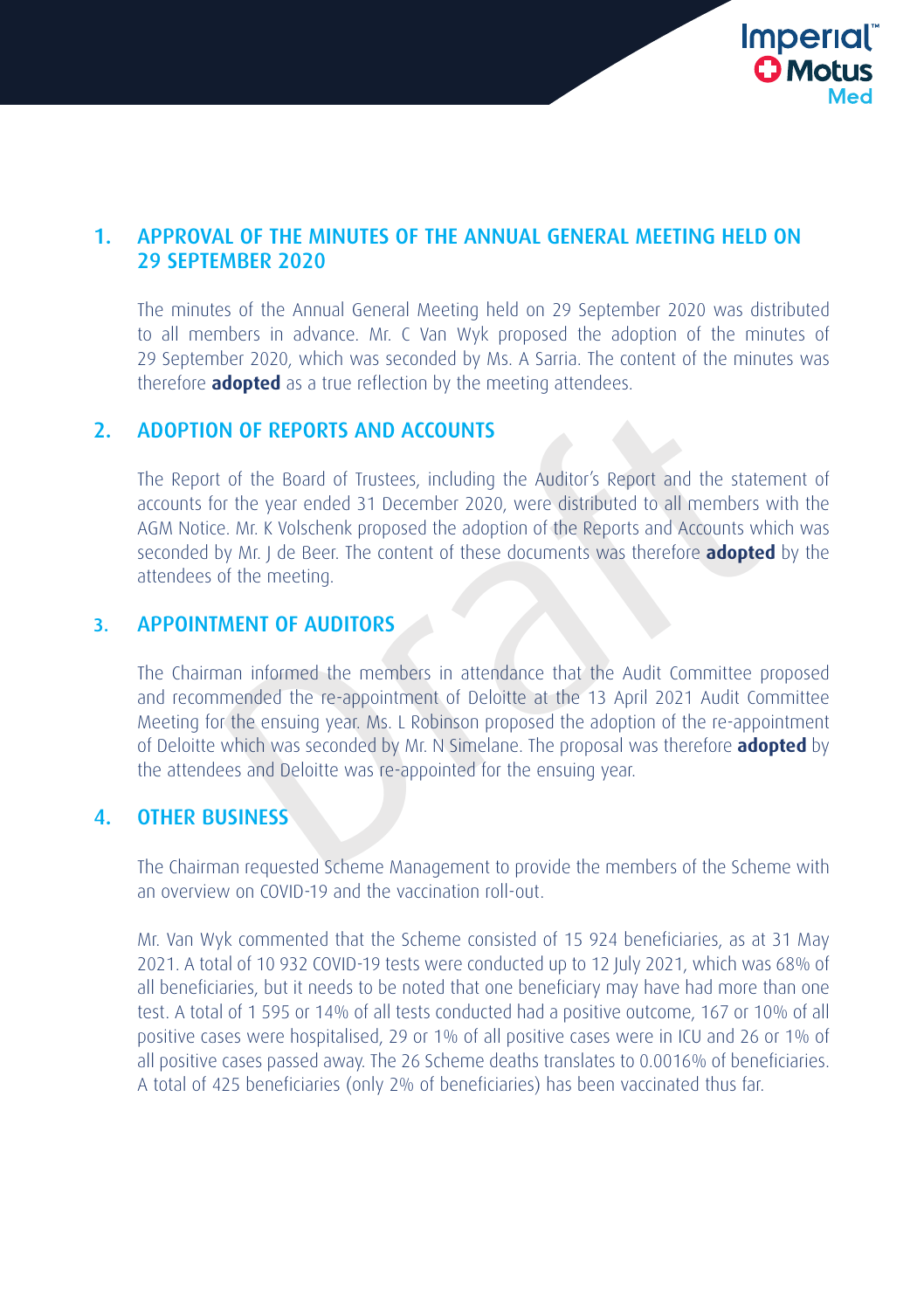Mr. Van Wyk informed the members that international experience indicates that vaccinating the population have a positive impact on the severity of the illness, with a significant reduction in hospitalisation and deaths in populations where the majority of adults were vaccinated. The Scheme therefore wish to encourage and assist all its members to get vaccinated. In South Africa, the government controls procurement and implemented a central roll-out, governing the eligibility for vaccines according to the vulnerability of populations. In the last few weeks, we have experienced an acceleration of the vaccination roll-out and weekly there are more and more vaccination centers (both public and private) available for members to utilise to get vaccinated. Registration for all adults 35 and older are available and it appears that the country has secured enough vaccines to vaccinate the adult population of SA.

The Scheme's administrator, Momentum Health Solutions, have opened several vaccination centers to assist the national vaccination drive and the members of the Schemes they administer to roll out the vaccinations as soon as possible. With Government being the only entity to procure and distribute vaccinations, all parties still have to adhere to the Government's priorities and therefore vaccinations will only be available for 35 and older adults at the moment. mere are more and more vacunation centers (boun public and pilvate) and the set of this secured. Registration for all adults 35 and older are at is to utilise to get vaccinated. Registration for all adults 35 and older are

Mr. Janse van Rensburg thanked Mr. Van Wyk for the summary around COVID-19 and the vaccinations and confirmed that the Scheme has sufficient reserves to fund the vaccines for all beneficiaries.

There being no further discussions the Chairman closed the meeting.

Chairman Date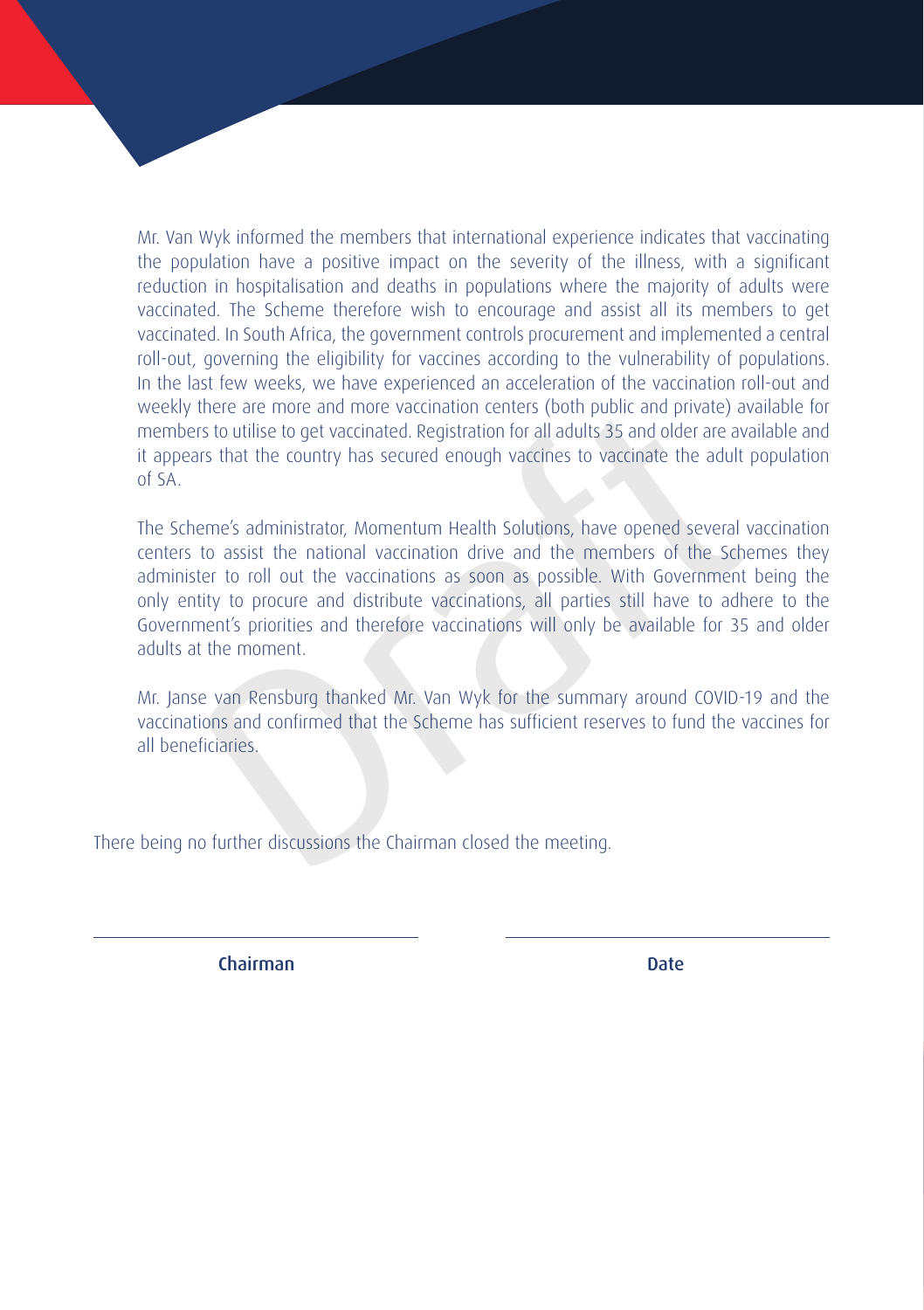# ANNUAL FINANCIAL **STATEMENTS**

FOR THE YEAR ENDED 31 DECEMBER 2021

Registration number: 01559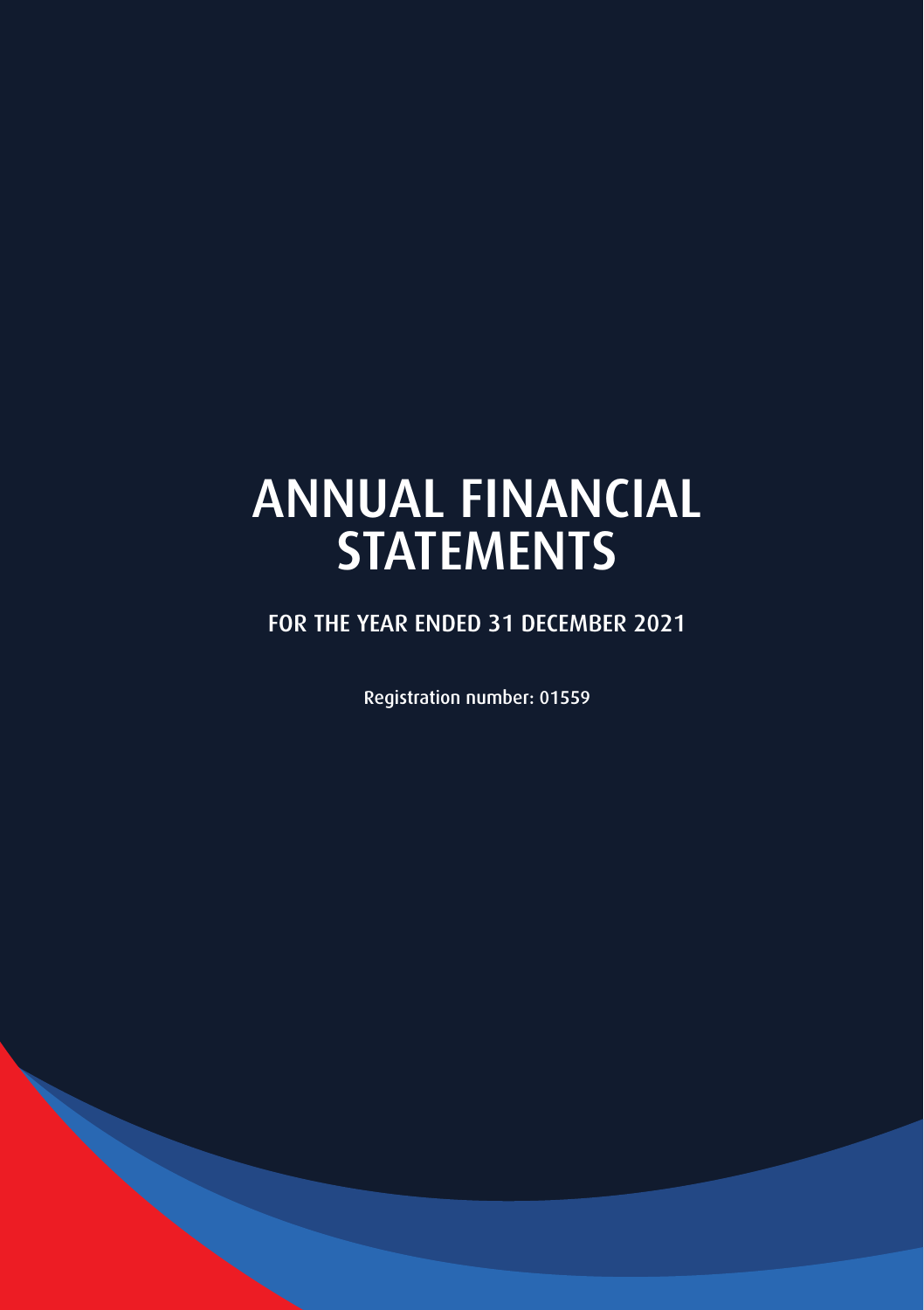# **CONTENTS**

| Report of the Board of Trustees                            | 1. |
|------------------------------------------------------------|----|
| Statement of responsibility by the Board of Trustees       | 11 |
| Statement of corporate governance by the Board of Trustees | 12 |
| Independent auditor's report                               | 14 |
| Statement of financial position                            | 20 |
| Statement of comprehensive income                          | 21 |
| Statement of changes in funds and reserves                 | 22 |
| Statement of cash flows                                    | 23 |
| Notes to the financial statements                          | 24 |

A copy of the complete set of the Annual Financial Statements can be obtained from: Imperial and Motus Medical Aid No. 1 South Park 66 South Road Linden Extension Gauteng 2194 South Africa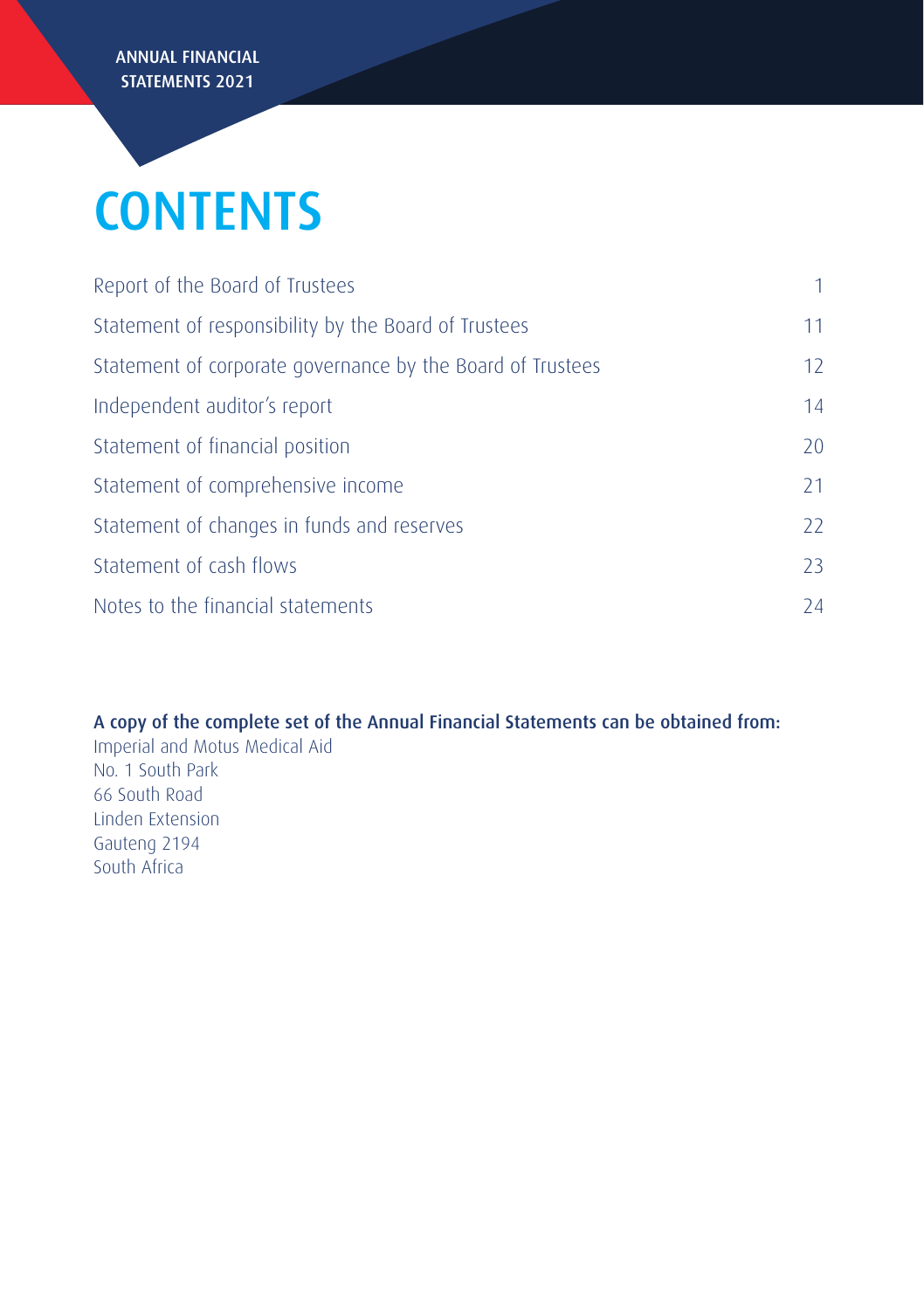

# REPORT OF THE BOARD OF TRUSTEES

#### Registration number: 01559

The Board of Trustees hereby presents its report for the year ended 31 December 2021.

# 1. DESCRIPTION OF THE MEDICAL SCHEME

#### **1.1 Terms of registration**

The Imperial and Motus Medical Aid ("the Scheme") is a "not for profit restricted membership scheme" registered in terms of the Medical Schemes Act 131 of 1998, as amended ("the Act").

#### **1.2 Benefit options within the Imperial and Motus Medical Aid**

Two benefit options are available to eligible members of the Scheme. Both benefit options cover prescribed minimum benefits in full. The Imperial Motus Med Health Plan is a traditional plan that provides unlimited private hospital cover and major medical expenses at 100% of the Medical Scheme Rate. Day-to-day benefits are covered at 85% of the Medical Scheme Rate up to generous annual limits. The Imperial Motus Med Budget Plan provides low-cost cover for essential, basic healthcare with unlimited in-hospital cover at 100% of the Medical Scheme Rate, only prescribed minimum benefit chronic conditions, a general practitioner network with specialist referrals and day-to-day benefits at 85% of the Medical Scheme Rate, with relatively low annual limits.

### 2. MANAGEMENT

#### **2.1 Trustees in office during the year under review**

| OI Janse van Rensburg | Employer representative: Chairman                |
|-----------------------|--------------------------------------------------|
| CFP de Klerk          | Employer representative                          |
| ADSS Sarria           | Member representative                            |
| S Woodward            | Employer representative: Appointed 1 July 2021   |
| <b>ID Berman</b>      | Member representative                            |
| S Tewary-Ahmed        | Member representative                            |
| JN Nzimande           | Employer representative: Terminated 30 June 2021 |

#### **2.2 Principal Officer II van der Walt**

Waterkloof Marina 180 296 Orion Avenue Waterkloof Ridge 0181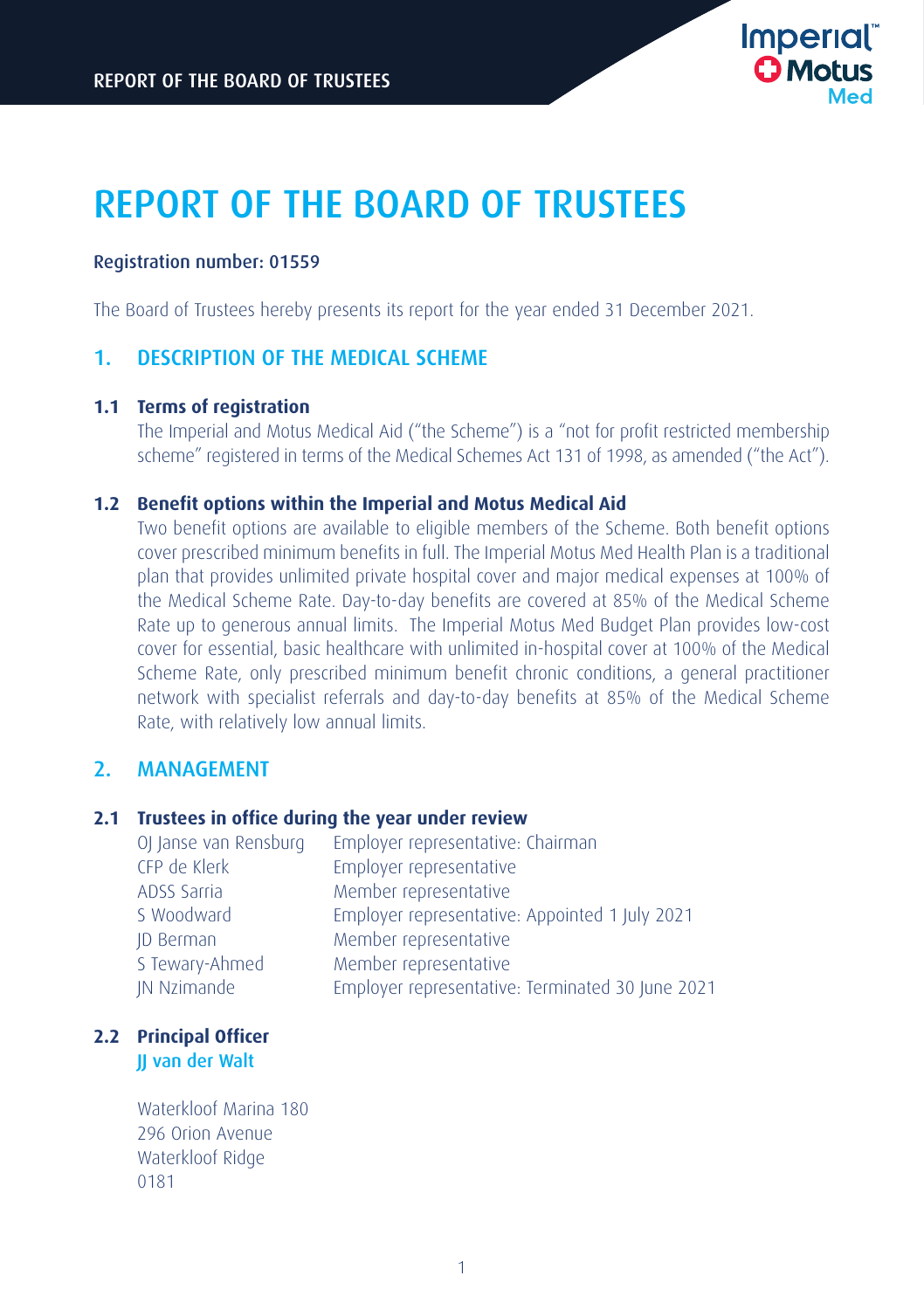# 2. MANAGEMENT (CONTINUED)

#### **2.3 Registered office address and postal address**

No. 1 South Park 66 South Road Linden Extension 2195

#### **2.4 Medical Scheme Administrator during the year**

#### Momentum Health Solutions (Pty) Ltd

| 268 West Avenue | PO Box 7400 |
|-----------------|-------------|
| Centurion       | Centurion   |
| 0157            | 0046        |

Accreditation number: 13

#### **2.5 Investment managers during the year**

Coronation Asset Management (Pty) Ltd 7th Floor, Montclare Place C/o Campground and Main Roads Cape Town 7708

Financial Service Provider Number: 548

#### Investec Asset Management SA (Pty) Ltd

36 Hans Strijdom Avenue Cape Town 8001

Financial Service Provider Number: 587

#### Sygnia Asset Management (Pty) Ltd

7<sup>th</sup> Floor, The Foundry Cardiff Street Cape Town 8001

Financial Service Provider Number: 873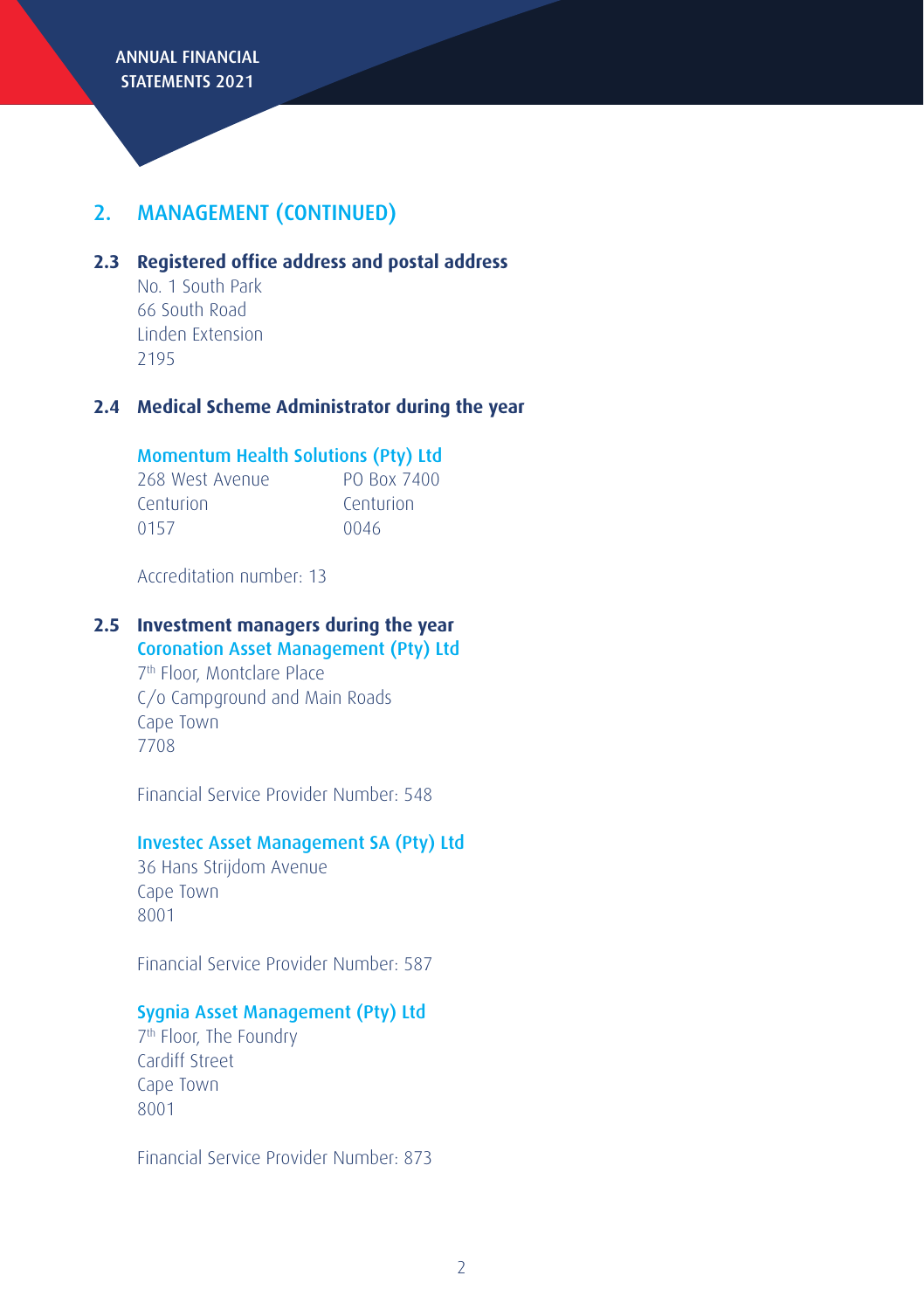

### 2. MANAGEMENT (CONTINUED)

#### **2.6 Investment consultant and advisor during the year**

#### Sygnia Asset Management (Pty) Ltd 7th Floor, The Foundry Cardiff Street Green Point Cape Town

Financial Service Provider Number: 873

#### **2.7 Actuary**

8001

#### Mr Gary Scott (B.Sc FASSA) NMG Consultants and Actuaries (Pty) Ltd

Nicol Way West Office Block C/o William Nicol Drive and Wedgewood Link Bryanston Gauteng

2021

#### **2.8 Auditors**

#### Deloitte & Touche

The Ridge PO Box 578 6 Marina Road Cape Town Portwood District 8000 V&A Waterfront Cape Town 8000

#### 3. INVESTMENT STRATEGY OF THE SCHEME

The Scheme's investment objective is to maximise the return on its investments on a longterm basis at minimal risk. The investment strategy takes into consideration both constraints imposed by legislation and those imposed by the Board of Trustees.

These policies are reviewed annually, taking into consideration compliance with the Act, the risk and returns of the various investment instruments and surplus funds available. The Scheme invested in insurance policies and cash instruments during 2020.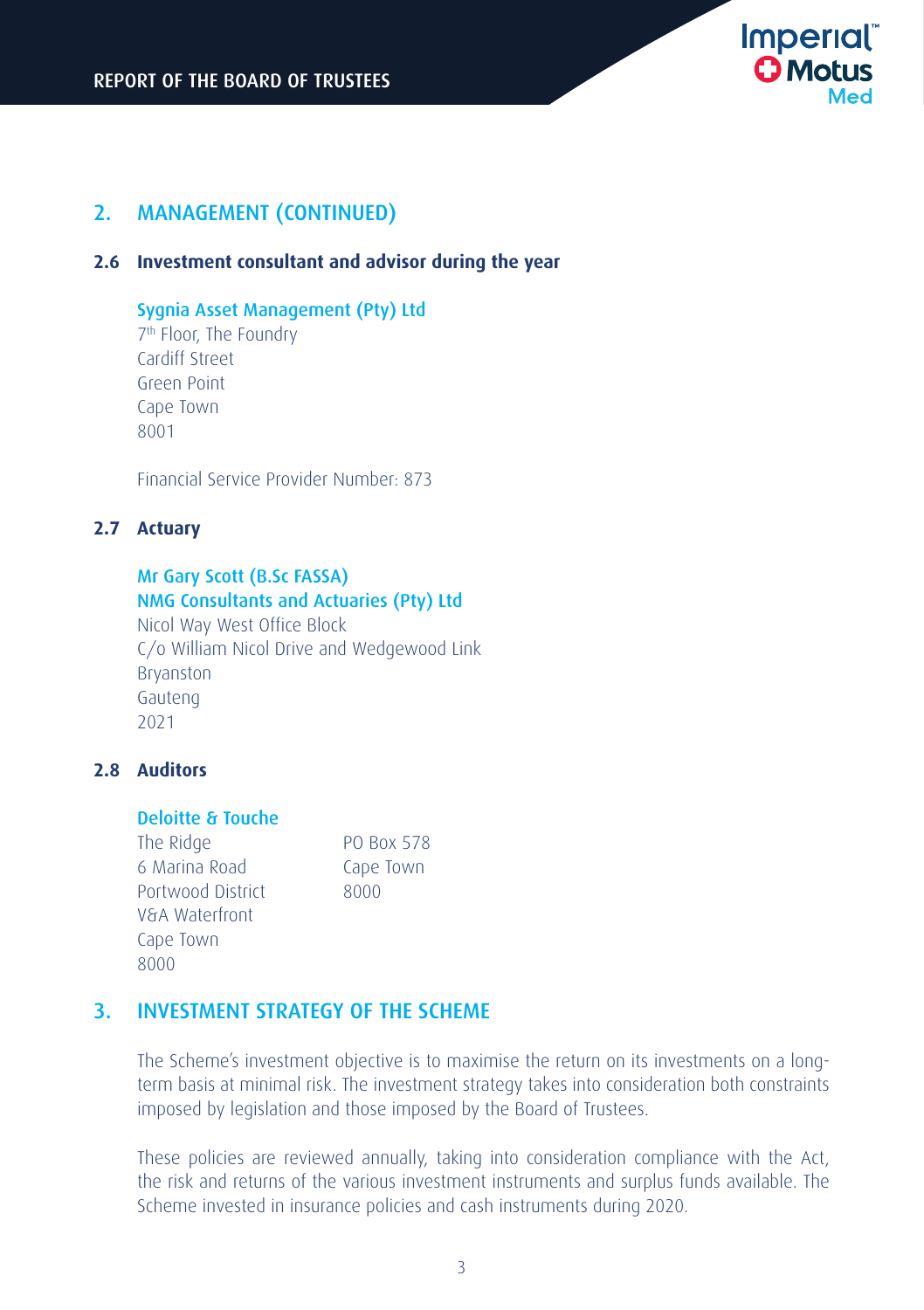## 3. INVESTMENT STRATEGY OF THE SCHEME (CONTINUED)

Sygnia Asset Management (Pty) Ltd ("Sygnia") is an independent asset manager that provides outsourced services which facilitates the unitisation of the assets held by the Scheme.

### 4. MANAGEMENT OF INSURANCE RISK

The primary activity carried out by the Scheme assumes the risk of loss from members and their dependants that is directly subject to the risk. This risk relates to the health of the Scheme members. As such the Scheme is exposed to the uncertainty surrounding the timing and severity of claims under the contract.

The Scheme manages its insurance risk through benefit limits and sub-limits, approval procedures for transactions that involve pricing guidelines, pre-authorisation and case management, service provider profiling, centralised management of risk transfer arrangements and the monitoring of emerging issues.

The Scheme uses several methods to assess and monitor insurance risk exposures both for individual types of risks insured and overall risks. These methods include internal risk measurement models, sensitivity analyses, scenario analyses and stress testing. The theory of probability is applied to the pricing and provisioning for a portfolio of insurance contracts. The principal risk is that the frequency and severity of claims are greater than expected.

Insurance events are, by their nature, random, and the actual number and size of events during one year may vary from those estimated with established statistical techniques. There are no changes to assumptions used to measure insurance assets and liabilities that have a material effect on the financial statements and there are no terms and conditions of insurance contracts that have a material effect on the amount, timing and uncertainty of the Scheme's cash flows.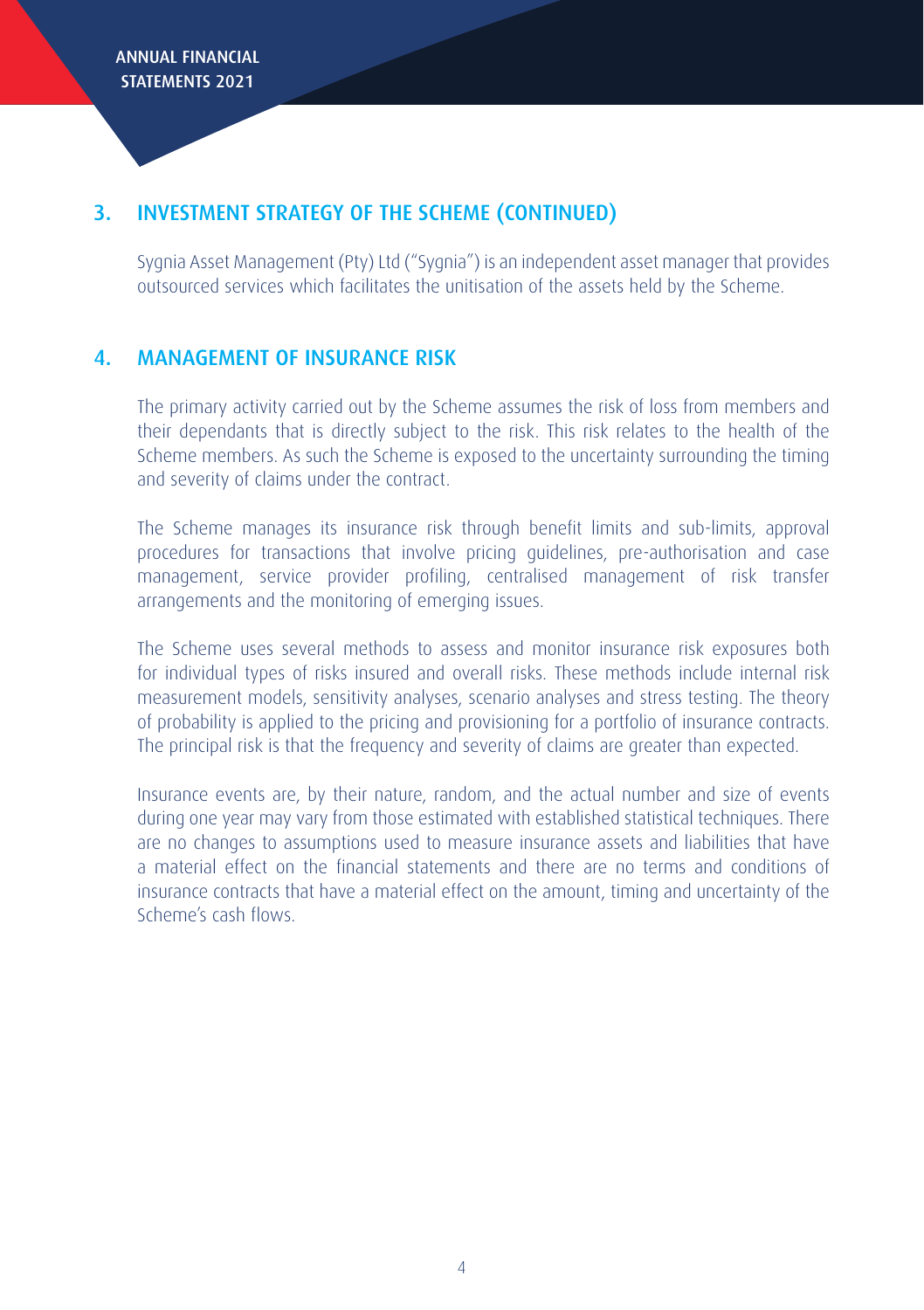# 5. REVIEW OF THE ACCOUNTING PERIOD'S ACTIVITIES

# **5.1 Operational statistics – 2021**

|                                                                                       | 2021<br><b>IMPERIAL</b><br><b>MOTUS MED</b><br><b>HEALTH PLAN</b> | 2021<br><b>IMPERIAL</b><br><b>MOTUS MED</b><br><b>BUDGET PLAN</b> | 2021<br><b>TOTAL</b> | 2020<br><b>IMPERIAL</b><br><b>MOTUS MED</b><br><b>HEALTH PLAN</b> | 2020<br><b>IMPERIAL</b><br><b>MOTUS MED</b><br><b>BUDGET PLAN</b> | 2020<br><b>TOTAL</b> |
|---------------------------------------------------------------------------------------|-------------------------------------------------------------------|-------------------------------------------------------------------|----------------------|-------------------------------------------------------------------|-------------------------------------------------------------------|----------------------|
| Number of members at the end<br>of the year                                           | 6 175                                                             | 897                                                               | 7 0 7 2              | 6 0 5 1                                                           | 731                                                               | 6782                 |
| Average number of members for<br>the year                                             | 6 1 5 3                                                           | 822                                                               | 6 9 7 5              | 6 3 6 4                                                           | 785                                                               | 7 1 4 9              |
| Number of beneficiaries at the<br>end of the year                                     | 14 4 5 5                                                          | 1690                                                              | 16 145               | 14 2 16                                                           | 1 4 3 2                                                           | 15 648               |
| Average number of beneficiaries<br>for the year                                       | 14 9 25                                                           | 1690                                                              | 16 6 15              | 14 9 25                                                           | 1519                                                              | 16 444               |
| Average age per beneficiary                                                           | 31                                                                | 27                                                                | 30                   | 30                                                                | 27                                                                | 30                   |
| Dependent ratio to members at<br>31 December                                          | 1,34                                                              | 0,88                                                              | 1,28                 | 1,35                                                              | 0,96                                                              | 1,31                 |
| Pensioner ratio                                                                       | 3,96%                                                             | 2,25%                                                             | 3,78%                | 3,97%                                                             | 2,37%                                                             | 3,83%                |
| Average net contributions per<br>member per month                                     | R5 200                                                            | R <sub>2</sub> 640                                                | R4 899               | R4 977                                                            | R <sub>2</sub> 543                                                | R4 710               |
| Average net contributions per<br>beneficiary per month                                | R <sub>2</sub> 144                                                | R1 284                                                            | R <sub>2</sub> 056   | R <sub>2</sub> 12 <sub>2</sub>                                    | R1 314                                                            | R2 048               |
| Average relevant healthcare<br>expenditure per member per<br>month                    | R4 535                                                            | R <sub>2</sub> 238                                                | R4 170               | R3 947                                                            | R <sub>2</sub> 068                                                | R3 649               |
| Average relevant healthcare<br>expenditure per beneficiary per<br>month               | R1870                                                             | R1 089                                                            | R1 751               | R1 683                                                            | R1069                                                             | R1 586               |
| Average administration cost per<br>member per month                                   | R303                                                              | R303                                                              | R303                 | R294                                                              | R294                                                              | R294                 |
| Average administration cost per<br>beneficiary per month                              | R <sub>125</sub>                                                  | R <sub>148</sub>                                                  | R <sub>127</sub>     | R125                                                              | R152                                                              | R128                 |
| Average healthcare management<br>expense per member per month                         | <b>R94</b>                                                        | <b>R94</b>                                                        | <b>R94</b>           | <b>R91</b>                                                        | <b>R91</b>                                                        | R91                  |
| Average healthcare management<br>expense per beneficiary per<br>month                 | <b>R39</b>                                                        | R46                                                               | <b>R39</b>           | R39                                                               | <b>R47</b>                                                        | <b>R40</b>           |
| Non-healthcare expenditure per<br>average beneficiary per month                       | R <sub>125</sub>                                                  | R147                                                              | R <sub>127</sub>     | R126                                                              | R152                                                              | R128                 |
| Non-health administration<br>expenses as a percentage of gross<br>contribution income | 5,83%                                                             | 11,48%                                                            | 6,19%                | 5,93%                                                             | 11,60%                                                            | 6,26%                |
| Gross claims as a percentage of<br>aross contributions                                | 87,20%                                                            | 84,78%                                                            | 87,05%               | 79,30%                                                            | 81,35%                                                            | 79,42%               |
| Average accumulated funds per<br>member at 31 December                                | R90 650                                                           | R90 650                                                           | R90 650              | R77 490                                                           | R77 490                                                           | R77 490              |
| Return on investments as a<br>percentage of investments                               | 13,49%                                                            | 13,49%                                                            | 13,49%               | 5,34%                                                             | 5,34%                                                             | 5,34%                |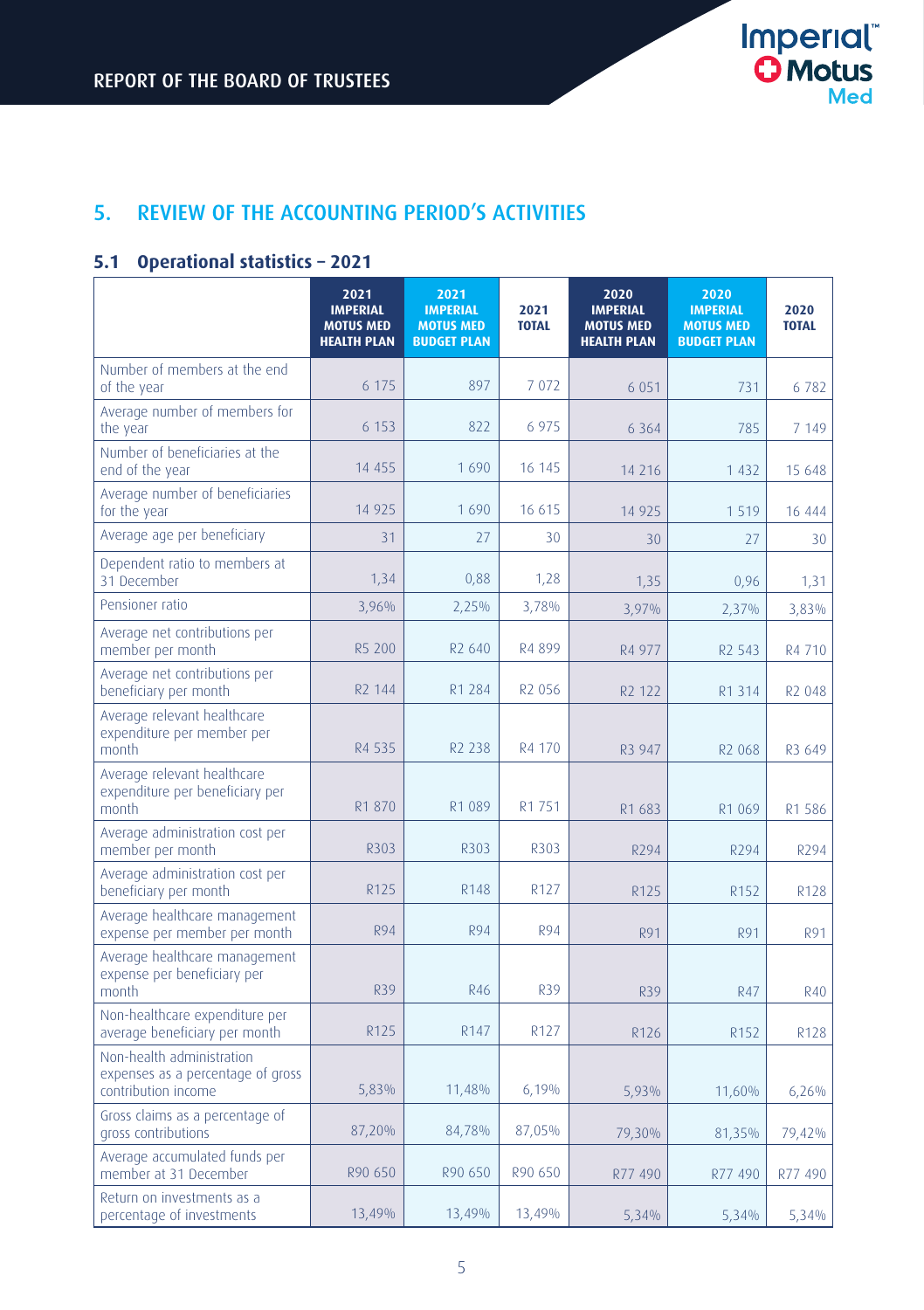#### **5.2 Results of the Scheme**

The results of the Scheme are set out in the financial statements that accompany this report.

The Scheme has seen an increase in membership during 2021.

#### **5.3 Solvency ratio**

|                                                    | 2021         | 2020         |
|----------------------------------------------------|--------------|--------------|
|                                                    | R            | R            |
| The solvency ratio is calculated as follows:       |              |              |
| Total members' funds per statement of financial    |              |              |
| position                                           | 641 078 898  | 525 538 554  |
| Less:                                              |              |              |
| Cumulative unrealised gains on financial assets at |              |              |
| fair value through profit and loss                 | (76 114 065) | (38 137 979) |
| Accumulated funds per regulation 29                | 564 964 833  | 487 400 575  |
| Gross contributions                                | 410 022 356  | 404 040 599  |
| Accumulated funds ratio                            | 137,8%       | 120,6%       |

The accumulated funds ratio remains well in excess of the statutory requirement of 25% of gross annual contributions, and the Scheme remains in a sound financial position.

#### **5.4 Reserve accounts**

Movements in the reserves are set out in the Statement of Changes in Funds and Reserves on page 22.

There have been no other unusual movements in reserves that the Trustees believe should be brought to the attention of the members of the Scheme.

#### **5.5 Outstanding claims**

Movements in the outstanding claims provision are set out in note 5 to the financial statements. There have been no unusual movements that the Trustees believe should be brought to the attention of the members of the Scheme.

### 6. ACTUARIAL SERVICES

The Scheme's actuaries have been consulted in the determination of the contribution and benefit levels, as well as the calculation of the incurred-but-not-reported claims provision.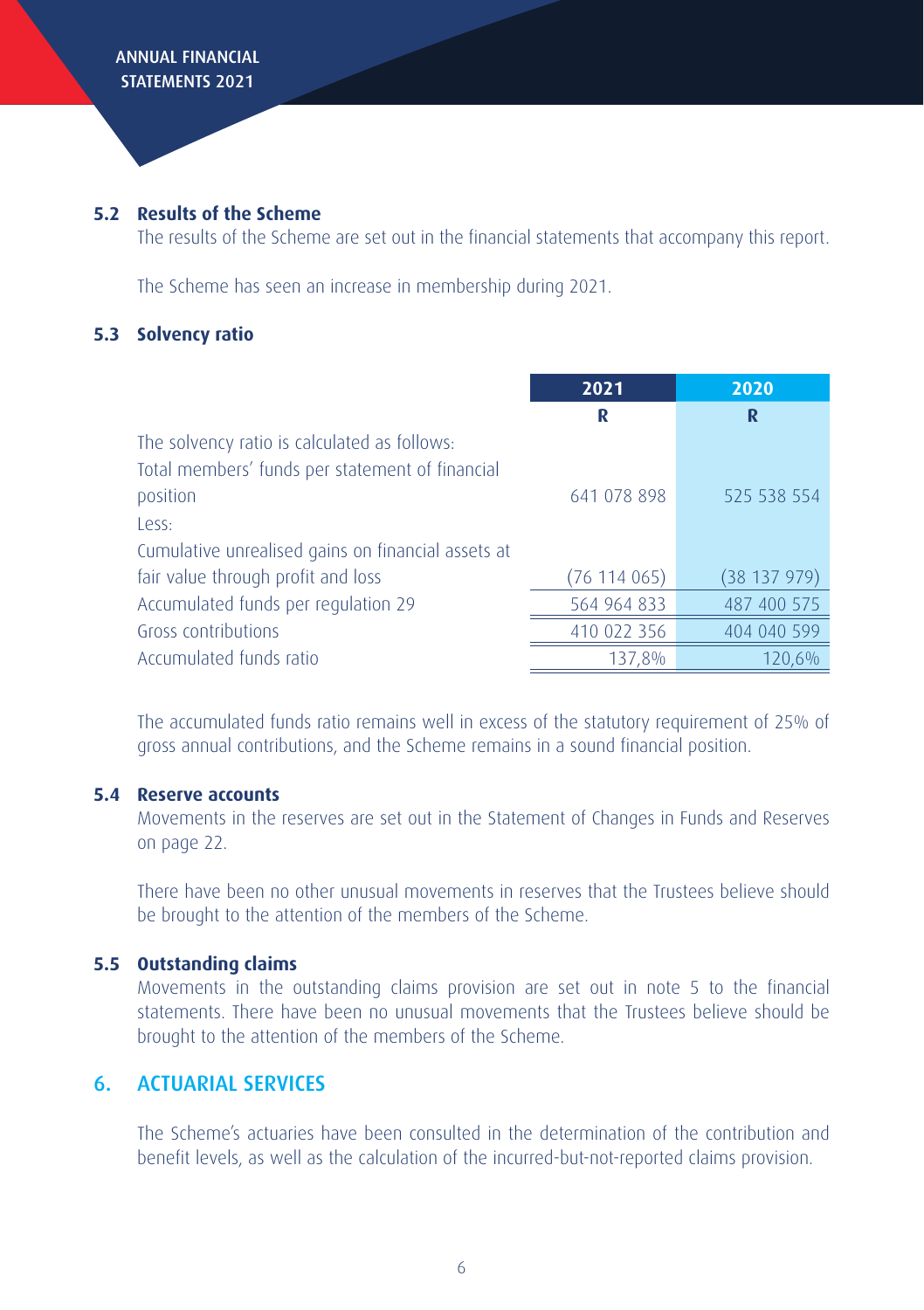

#### 7. CONTINGENCIES

There were no potential liabilities contingent on the outcome of litigations, claims, guarantees or suretyships at 31 December 2021.

#### 8. LOANS TO PARTICIPATING EMPLOYERS OF MEMBERS OF THE SCHEME AND TO OTHER RELATED PARTIES

The Scheme has not made any loans to participating employers of Scheme members or other related parties.

#### 9. EVENTS AFTER REPORTING DATE

At the date of finalisation of the financial statements there were no material events that occurred subsequent to the reporting date that required adjustments to the amounts recognised in the financial statements.

#### 10. COVID-19

The worldwide COVID-19 pandemic that developed in 2020, is continuing to create significant uncertainties that may have an impact on the Scheme going forward.

COVID-19 had the following impact on the Scheme since the start of the pandemic:

|                                              | 2021        | 2020                    |
|----------------------------------------------|-------------|-------------------------|
| » Total member lives infected by COVID-19    | 2 1 5 6     | 925.                    |
| » Total member lives recovered from COVID-19 | 2.083       | 899                     |
| » Total member deaths from COVID-19          | 29          | 19                      |
| » Total COVID-19-related claims in rands     | R35 610 478 | R <sub>22</sub> 276 423 |

The Board of Trustees is of the opinion that these events, given the existing profile of the Scheme's membership and the level of reserves held, will not have a material impact on the Scheme's solvency. The Trustees will continue to consider the potential impact of the outbreak on significant estimates and judgements going forward.

### 11. GOING CONCERN

Following the outbreak of the coronavirus pandemic, the Trustees continue to be of the opinion that the Scheme will be able to continue as a going concern; refer to note 24 of the notes to the financial statements for additional disclosure on events after the reporting date.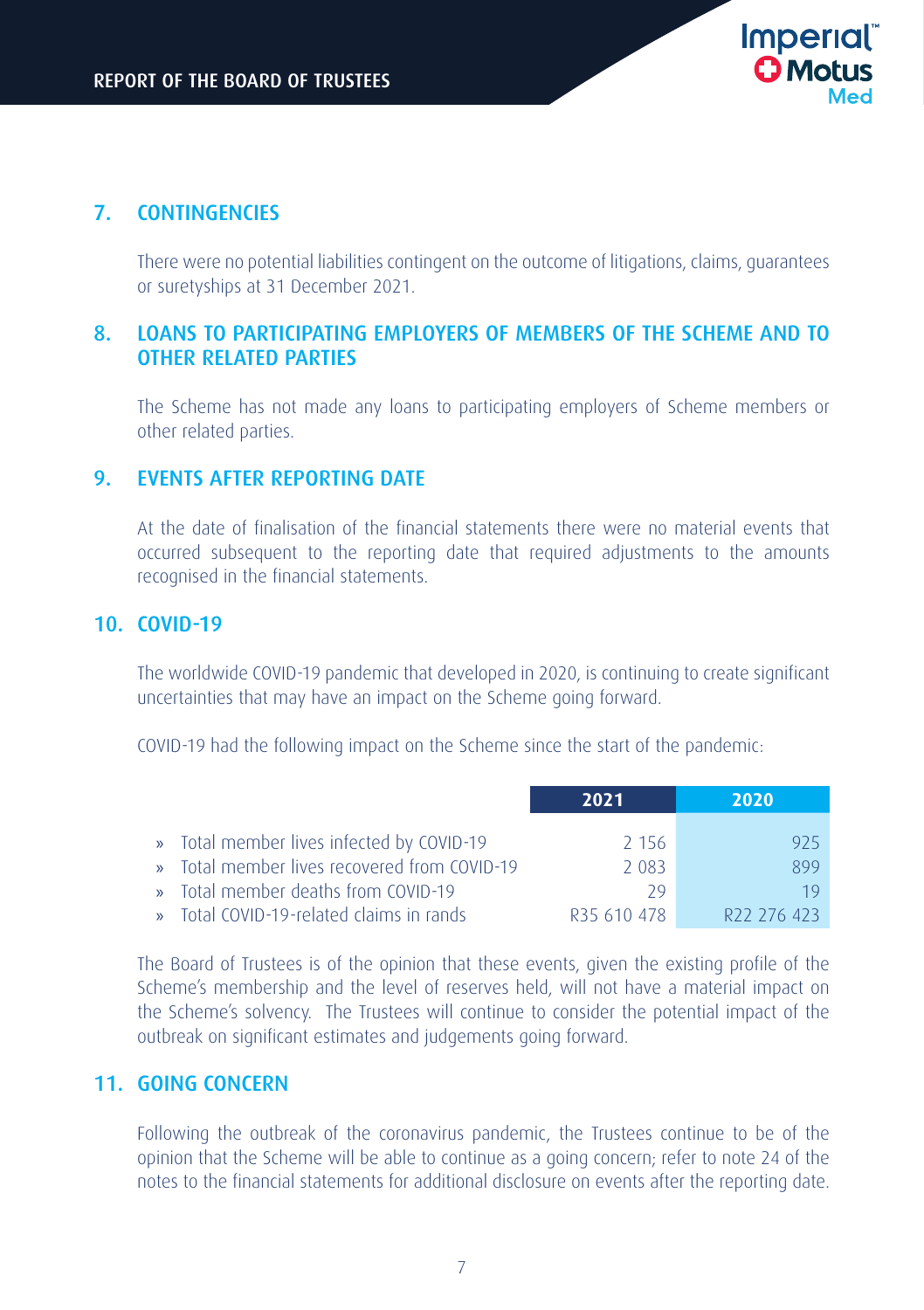## 12. RELATED PARTY TRANSACTIONS

Refer to related parties and related party transactions disclosed in note 16 to the financial statements.

### 13. AUDIT COMMITTEE

The Audit Committee is mandated by the Board of Trustees by means of a written terms of reference as to its membership, authority and duties. The Committee, at year end, consists of six members of whom two are members of the Board of Trustees. The majority of its members, including the chairman, are not officers of the Scheme or its third-party administrator. The Committee met on two occasions during the course of the year, as follows:

- » 13 April 2021
- » 10 November 2021.

The Chairman of the Scheme, the administrator's financial manager and the external auditors have unrestricted access to the Chairman of the Audit Committee.

In accordance with the provisions of the Act, the primary responsibility of the Committee is to assist the Board of Trustees in carrying out its duties relating to the Scheme's accounting policies, internal control systems and financial reporting practices. The internal and external auditors formally report to the Committee on critical findings arising from audit activities.

The committee comprises:

- » Mr F Seedat (Chairman)
- » Mr J Berman (Member representative)
- » Mr CFP de Klerk (Employer representative)
- » Mr JG de Beer
- » Ms U Ragunanund
- » Ms B Francis.

No fees were paid to the Audit Committee members in 2021.

#### 14. TRUSTEE MEETING ATTENDANCE

The schedule overleaf sets out Board of Trustee meeting attendances and attendances by members of the Board at committee meetings.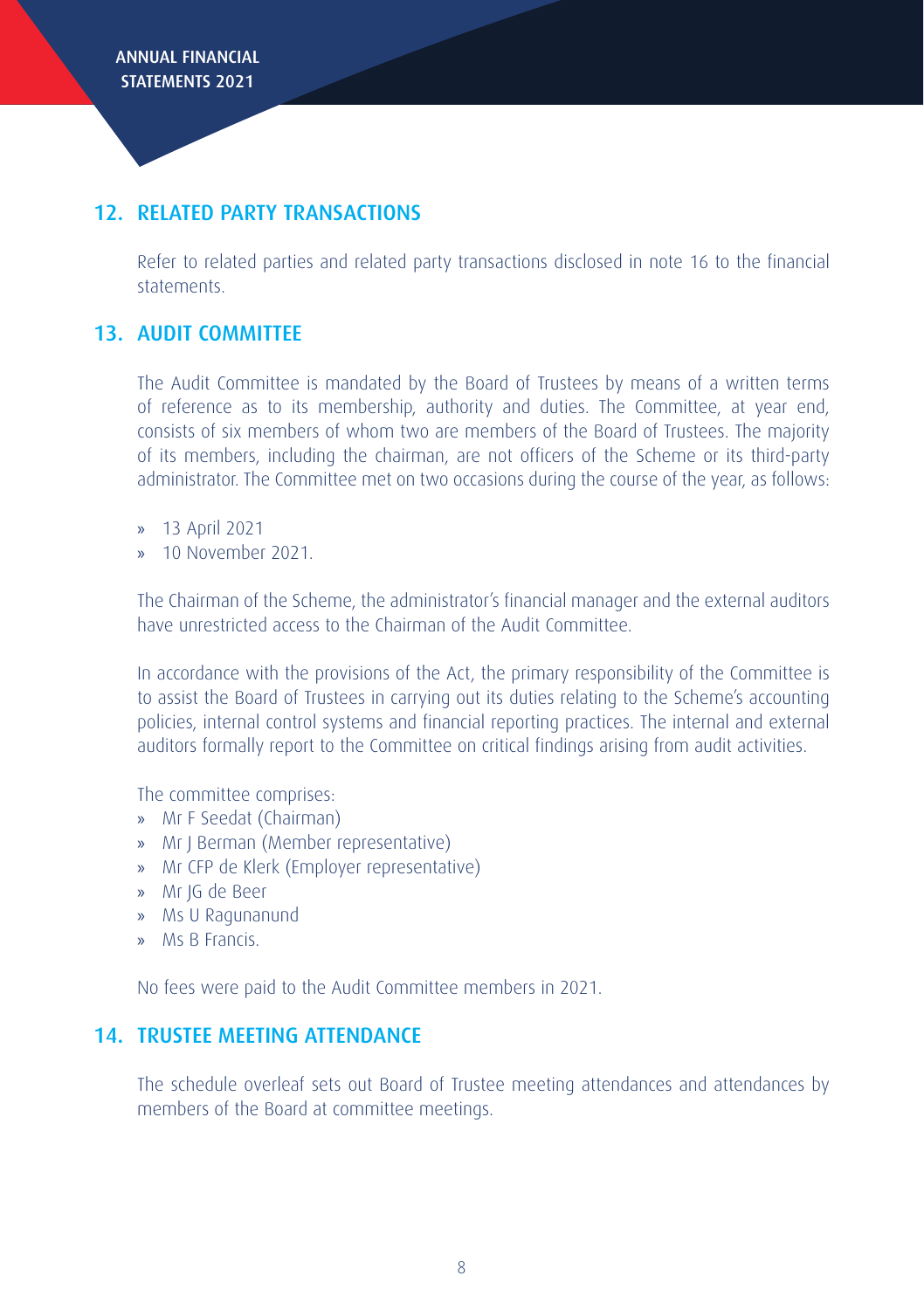# 14. TRUSTEE MEETING ATTENDANCE (CONTINUED)

|                                       | TRUSTEE/<br><b>CONTRIBUTION</b><br><b>REVIEW MEETINGS</b> |                | <b>ANNUAL</b><br><b>GENERAL</b><br><b>MEETING</b> |          | <b>BENEFIT</b><br><b>REVIEW</b> |   |
|---------------------------------------|-----------------------------------------------------------|----------------|---------------------------------------------------|----------|---------------------------------|---|
| <b>Board of Trustee members (BOT)</b> | A                                                         | B              | A                                                 | B        | $\mathbf{A}$                    | B |
| OJ Janse van Rensburg: Chairman       | $\overline{A}$                                            | $\overline{A}$ | 1                                                 | 1        | 1                               |   |
| CP de Klerk                           | $\overline{4}$                                            | Δ              |                                                   | 1        | 1                               |   |
| ADSS Sarria                           | $\overline{A}$                                            | $\overline{A}$ | 1                                                 | 1        | 1                               |   |
| J Nzimande - Resigned 30 June 2021    | 3                                                         | $\overline{3}$ | $\cap$                                            | $\Omega$ | $\Omega$                        | 0 |
| <b>ID Berman</b>                      | $\overline{A}$                                            | $\overline{A}$ | 1                                                 | 1        |                                 |   |
| S Tewary-Ahmed                        | $\overline{A}$                                            | $\overline{A}$ | 1                                                 | 1        | 1                               |   |
| SJ Woodward - Appointed 1 July 2021   |                                                           |                |                                                   |          |                                 |   |

|                          | TRUSTEE/ | <b>CONTRIBUTION</b><br><b>REVIEW</b><br><b>MEETING</b> | <b>AUDIT</b><br><b>COMMITTEE</b><br><b>MEETINGS</b> |   | <b>ANNUAL</b><br><b>GENERAL</b><br><b>MEETING</b> |   | <b>BENEFIT</b><br><b>REVIEW</b> |   |
|--------------------------|----------|--------------------------------------------------------|-----------------------------------------------------|---|---------------------------------------------------|---|---------------------------------|---|
| <b>Principal Officer</b> | А        | B                                                      | Α                                                   | B |                                                   | B | A                               | B |
| III van der Walt         | Δ        |                                                        |                                                     |   |                                                   |   |                                 |   |

|                                | <b>AUDIT COMMITTEE</b><br><b>MEETINGS</b> |   |  |  |
|--------------------------------|-------------------------------------------|---|--|--|
| <b>Audit Committee members</b> | A                                         | R |  |  |
| F Seedat (Chairman)            | 2                                         | 7 |  |  |
| JG de Beer                     | 2                                         |   |  |  |
| U Ragunanund                   | $\overline{\phantom{a}}$                  | 2 |  |  |
| <b>B</b> Francis               | $\overline{\phantom{a}}$                  |   |  |  |
| Berman                         |                                           |   |  |  |
| CFP de Klerk                   |                                           |   |  |  |

A – total possible number of meetings could have attended

**B** – actual number of meetings attended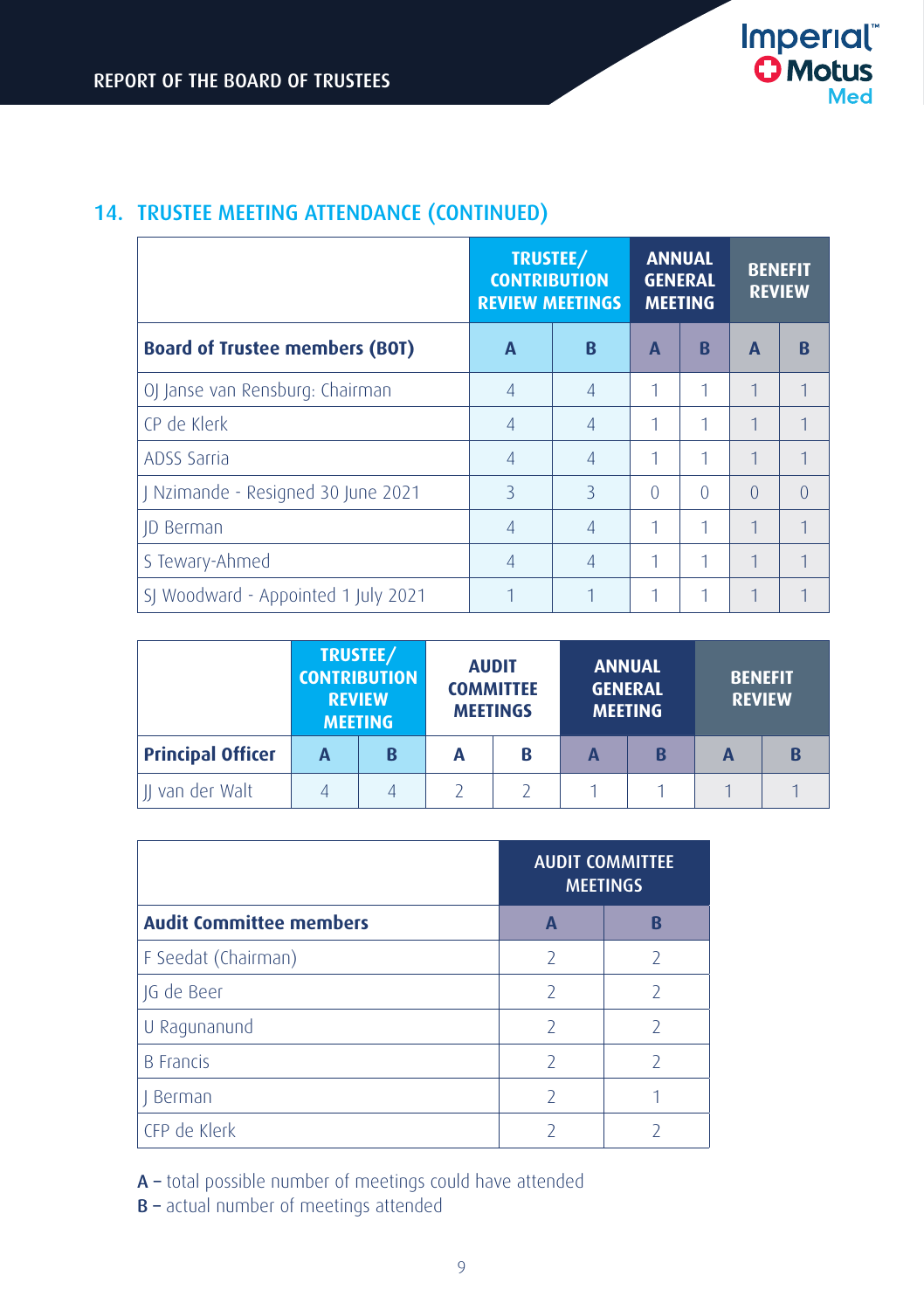# 15. NON-COMPLIANCE MATTERS

The following areas of non-compliance with the Act were identified during the year:

#### **Contravention of Section 26(7)**

#### Nature and impact

In terms of Section 26(7) of the Act, contributions must be paid directly to a medical scheme by no later than three business days after payment becomes due. Amounts were received after the prescribed three business days of the month following the last business day in which it became due, as stipulated in the Rules.

#### Causes for the failure

Contribution reconciliations typically take more than three days to be resolved, and instances of non-compliance might occur. This is common in the industry and is not viewed as material.

#### Corrective action

The Scheme has strict credit control policies to minimise the risk of non-recovery.

#### **Contravention of Section 35(8)(a) and (c)**

#### Nature and impact

In terms of Section 35(8)(a) and (c) of the Act, a Scheme shall not invest any of its assets in an employer who participates in the medical scheme or any administrator associated with the medical scheme.

#### Causes for the failure

The Scheme holds indirect investments in Imperial Limited and Motus Holdings Limited through its linked insurance policy investment with Sygnia Life Limited.

The Scheme also holds indirect investments in Momentum Metropolitan Limited (holding company of the administrator), Liberty Holdings, Sanlam Limited and Discovery Holdings (holding companies of medical scheme administrators) through its linked insurance policy investment with Sygnia Life Limited.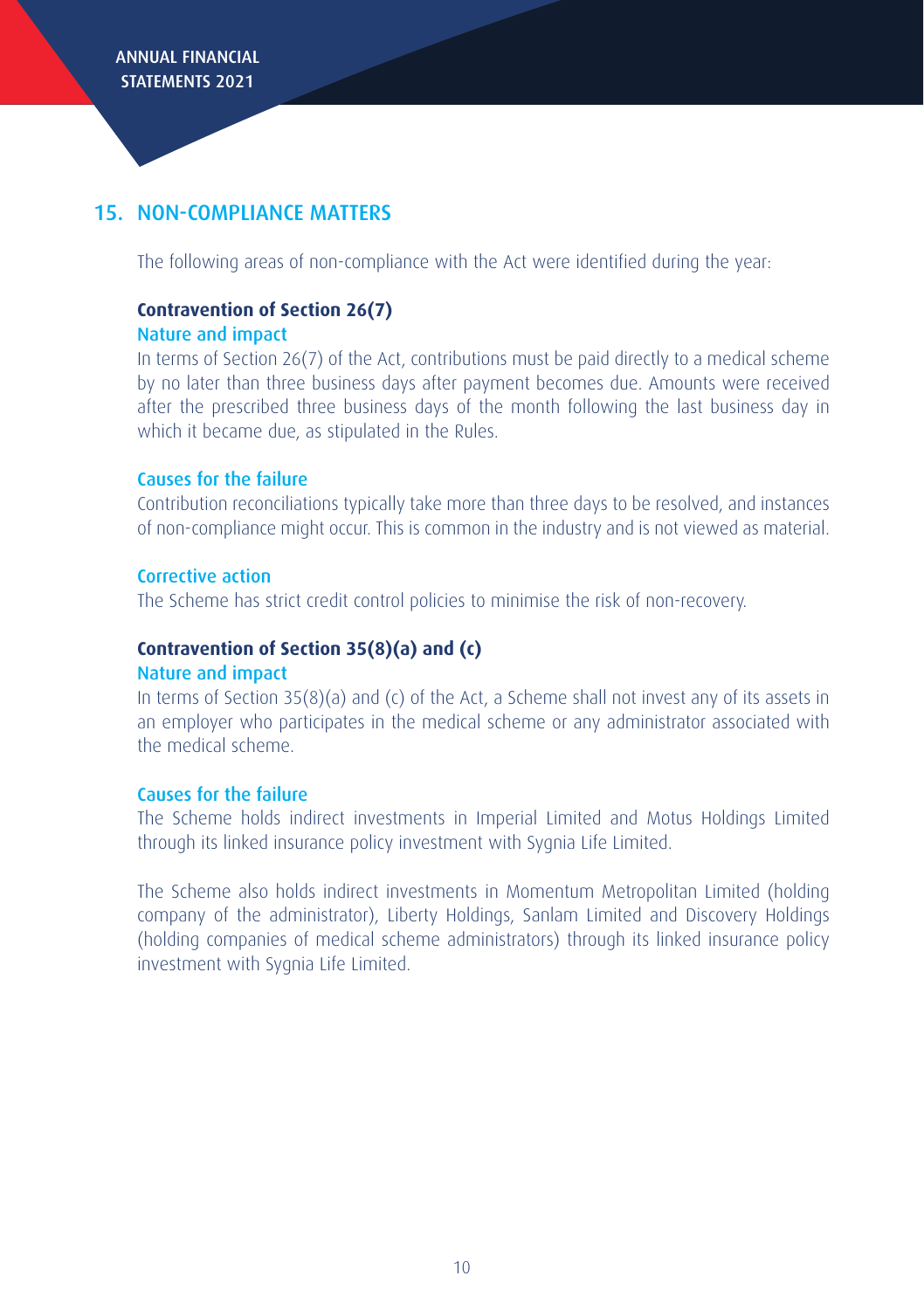

#### Corrective action

The non-compliance is as a result of the Scheme's assets being invested in a linked policy of insurance. The Scheme does not dictate to the asset managers which investment holding to purchase. These investments are part of the total insured portfolio and selling this noncompliant investment would result in the complete sale of the entire portfolio.

A new application for exemption was submitted to the Registrar on 18 October 2019 and approved by the Registrar. The exemption will be valid for a period of three years, effective 1 December 2019 to 30 November 2022.

 $\frac{1}{2}$ 

Chairman Trustee Principal Officer

Date: 22 April 2022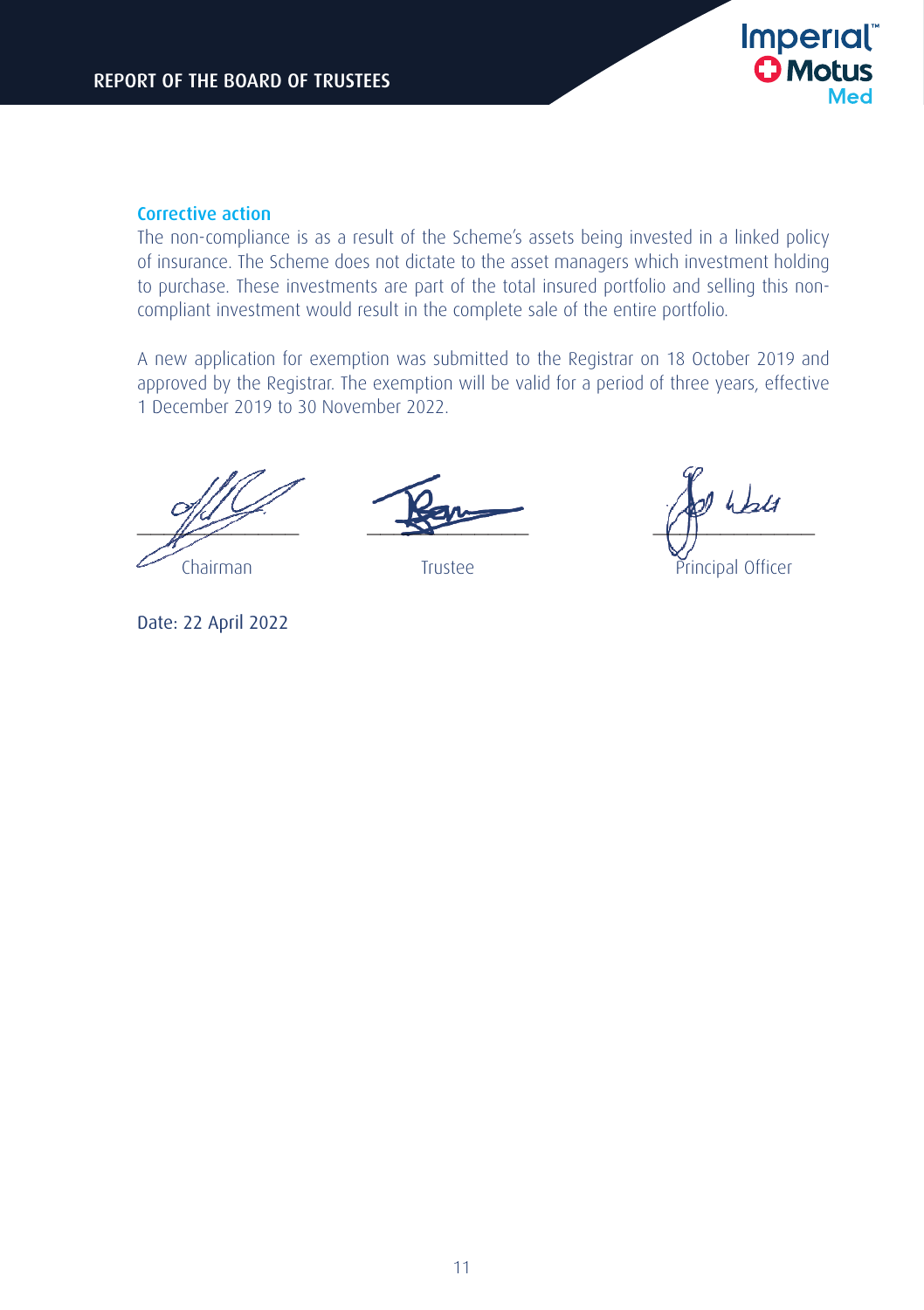# STATEMENT OF RESPONSIBILITY BY THE BOARD OF TRUSTEES

The Trustees are responsible for the preparation, integrity and fair presentation of the financial statements of Imperial and Motus Medical Aid, comprising the statement of financial position at 31 December 2021, the statement of comprehensive income, the statement of changes in funds and reserves, the statement of cash flows for the year then ended and the notes to the financial statements, which include a summary of significant accounting policies and other explanatory notes, in accordance with International Financial Reporting Standards and in the manner required by the Medical Schemes Act of South Africa.

The Trustees' responsibilities include: designing, implementing and maintaining internal control relevant to the preparation and fair presentation of these financial statements that are free from material misstatement, whether due to fraud or error, selecting and applying appropriate accounting policies and making accounting estimates that are reasonable in the circumstances.

The Trustees' responsibilities also include maintaining adequate accounting records and an effective system of risk management. The Trustees have ultimate responsibility for the system of internal control.

The Trustees are satisfied that the information contained in the financial statements fairly presents the financial performance for the year and the financial position of the Scheme at year-end. The Trustees also prepared the other information included in the annual report and are responsible for both its accuracy and its consistency with the financial statements.

Imperial and Motus Medical Aid operates in a well-established control environment, which is well documented and regularly reviewed. This incorporates risk management and internal control procedures, which are designed to provide reasonable, but not absolute, assurance that assets are safeguarded, and the risks facing the business are being controlled.

The going concern basis has been adopted in preparing the financial statements. The Trustees have no reason to believe that the Scheme will not be a going concern in the foreseeable future, based on forecasts and available cash resources. These financial statements support the viability of the Scheme.

The Scheme's external auditors are responsible for auditing the financial statements in terms of International Standards on Auditing and their report is presented on pages 14 to 19.

#### APPROVAL OF FINANCIAL STATEMENTS

The financial statements of Imperial and Motus Medical Aid set out on pages 20 to 64, as identified in the first paragraph, were approved by the Board of Trustees on 22 April 2022 and are signed on its behalf by:

Chairman Trustee **Principal Officer** 

Date: 22 April 2022

\_\_\_\_\_\_\_\_\_\_\_\_ \_\_\_\_\_\_\_\_\_\_\_\_ \_\_\_\_\_\_\_\_\_\_\_\_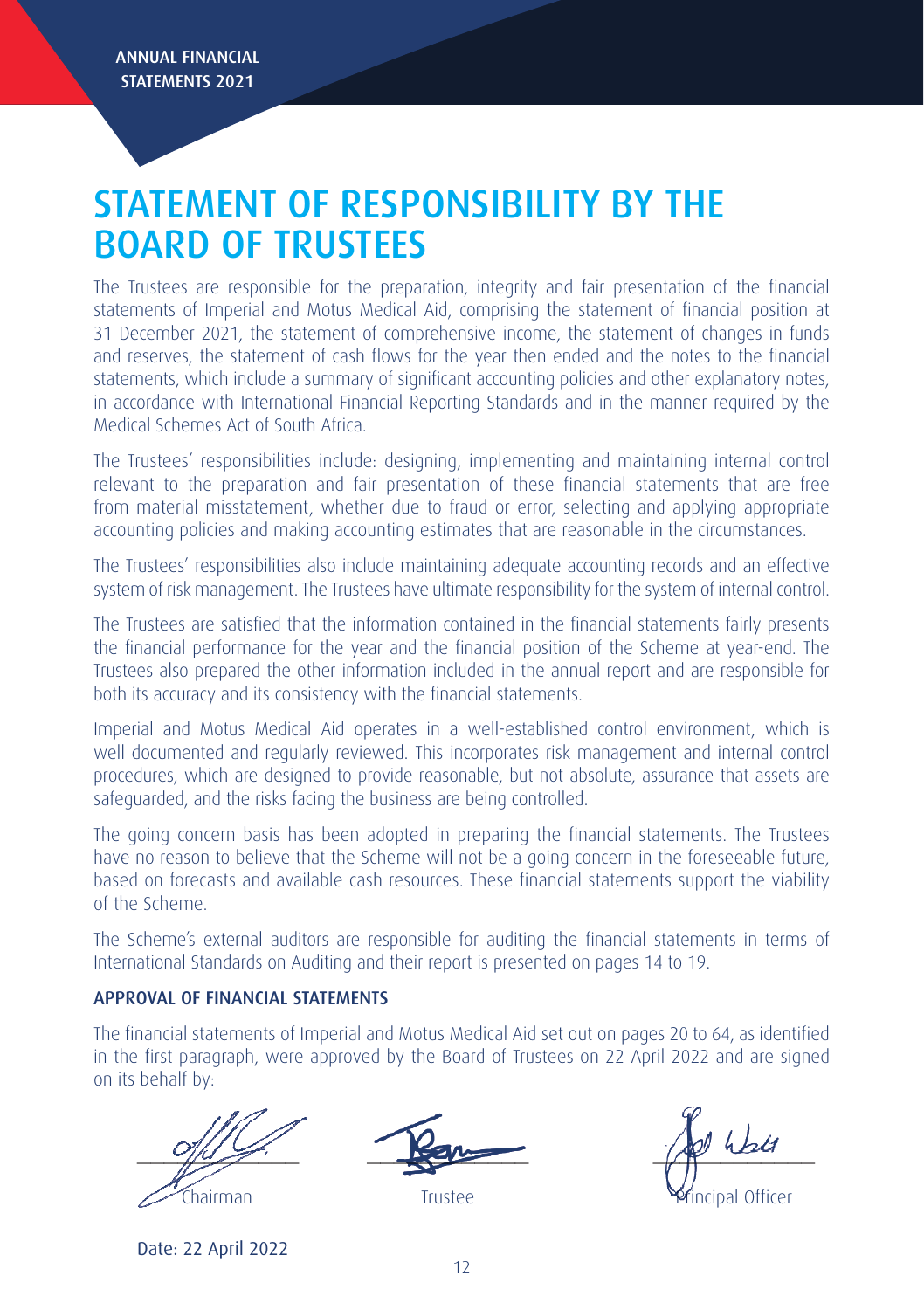# STATEMENT OF CORPORATE GOVERNANCE BY THE BOARD OF TRUSTEES

Imperial and Motus Medical Aid is committed to the principles and practices of fairness. openness, integrity and accountability in all dealings with its stakeholders. The Trustees are proposed and elected by the members of the Scheme and the employers, ensuring equal representation of elected and appointed members.

#### BOARD OF TRUSTEES

The Trustees meet regularly and monitor the performance of the administrator. They address a range of key issues and ensure that discussion of items of policy. strategy and performance is critical. informed and constructive.

All Trustees have access to the advice and services of the Principal Officer and, where appropriate, may seek independent professional advice at the expense of the Scheme.

#### INTERNAL CONTROL

The administrators of the Scheme maintain internal controls and systems designed to provide reasonable assurance as to the integrity and reliability of the financial statements and to safeguard, verify and maintain accountability for its assets adequately. Such controls are based on established policies and procedures and are implemented by trained personnel with the appropriate segregation of duties.

No event or item has come to the attention of the Board of Trustees that indicates any material breakdown in the functioning of the key internal controls and systems during the year under review.

The Trustees have reviewed the most recent Service Organisation Review Report of the administrator, produced for the administration platform, to assist in assessing the adequacy of the internal control environment.

The control objectives that were not achieved have been noted as have the action points initiated by the administrator to rectify these weaknesses. The Trustees agree with the conclusion reached by the administrator that overall operational control was achieved in 2021.

 $\frac{1}{2}$ Chairman Trustee Principal Officer

Date: 22 April 2022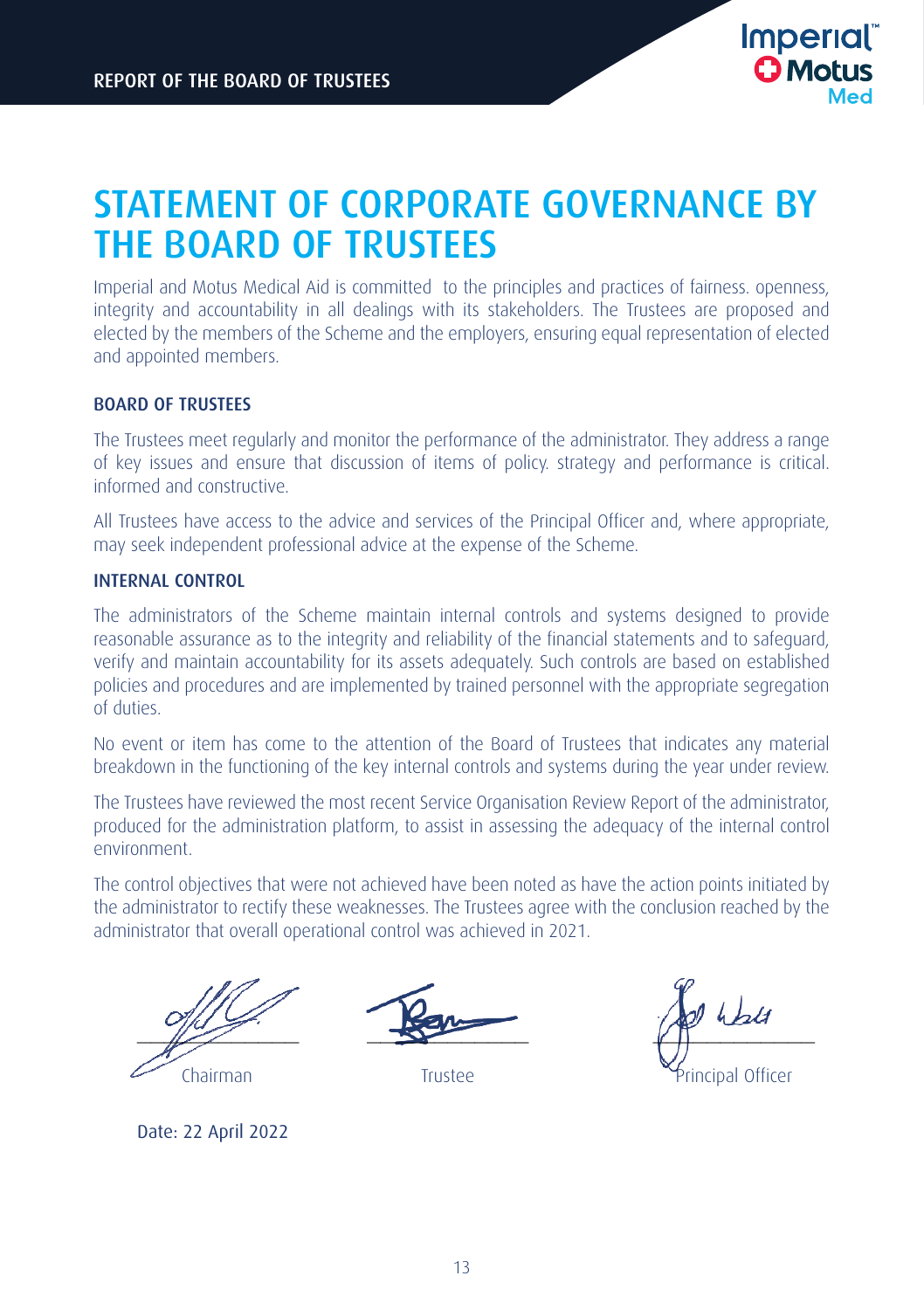# INDEPENDENT AUDITOR'S REPORT

# To the Trustees of Imperial and Motus Medical Aid

### **REPORT ON THE FINANCIAL STATEMENTS**

#### **Opinion**

We have audited the financial statements of the Imperial and Motus Medical Aid (the Scheme), set out on pages 20 to 64, which comprise the statement of financial position as at 31 December 2021, and the statement of comprehensive income, the statement of changes in members' funds and the statement of cash flows for the year then ended, and notes to the financial statements, including a summary of significant accounting policies.

In our opinion, these financial statements present fairly, in all material respects, the financial position of the Imperial and Motus Medical Aid as at 31 December 2021, and its financial performance and cash flows for the year then ended, in accordance with International Financial Reporting Standards and the requirements of the Medical Schemes Act of South Africa.

#### Basis for Opinion

We conducted our audit in accordance with International Standards on Auditing (ISAs). Our responsibilities under those standards are further described in the Auditor's Responsibilities for the Audit of the Financial Statements section of our report. We are independent of the Scheme in accordance with the Independent Regulatory Board for Auditors' Code of Professional Conduct for Registered Auditors (IRBA Code) and other independence requirements applicable to performing audits of financial statements in South Africa. We have fulfilled our other ethical responsibilities in accordance with the IRBA Code and in accordance with other ethical requirements applicable to performing audits in South Africa. The IRBA Code is consistent with corresponding sections of the International Ethics Standards Board for Accountants' International Code of ethics for Professional Accountants (including International Independence Standards). We believe that the audit evidence we have obtained is sufficient and appropriate to provide a basis for our opinion.

#### Key Audit Matters

Key audit matters are those matters that, in our professional judgement, were of most significance in our audit of the financial statements of the current period. These matters were addressed in the context of our audit of the financial statements as a whole, and in forming our opinion thereon, and we do not provide a separate opinion on these matters.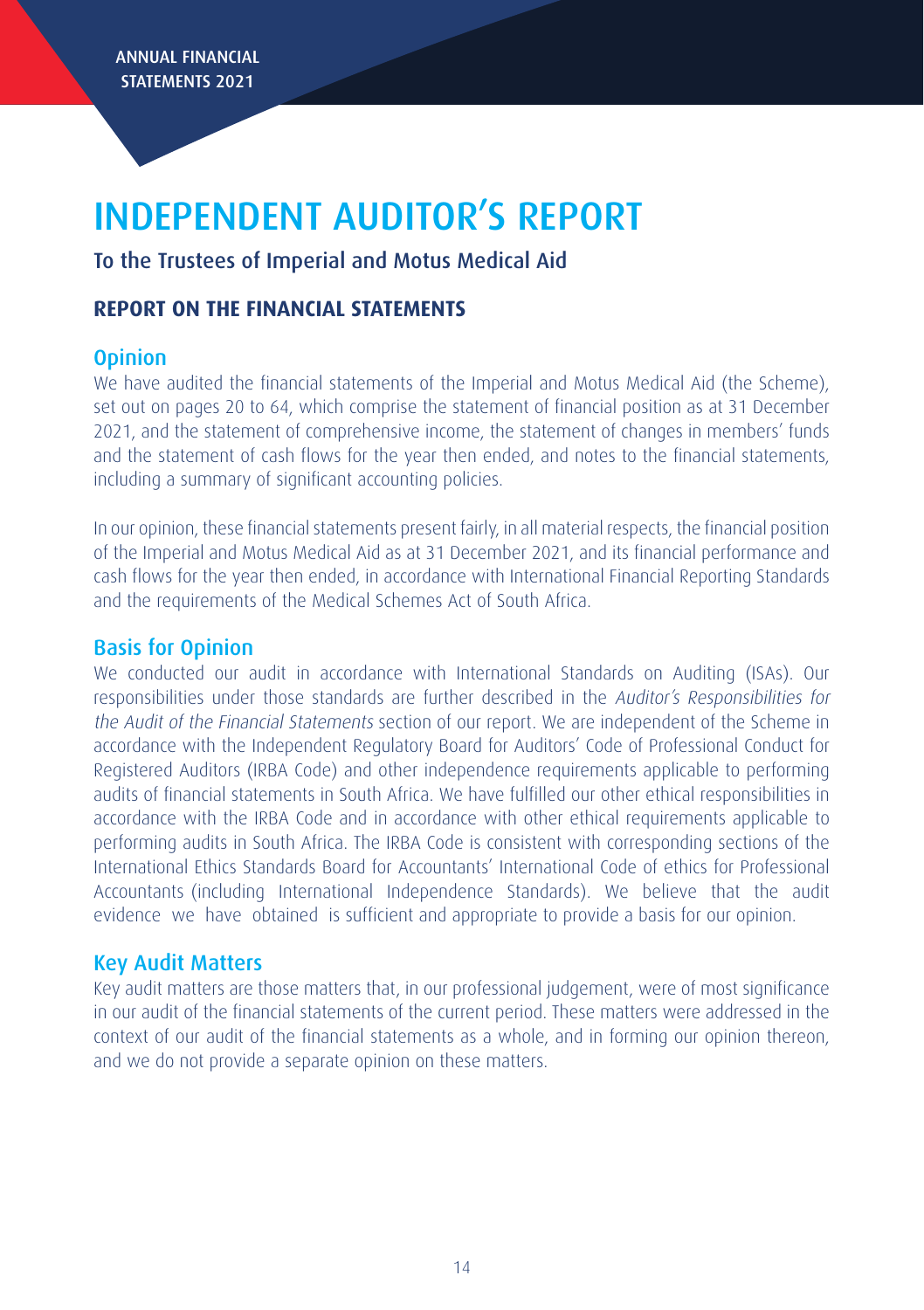# **REPORT ON THE FINANCIAL STATEMENTS (CONTINUED)**

| <b>FINANCIAL</b><br><b>STATEMENT</b><br><b>ITEM</b>     | <b>KEY AUDIT MATTER</b>                                                                                                                                                                                                                                                                                                                                                                                                                                                                                                                                                                                                     | <b>HOW THE MATTER WAS</b><br><b>ADDRESSED IN THE AUDIT</b>                                                                                                                                                                                                                                                                                                                                                                                                                                                                                                                                                                                                                                                                                                                                   |
|---------------------------------------------------------|-----------------------------------------------------------------------------------------------------------------------------------------------------------------------------------------------------------------------------------------------------------------------------------------------------------------------------------------------------------------------------------------------------------------------------------------------------------------------------------------------------------------------------------------------------------------------------------------------------------------------------|----------------------------------------------------------------------------------------------------------------------------------------------------------------------------------------------------------------------------------------------------------------------------------------------------------------------------------------------------------------------------------------------------------------------------------------------------------------------------------------------------------------------------------------------------------------------------------------------------------------------------------------------------------------------------------------------------------------------------------------------------------------------------------------------|
| <b>OUTSTANDING</b><br><b>CLAIMS</b><br><b>PROVISION</b> | IFRS requires the Scheme to make<br>provision for all future cash outflows<br>for which a past event has occurred.<br>In doing so the Scheme calculates a<br>best estimate of claims payments<br>for claim events occurring prior to<br>year-end but for which the Scheme<br>has not been notified.<br>This amount is disclosed on the<br>face of the statement of financial<br>position as well as in note 5 of the<br>financial statements.<br>This matter is considered a key<br>audit matter as the underlying<br>calculation requires the use of<br>significant assumptions, estimates<br>and judgement by management. | • We assessed the competence of the<br>person and organisation performing<br>the calculation;<br>We performed testing on the claims<br>listing post year end to ensure that it<br>is accurate and complete;<br>We performed a reasonability test on<br>$\bullet$<br>the IBNR by obtaining the value of<br>claims paid in the first three months<br>post year end with service dates in<br>2021 but payment dates in 2022,<br>which we then compared to the<br>IBNR recorded and recommended<br>adjustments where necessary;<br>We challenged key assumptions over<br>٠<br>future claims to be paid and the<br>calculation methodology therein; and<br>We engaged with management<br>٠<br>around the rationale for any<br>adjustments or decisions over and<br>above the numeric calculation. |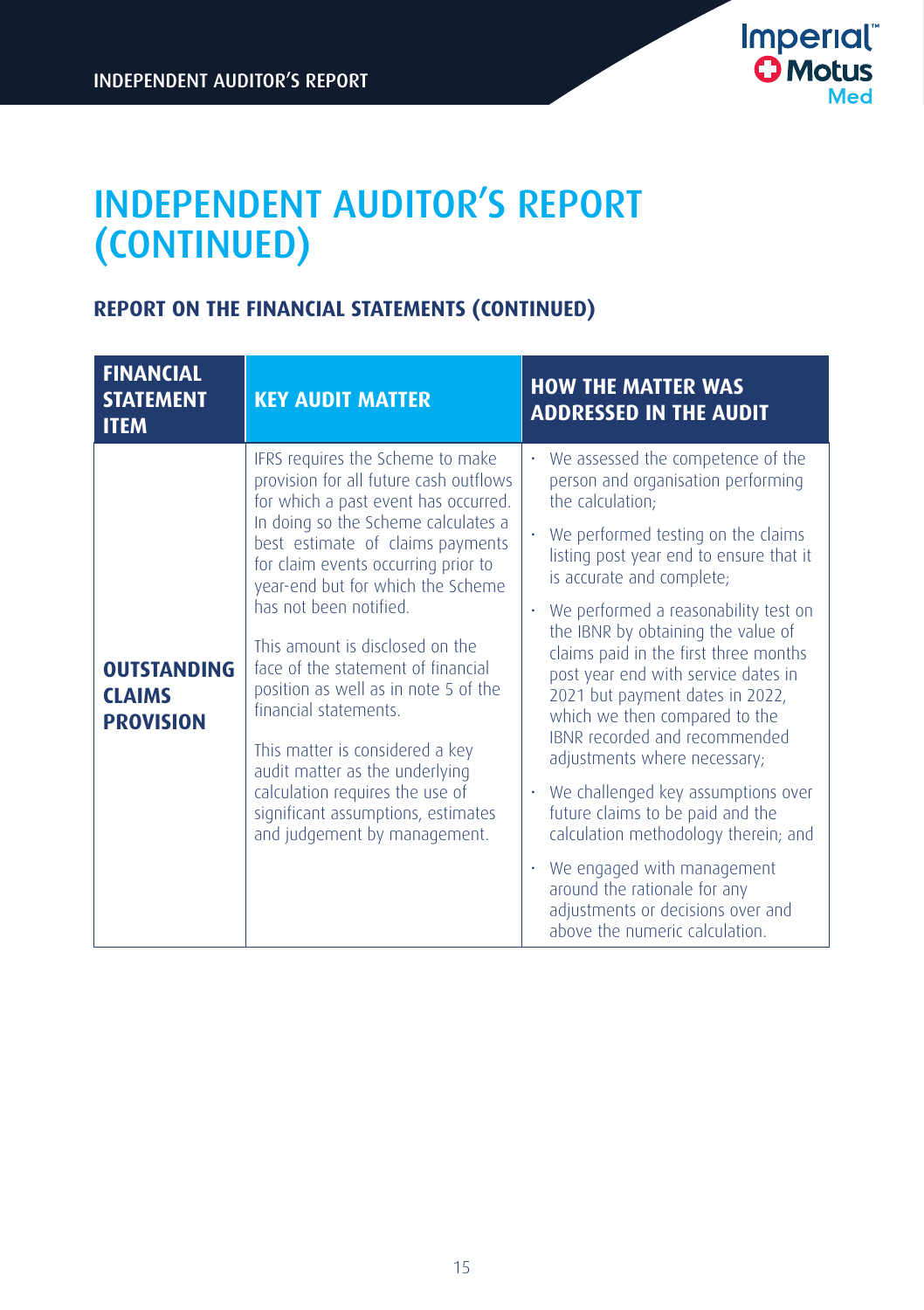## **REPORT ON THE FINANCIAL STATEMENTS (CONTINUED)**

| <b>FINANCIAL</b><br><b>STATEMENT</b><br><b>ITEM</b> | <b>KEY AUDIT MATTERS</b>                                                                                                                                                                                                                                                                                                                                                                                                                                 | <b>HOW THE MATTER WAS</b><br><b>ADDRESSED IN THE AUDIT</b>                                                                                                                                                                                                                                                                                                                                                                                                                                                                   |
|-----------------------------------------------------|----------------------------------------------------------------------------------------------------------------------------------------------------------------------------------------------------------------------------------------------------------------------------------------------------------------------------------------------------------------------------------------------------------------------------------------------------------|------------------------------------------------------------------------------------------------------------------------------------------------------------------------------------------------------------------------------------------------------------------------------------------------------------------------------------------------------------------------------------------------------------------------------------------------------------------------------------------------------------------------------|
| <b>CLAIMS</b><br><b>EXPENSE</b>                     | Risk claims incurred is a key<br>audit focus area and represents<br>a significant expense in the<br>Statement of Comprehensive<br>Income. The validity and accuracy<br>of the claims are dependent on<br>the Scheme's administration and IT<br>system involved in the processing<br>of claims.<br>Due to extensive audit focus<br>and the high volume of claims<br>processed by the Scheme, risk<br>claims incurred is considered a key<br>audit matter. | We assessed the report of internal<br>audit over the claims control<br>environment.<br>We compared a sample of the claim<br>expenses paid to the actual claim<br>submitted to assess the accuracy and<br>validity of claims paid.<br>We used data analytic techniques<br>٠<br>on the claims population in order<br>to identify exceptions based on set<br>criteria which were then subjected to<br>further testing.<br>We verified that contributions were<br>up to date at the date of treatment<br>where claims were paid. |

#### Other Information

The Scheme's Trustees are responsible for the other information. The other information comprises the Report of the Board of Trustees, Statement of Responsibility by the Board of Trustees and Statement of Corporate Governance by the Board of Trustees as required by the Medical Schemes Act of South Africa. The other information does not include the financial statements and our auditor's report thereon.

Our opinion on the financial statements does not cover the other information and we do not express an audit opinion or any form of assurance conclusion thereon.

In connection with our audit of the financial statements, our responsibility is to read the other information and, in doing so, consider whether the other information is materially inconsistent with the financial statements or our knowledge obtained in the audit, or otherwise appears to be materially misstated. If, based on the work we have performed, we conclude that there is a material misstatement of this other information, we are required to report that fact. We have nothing to report in this regard.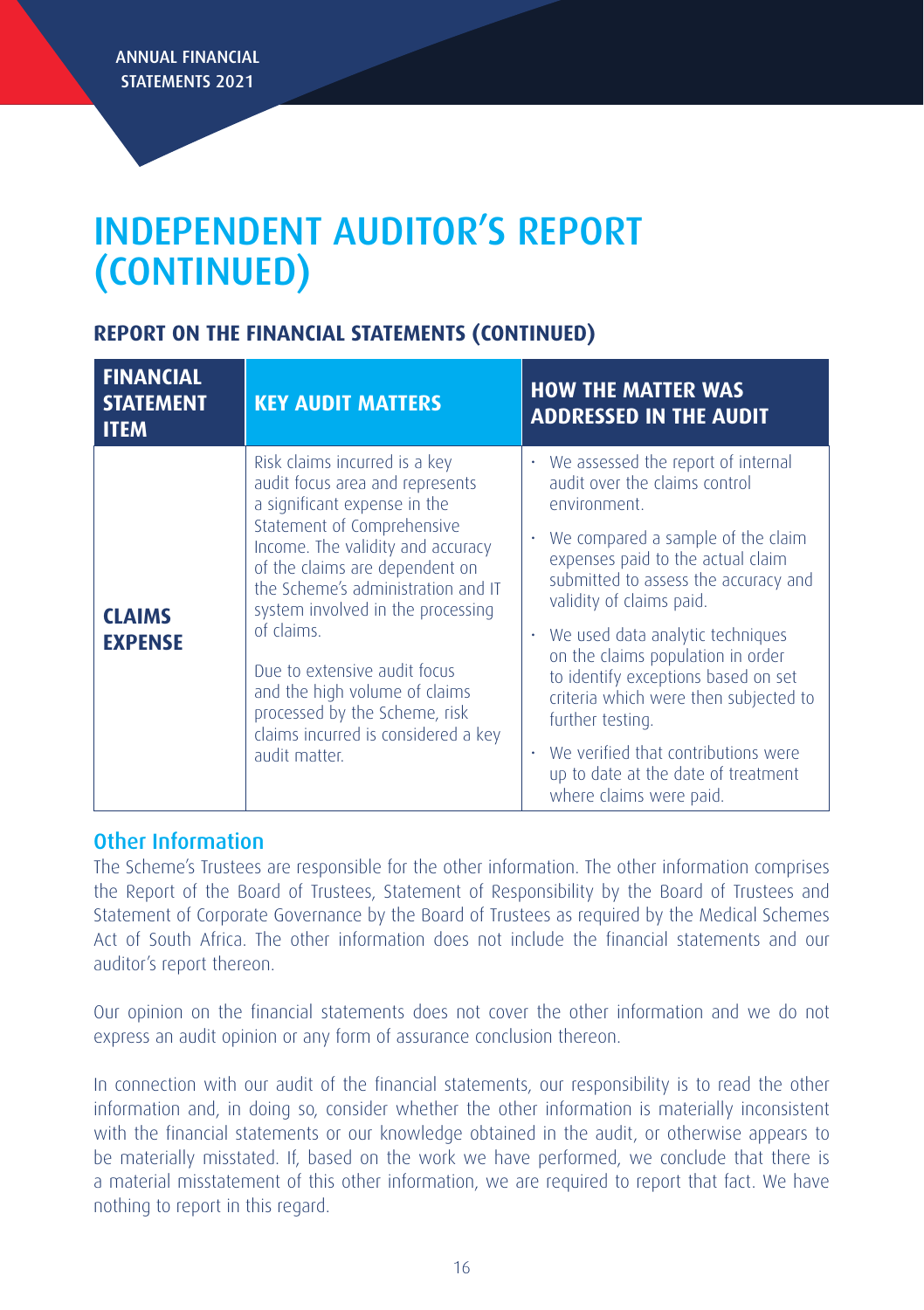

# **REPORT ON THE FINANCIAL STATEMENTS (CONTINUED)**

#### Responsibilities of the Scheme's Trustees for the Financial Statements

The Scheme's Trustees are responsible for the preparation and fair presentation of the financial statements, in accordance with International Financial Reporting Standards and the requirements of the Medical Schemes Act of South Africa, and for such internal control as the Scheme's Trustees determine is necessary to enable the preparation of financial statements that are free from material misstatement, whether due to fraud or error.

In preparing the financial statements, the Scheme's Trustees are responsible for assessing the Scheme's ability to continue as a going concern, disclosing, as applicable, matters related to going concern and using the going concern basis of accounting, unless the Scheme's Trustees either intend to liquidate the Scheme or to cease operations, or have no realistic alternative but to do so.

#### Auditor's Responsibilities for the Audit of the Financial Statements

Our objectives are to obtain reasonable assurance about whether the financial statements as a whole are free from material misstatement, whether due to fraud or error, and to issue an auditor's report that includes our opinion. Reasonable assurance is a high level of assurance, but is not a guarantee that an audit conducted in accordance with ISAs will always detect a material misstatement when it exists. Misstatements can arise from fraud or error and are considered material if, individually or in the aggregate, they could reasonably be expected to influence the economic decisions of users taken on the basis of these financial statements.

As part of an audit in accordance with ISAs, we exercise professional judgement and maintain professional scepticism throughout the audit. We also:

- » Identify and assess the risks of material misstatement of the financial statements, whether due to fraud or error, design and perform audit procedures responsive to those risks, and obtain audit evidence that is sufficient and appropriate to provide a basis for our opinion. The risk of not detecting a material misstatement resulting from fraud is higher than for one resulting from error, as fraud may involve collusion, forgery, intentional omissions, misrepresentations or the override of internal control.
- » Obtain an understanding of internal control relevant to the audit in order to design audit procedures that are appropriate in the circumstances, but not for the purpose of expressing an opinion on the effectiveness of the Scheme's internal control.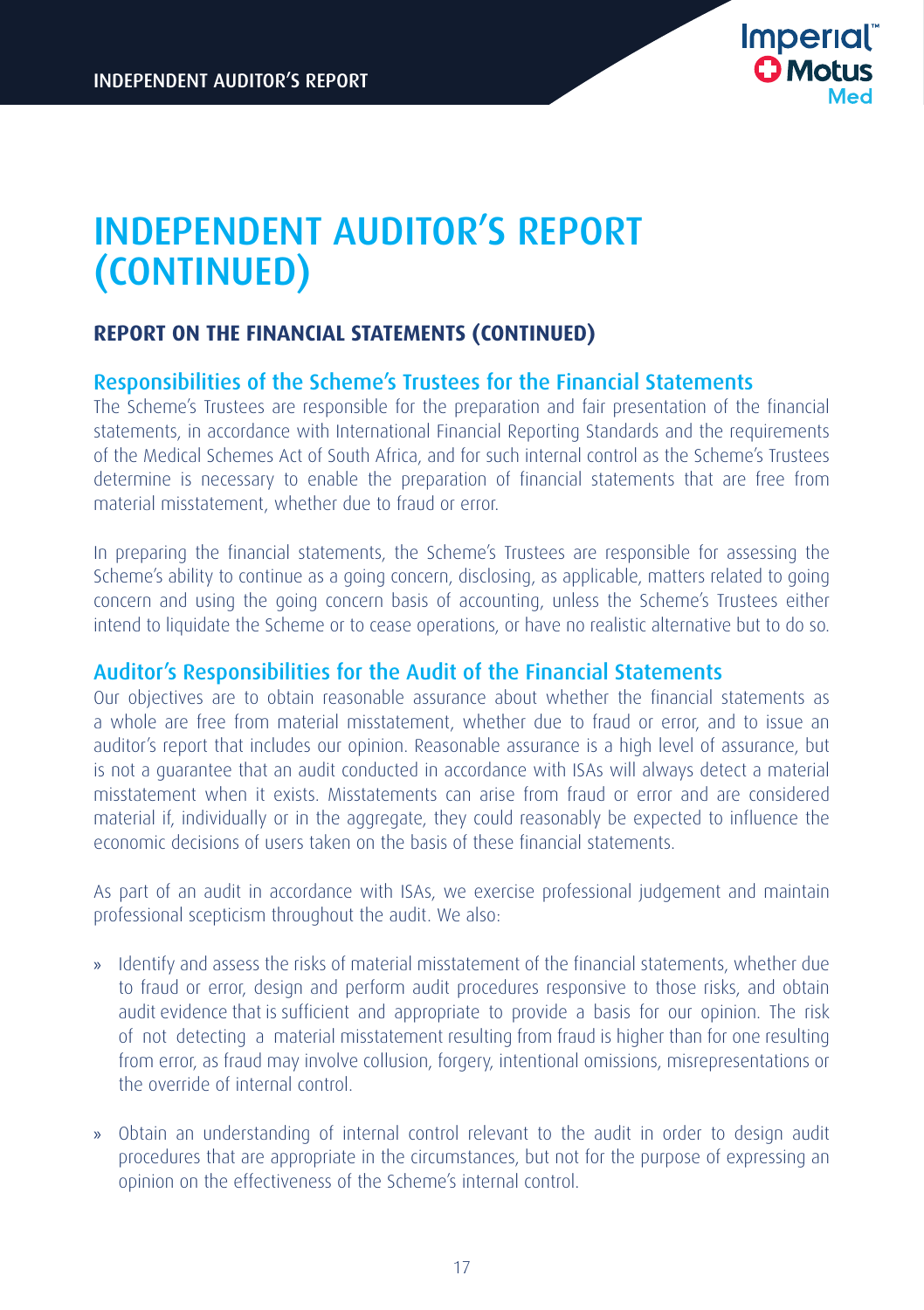# **REPORT ON THE FINANCIAL STATEMENTS (CONTINUED)**

### Auditor's Responsibilities for the Audit of the Financial Statements (continued)

- » Evaluate the appropriateness of accounting policies used and the reasonableness of accounting estimates and related disclosures made by the Scheme's Trustees.
- » Conclude on the appropriateness of the Scheme's Trustees' use of the going concern basis of accounting and based on the audit evidence obtained, whether a material uncertainty exists in relation to events or conditions that may cast significant doubt on the Scheme's ability to continue as a going concern. If we conclude that a material uncertainty exists, we are required to draw attention in our auditor's report to the related disclosures in the financial statements or, if such disclosures are inadequate, to modify our opinion. Our conclusions are based on the audit evidence obtained up to the date of our auditor's report. However, future events or conditions may cause the Scheme to cease to continue as a going concern.
- » Evaluate the overall presentation, structure and content of the financial statements, including the disclosures, and whether the financial statements represent the underlying transactions and events in a manner that achieves fair presentation.

We communicate with the Scheme's Trustees regarding, among other matters, the planned scope and timing of the audit and significant audit findings, including any significant deficiencies in internal control that we identify during our audit.

From the matters communicated with the Scheme's Trustees, we determine those matters that were of most significance in the audit of the financial statements of the current period and are therefore the key audit matters. We describe these matters in our auditor's report unless law or regulation precludes public disclosure about the matter or when, in extremely rare circumstances, we determine that a matter should not be communicated in our report because the adverse consequences of doing so would reasonably be expected to outweigh the public interest benefits of such communication.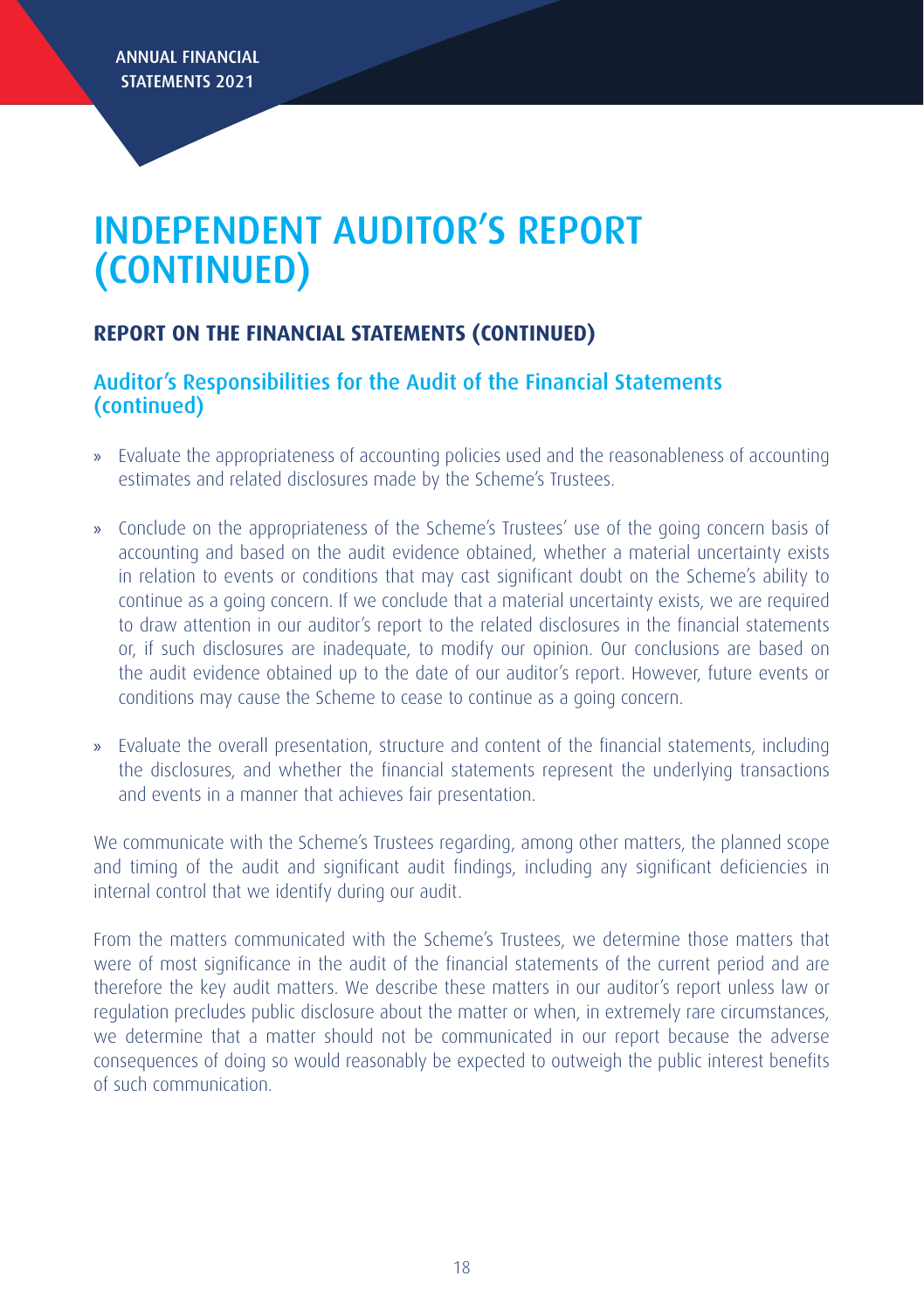

# **REPORT ON THE FINANCIAL STATEMENTS (CONTINUED)**

#### **REPORT ON OTHER LEGAL AND REGULATORY REQUIREMENTS**

#### Non-compliance with the Medical Schemes Act of South Africa

As required by the Council for Medical Schemes, we report that there are no material instances of non-compliance with the requirements of the Medical Schemes Act of South Africa that have come to our attention during the course of our audit. These have been fully disclosed in Note 24 of the Financial Statements to which this report refers.

#### Audit tenure

As required by the Council for Medical Schemes' Circular 38 of 2018, Audit Tenure, we report that Deloitte & Touche has been the auditor of the Imperial Medical Scheme for fourteen years. The engagement associate director below has been responsible for the audit for two years.



DELOITTE & TOUCHE Registered Auditor

Per: Ilze de Villiers Associate Director 29 April 2022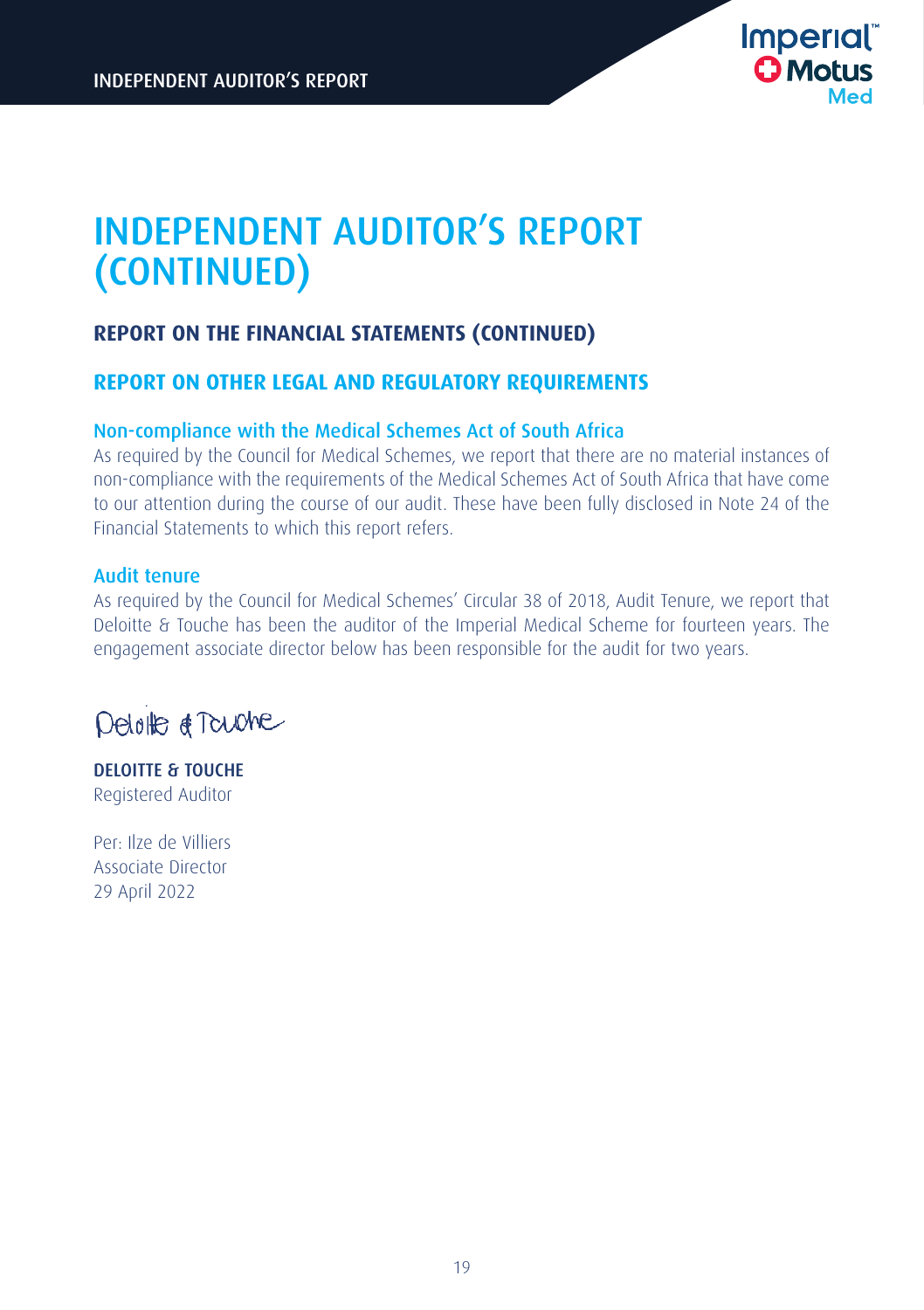# STATEMENT OF FINANCIAL POSITION AT 31 DECEMBER 2021

|                                               | <b>Notes</b>             | 2021         | 2020          |
|-----------------------------------------------|--------------------------|--------------|---------------|
|                                               |                          | R            | R             |
| <b>ASSETS</b>                                 |                          |              |               |
| Non-current assets                            |                          |              |               |
| Financial assets at fair value through profit |                          |              |               |
| and loss                                      | $\overline{\phantom{0}}$ | 444 889 854  | 366 542 676   |
|                                               |                          |              |               |
| <b>Current assets</b>                         |                          | 218 703 507  | 188 364 697   |
| Trade and other receivables                   | 3                        | 4 9 19 5 8 4 | 4 3 8 3 8 9 2 |
| Cash and cash equivalents                     | 4                        | 213 783 923  | 183 980 805   |
|                                               |                          |              |               |
| <b>Total assets</b>                           |                          | 663 593 361  | 554 907 373   |
|                                               |                          |              |               |
| <b>FUNDS AND LIABILITIES</b>                  |                          |              |               |
| Members' funds                                |                          | 641 078 898  | 525 538 554   |
| <b>Accumulated funds</b>                      |                          | 641 078 898  | 525 538 554   |
|                                               |                          |              |               |
| <b>Current liabilities</b>                    |                          | 22 514 463   | 29 368 819    |
| Outstanding claims provision                  | 5                        | 10 208 702   | 11 524 254    |
| Trade and other payables                      | 6                        | 12 305 761   | 17 844 565    |
|                                               |                          |              |               |
| <b>Total funds and liabilities</b>            |                          | 663 593 361  | 554 907 373   |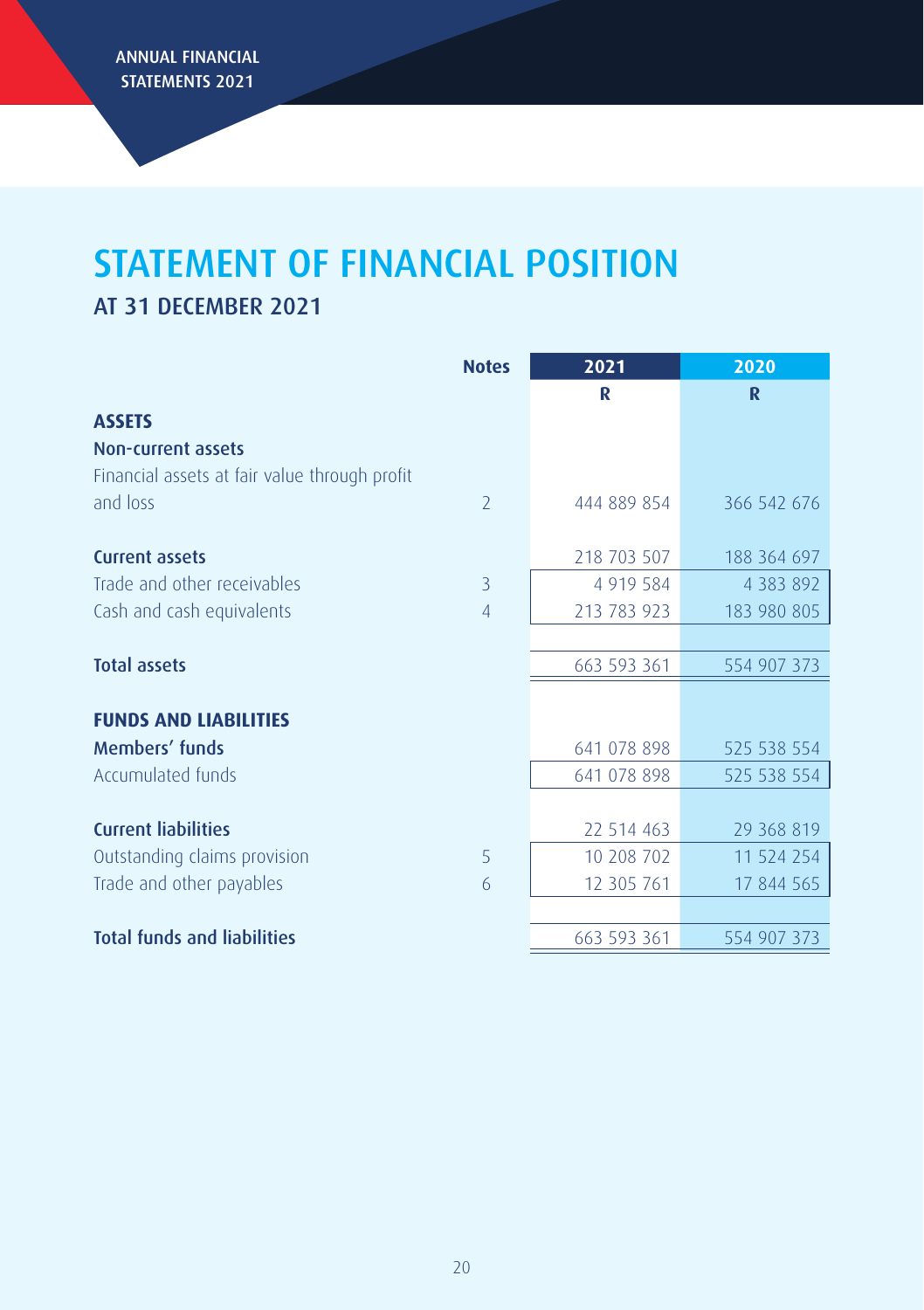# STATEMENT OF COMPREHENSIVE INCOME

# FOR THE YEAR ENDED 31 DECEMBER 2021

|                                               | <b>Notes</b>   | 2021          | 2020          |
|-----------------------------------------------|----------------|---------------|---------------|
|                                               |                | R             | R             |
| Net contribution income                       | $\overline{7}$ | 410 022 356   | 404 040 599   |
|                                               |                |               |               |
| Relevant healthcare expenditure               |                | (356910837)   | (320 880 341) |
| Net claims incurred                           | 8              | (349 036 049) | (313 039 147) |
| Claims incurred                               |                | (350 197 263) | (314369872)   |
| Third party claim recoveries                  |                | 1 161 214     | 1 3 3 0 7 2 5 |
|                                               |                |               |               |
| Managed care: Management services             | 9              | (7874788)     | (7841194)     |
|                                               |                |               |               |
| <b>Gross healthcare result</b>                |                | 53 111 519    | 83 160 258    |
|                                               |                |               |               |
| Administration and other expenses             | 10             | (25 400 029)  | (25 223 495)  |
| Net impairment on healthcare receivables      | 11             | 29 8 20       | (82733)       |
| Net healthcare result                         |                | 27 741 310    | 57 854 030    |
| Other income and expenditure                  |                | 87 799 034    | 28 369 399    |
| Investment income                             | 12             | 2 2 3 7 0 6   | 2 438 112     |
| Realised gains on financial assets            | 13             | 48 641 144    | 27 520 210    |
| Other income                                  |                | 203 635       | 3 9 0 4       |
| Asset management fees                         |                | (1254537)     | (1007546)     |
| Unrealised gains/(losses) on financial assets |                |               |               |
| at fair value through profit and loss         | 2,4            | 37 976 086    | (585 281)     |
|                                               |                |               |               |
| Total comprehensive income for the year       |                | 115 540 344   | 86 223 429    |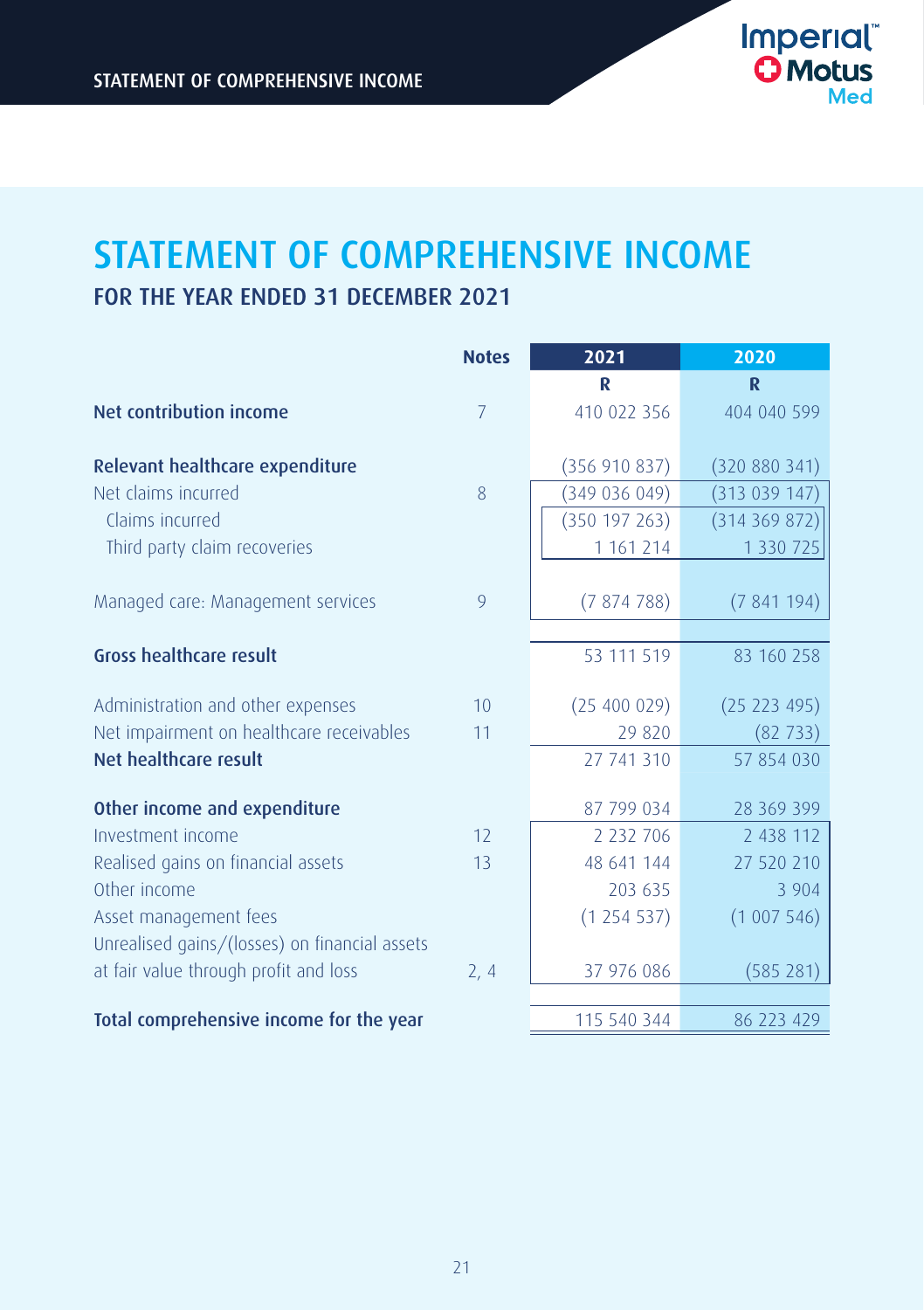# STATEMENT OF CHANGES IN FUNDS AND RESERVES

# FOR THE YEAR ENDED 31 DECEMBER 2021

|                                            | <b>Accumulated</b><br>funds | Total members'<br>funds |  |
|--------------------------------------------|-----------------------------|-------------------------|--|
|                                            | R                           | R                       |  |
| Balance as at 1 January 2020               | 439 315 125                 | 439 315 125             |  |
| Total comprehensive income for the         |                             |                         |  |
| vear                                       | 86 223 429                  | 86 223 429              |  |
| Balance as at 31 December 2020             | 525 538 554                 | 525 538 554             |  |
| Total comprehensive income for the<br>vear | 115 540 344                 | 115 540 344             |  |
| Balance as at 31 December 2021             | 641 078 898                 | 641 078 898             |  |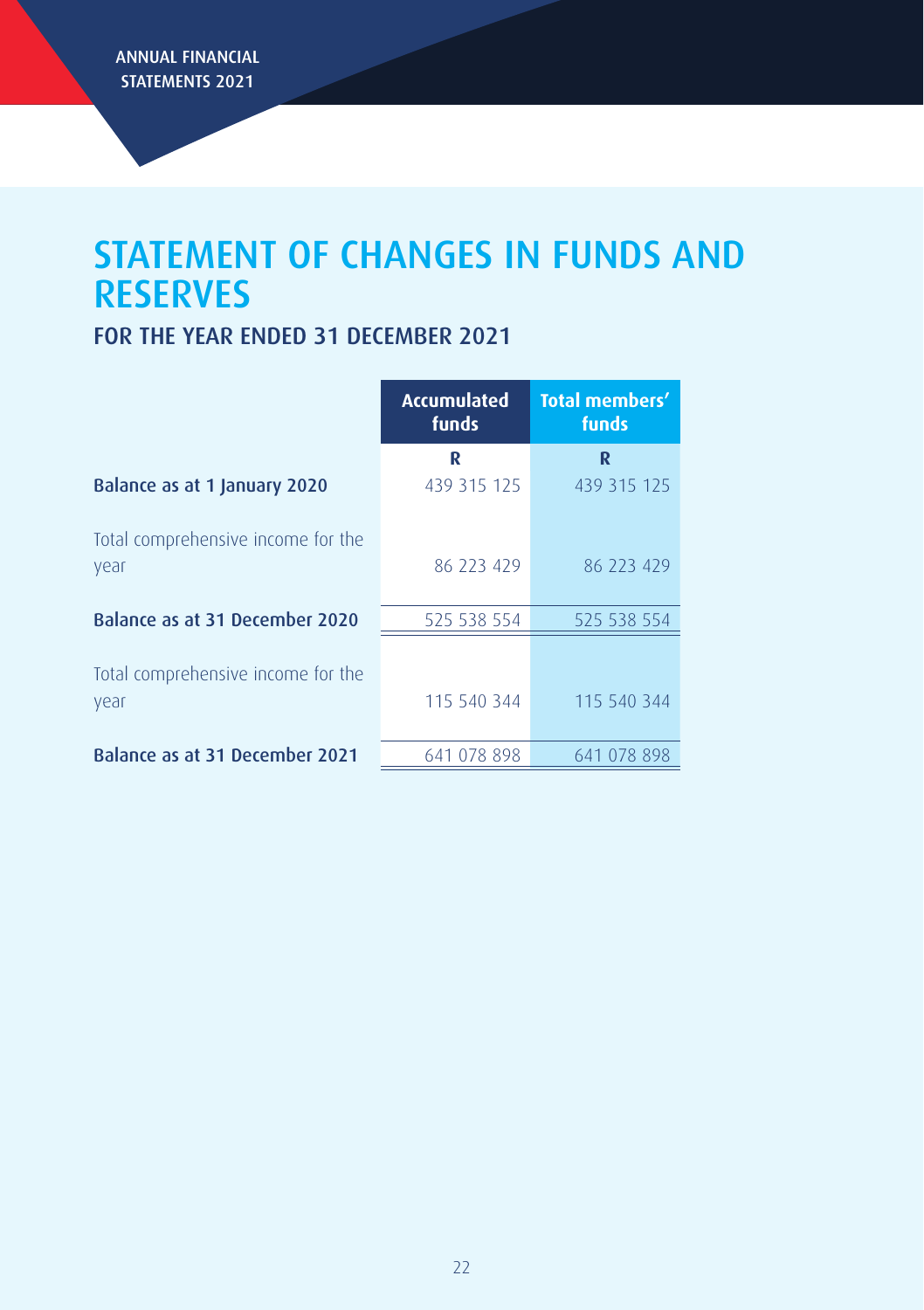# STATEMENT OF CASH FLOWS FOR THE YEAR ENDED 31 DECEMBER 2021

|                                                                               | <b>Notes</b>             | 2021          | <b>Restated 2020</b> |
|-------------------------------------------------------------------------------|--------------------------|---------------|----------------------|
|                                                                               |                          | R             | R                    |
| Cash flow from operating activities                                           |                          |               |                      |
| Cash receipts from members and providers                                      |                          | 409 520 264   | 403 045 806          |
| Cash receipts from members - contributions                                    |                          | 409 531 996   | 403 024 023          |
| Cash receipts from members and providers<br>- others                          |                          | (11 732)      | 21 7 8 3             |
| Cash paid to providers, employees and<br>members                              |                          | (385030931)   | (338919322)          |
| Cash paid to providers, employees and<br>members - claims                     |                          | (363 766 298) | (318831899)          |
| Cash paid to providers, employees and<br>members - non-healthcare expenditure |                          | (26658436)    | (26094256)           |
| Sundry income                                                                 |                          | 203 635       | 3 9 0 4              |
| Investment income                                                             |                          | 5 199 134     | 5 976 981            |
| Movement in the accrued interest                                              |                          | (8966)        | 25 948               |
| Net cash from operating activities                                            |                          | 24 489 333    | 64 126 484           |
|                                                                               |                          |               |                      |
| Cash flows from investing activities                                          |                          |               |                      |
| Purchase of investments                                                       | $\overline{\phantom{0}}$ | (390 820 903) | (146645324)          |
| Proceeds on disposal of investments                                           | $\overline{\phantom{a}}$ | 393 901 982   | 100 352 000          |
| Interest received                                                             |                          | 2 2 3 2 7 0 6 | 2 438 112            |
| Net cash flows from investing activities                                      |                          | 5 3 1 3 7 8 5 | (46 293 324)         |
|                                                                               |                          |               |                      |
| Net increase in cash and cash equivalents                                     |                          | 29 803 118    | 20 271 272           |
| Cash and cash equivalents at the beginning<br>of the year                     |                          | 183 980 805   | 163 709 533          |
| Cash and cash equivalents at the end of                                       |                          |               |                      |
| the year                                                                      | 4                        | 213 783 923   | 183 980 805          |

The direct method was used to report cash flows from operating activites, as requested by the Council for Medical Schemes in Circular 52 of 2021 for the financial year ended 31 December 2021 onwards.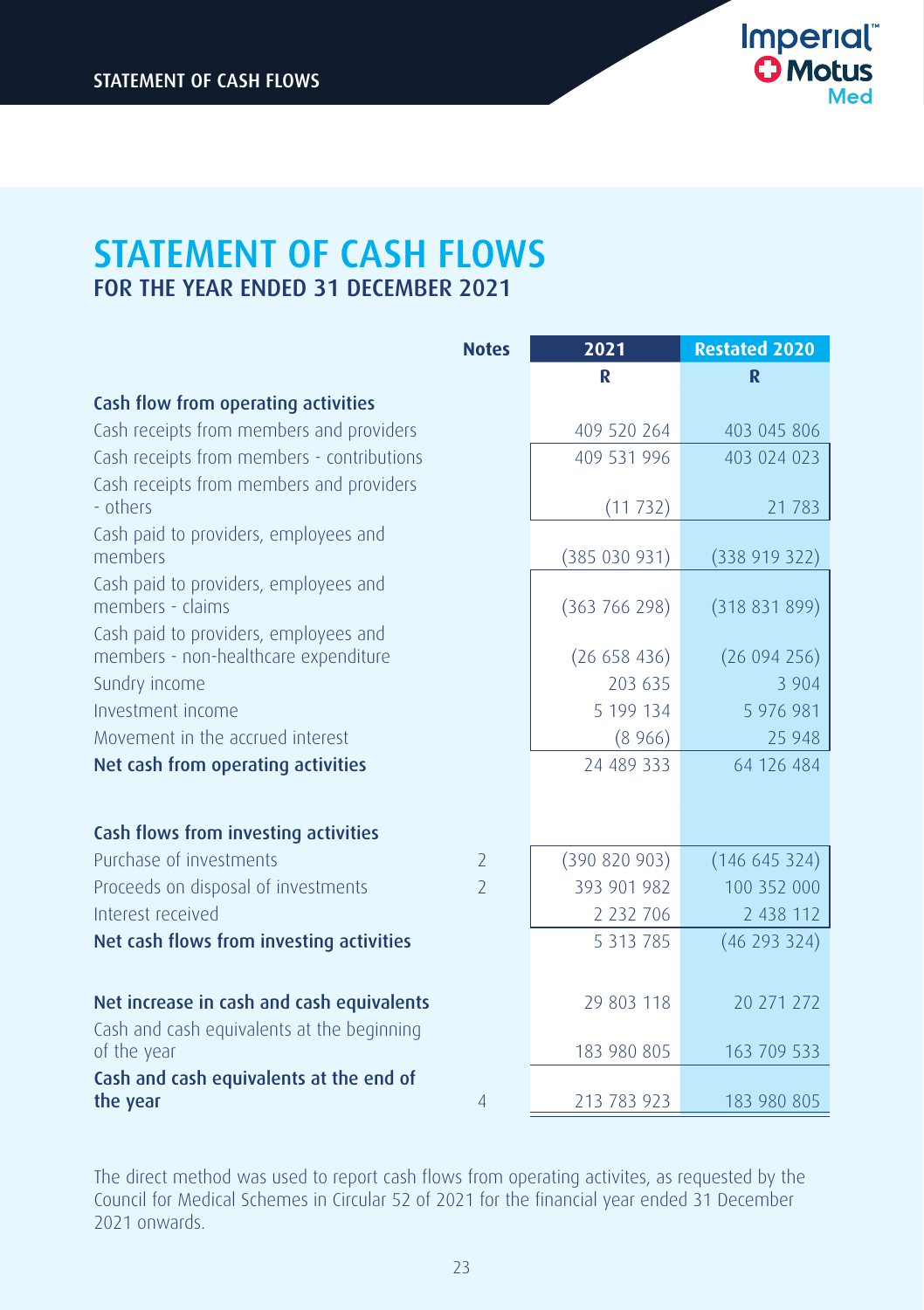# NOTES TO THE ANNUAL FINANCIAL STATEMENTS FOR THE YEAR ENDED 31 DECEMBER 2021

## 1. PRINCIPAL ACCOUNTING POLICIES

The following are the principal accounting policies used by the Scheme that are consistent with those of the previous year, unless otherwise indicated.

#### **1.1 Basis of preparation**

The financial statements are prepared in accordance with International Financial Reporting Standards ("IFRS"). IFRS comprise International Financial Reporting Standards, International Accounting Standards ("IAS") and the interpretations originated by the International Financial Reporting Interpretations Committee ("IFRIC") or the former Standards Interpretations Committee ("SIC"). The standards referred to are set by the International Accounting Standards Board ("IASB"). The financial statements are prepared on a going concern basis using the historical cost convention, except for investments, which are carried at fair value. All monetary information and figures presented in these financial statements are stated in South African Rand.

#### **1.2 Financial instruments**

The Scheme classifies its financial assets in the following categories: at fair value through profit or loss, at fair value through other comprehensive income at amortised cost. The classification depends on the purpose for which the financial assets were acquired.

#### (a) Financial assets at fair value through profit or loss

- » Debt investments that do not qualify for measurement at either amortised cost or fair value through other comprehensive income. Equity investments that are held for trading and equity investments for which the entity has not elected to recognise fair value gains and losses through OCI.
- » Assets that do not meet the criteria for amortised cost or FVOCI are measured at FVPL. A gain or loss on a debt investment that is subsequently measured at FVPL is recognised in profit or loss and presented net within other gains/(losses) in the period in which it arises.

#### (b) Trade and other receivables

Loans and receivables are non-derivative financial assets with fixed or determinable payments that are not quoted in an active market. They are included in current assets, except for maturities greater than 12 months after the end of the reporting period. These are classified as non-current assets. The Schemes' loans and receivables comprise 'trade and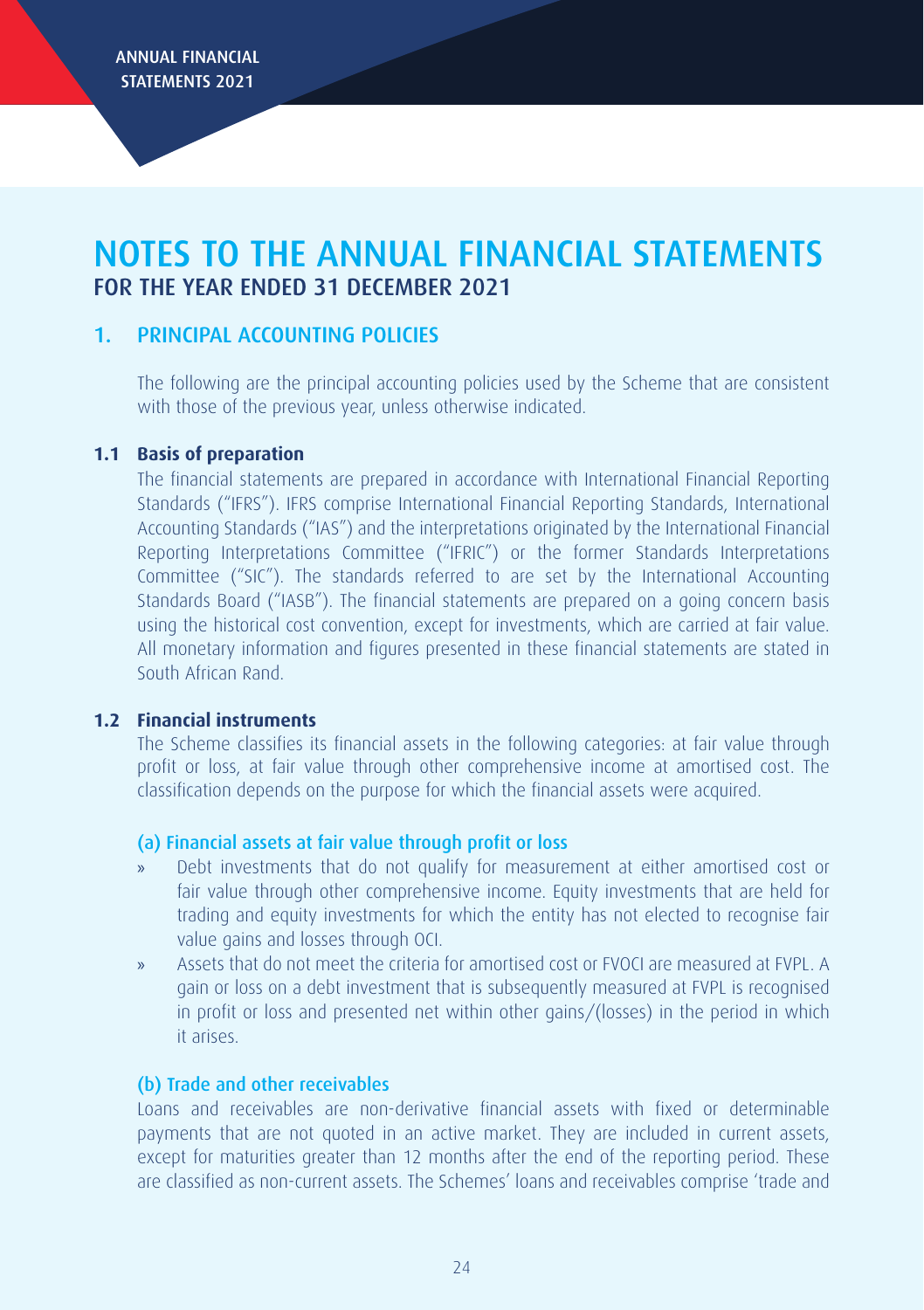

#### **1.2 Financial instruments (continued)**

#### (b) Trade and other receivables (continued)

other receivables' and 'cash and cash equivalents' in the statement of financial position. Trade receivables are recognised initially at the amount of consideration that is unconditional unless they contain significant financing components, when they are recognised at fair value. The Scheme holds the trade receivables with the objective to collect the contractual cash flows and therefore measures them subsequently at amortised cost using the effective interest method.

#### (c) Amortised cost

Assets that are held for collection of contractual cash flows where those cash flows represent solely payments of principal and interest are measured at amortised cost. Interest income from these financial assets is included in finance income. Any gain or loss arising on derecognition is recognised directly in profit or loss and presented in other gains/(losses). Impairment losses are presented as a separate line item in the statement of profit or loss.

#### (d) Recognition and measurement

Regular way purchases and sales of financial assets are recognised on trade-date, the date on which the Scheme commits to purchase or sell the asset. Financial assets are derecognised when the rights to receive cash flows from the financial assets have expired or have been transferred and the Scheme has transferred substantially all the risks and rewards of ownership.

At initial recognition, the Scheme measures a financial asset at its fair value plus, in the case of a financial asset not at fair value through profit or loss (FVPL), transaction costs that are directly attributable to the acquisition of the financial asset. Transaction costs of financial assets carried at FVPL are expensed in profit or loss.

Financial assets with embedded derivatives are considered in their entirety when determining whether their cash flows are solely payment of principal and interest.

#### (e) Debt instruments

Subsequent measurement of debt instruments is at FVTPL.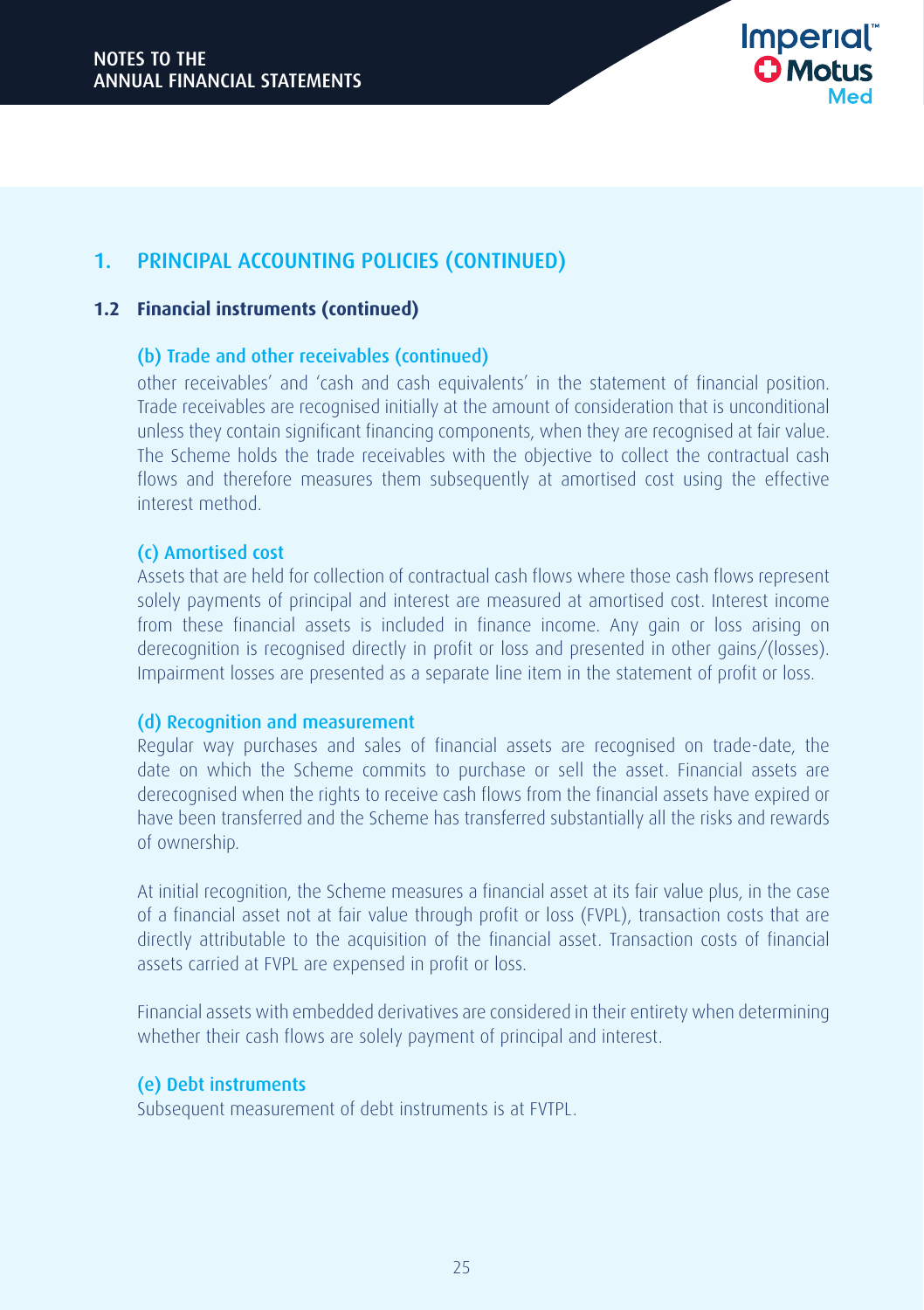#### **1.2 Financial instruments (continued)**

#### (f) Equity instruments

The Scheme subsequently measures all equity investments at fair value.

Changes in the fair value of financial assets at FVPL are recognised in other gains/(losses) in the statement of profit or loss as applicable. Dividends from such investments continue to be recognised in profit or loss as other income when the Scheme's right to receive payments is established.

#### (g) Fair value measurement

The Scheme measures its investments in financial instruments, such as equity instruments, debentures, other interest bearing investments and derivatives, at fair value at each reporting date.

Fair value is the price that would be received to sell an asset or paid to transfer a liability in an orderly transaction between market participants at measurement date. The fair value measurement is based on the presumption that the transaction to sell the asset or transfer the liability takes place either in the principal market for the asset or liability or, in the absence of a principal market, in the most advantageous market must be accessible for the Scheme. The fair value of the asset or liability, assuming that market participants act in their economic best interest. A fair value measurement of a non-financial asset takes into account a market participant's ability to generate economic benefits by using the asset in its highest and best use or by selling it to another market participant that would use the asset in its highest and best use.

For all other financial instruments not traded in an active market, the fair value is determined using valuation techniques deemed appropriate in the circumstances. Valuation techniques include the market approach (i.e. using recent arm's length market transactions, adjusted as necessary, and reference to current market value of another instrument that is substantially the same) and the income approach (i.e. discounted cash flow analysis and option pricing models making as much use of available and supportable market data as possible).

#### (h) Trade and other receivables

Loans and receivables are non-derivative financial assets with fixed or determinable payments that are not quoted in an active market. They are included in current assets, except for maturities greater than 12 months after the end of the reporting period. These are classified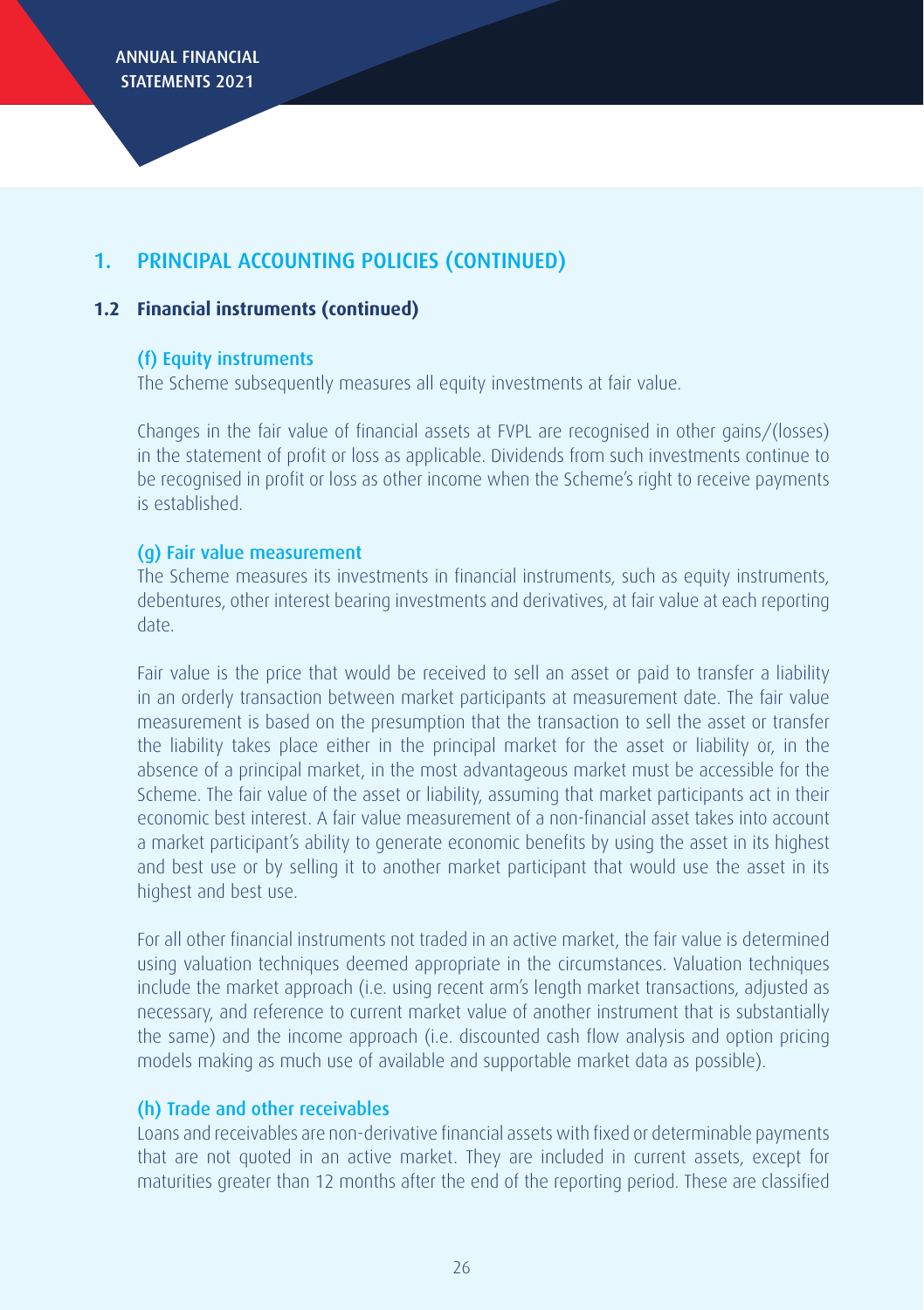

#### **1.2 Financial instruments (continued)**

#### (h) Trade and other receivables (continued)

as current assets. The Scheme's loans and receivables comprise 'trade and other receivables' and 'cash and cash equivalents' in the statement of financial position. Trade receivables are recognised initially at the amount of consideration that is unconditional unless they contain significant financing components, when they are recognised at fair value. The Scheme holds the trade receivables with the objective to collect the contractual cash flows and therefore measures them subsequently at amortised cost using the effective interest method.

#### (i) Cash and cash equivalents

Cash and cash equivalents comprise current accounts and deposits held on call with banks. Cash and cash equivalents are subsequently measured at amortised cost, using the effective interest rate method.

#### (j) Financial liabilities

Financial liabilities are initially measured at fair value and are subsequently measured at amortised cost.

#### (k) Offsetting of financial instruments

Where a legally enforceable right of offset exists for recognised financial assets and financial liabilities, and there is an intention to settle the liability and realise the asset simultaneously or to settle on a net basis, all financial effects are offset.

#### **1.3 Provisions**

Provisions are recognised when the Scheme has a present legal or constructive obligation as a result of past events, for which it is probable that an outflow of economic benefits will be required to settle the obligation, and a reliable estimate can be made of the amount of the obligation. Where the effect of discounting to present value is material, provisions are adjusted to reflect the time value of money.

#### Outstanding claims

Claims outstanding comprise provisions for the Scheme's estimate of the ultimate cost of settling all claims incurred but not yet reported at the reporting date and related internal and external claims handling expenses. Claims outstanding are determined as accurately as possible based on a number of factors, which include previous experience in claims patterns, claims settlement patterns, changes in the nature and number of members according to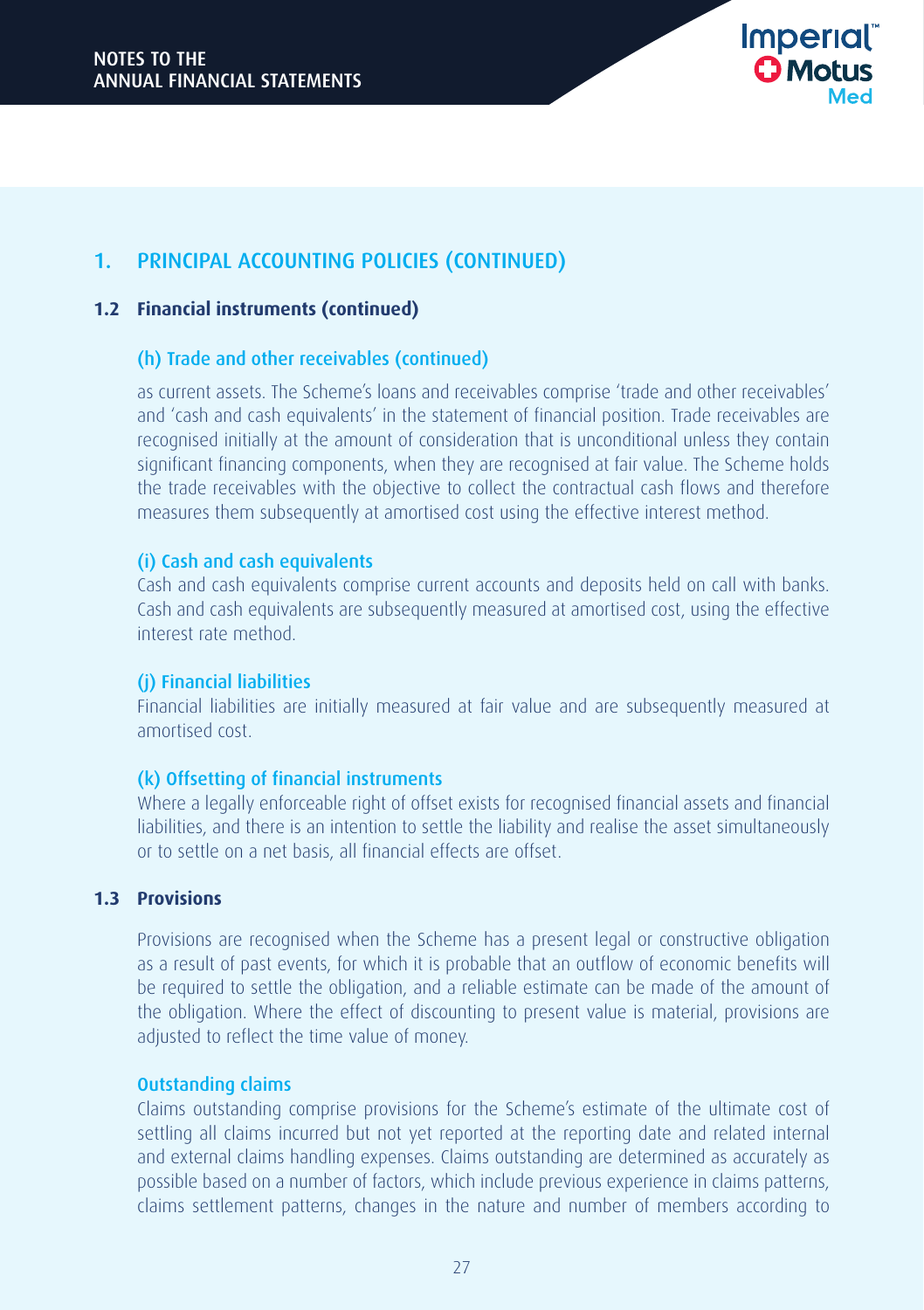#### **1.3 Provisions (continued)**

gender and age, trends in claims frequency, changes in the claims processing cycle and variations in the nature and average cost incurred per claim.

The Scheme does not discount its provision for outstanding claims, since the effect of the time value of money is not considered material.

#### **1.4 Insurance contracts**

Contracts under which the Scheme accepts significant insurance risk from another party (the member) by agreeing to compensate the member or other beneficiary if a specified uncertain future event (the insured event) adversely affects the member or other beneficiary are classified as insurance contracts. The contracts issued compensate the Scheme's members for healthcare expenses incurred.

#### **1.5 Contribution income**

Contributions are accounted for monthly when their collection in terms of the insurance contract is reasonably certain. The earned portion of net contributions received is recognised as revenue. Net contributions are earned from the date of attachment of risk over the indemnity period.

#### **1.6 Relevant healthcare expenditure**

Relevant healthcare expenditure consists of net claims incurred and net income or expense from risk transfer arrangements.

#### Claims

Gross claims incurred comprise the total estimated cost of all claims arising from healthcare events that have occurred in the year and for which the Scheme is responsible, whether or not reported by the end of the year.

Net claims incurred comprise:

- » claims submitted and accrued for services rendered during the accounting period, net of recoveries from members for co-payments and savings plan accounts;
- » claims for services rendered during the previous year not included in the outstanding claims provision for that year, net of recoveries from members for co-payments; and
- » charges for managed care: healthcare services (excluding risk transfer arrangements).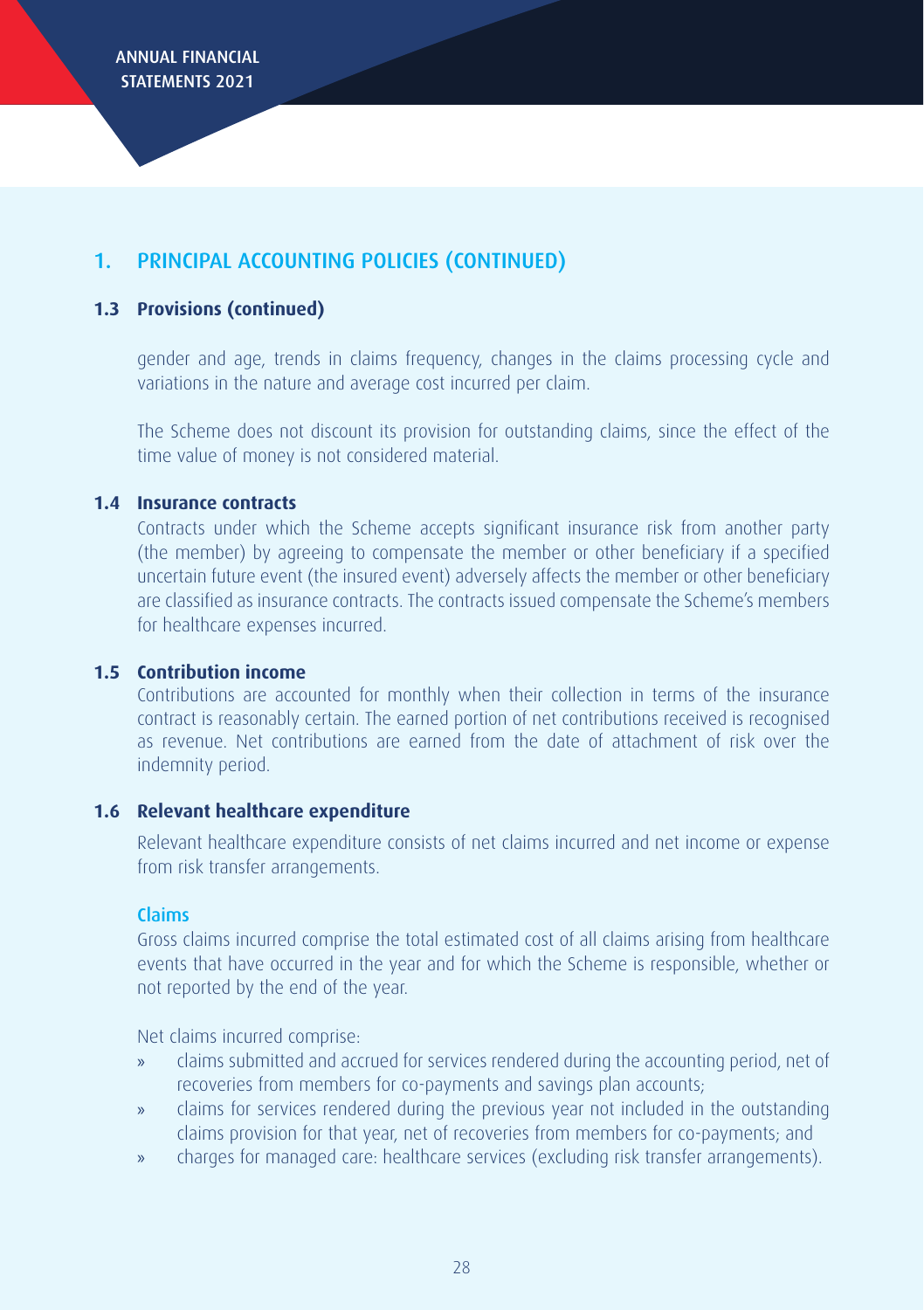

# 1. PRINCIPAL ACCOUNTING POLICIES (CONTINUED)

#### **1.6 Relevant healthcare expenditure (continued)**

#### Liability adequacy test

The liability for insurance contracts is tested for adequacy by comparing current best estimates of all future contractual cash flows, including related cash flows such as claims handling costs, and comparing this amount to the carrying value of the liability. Where a shortfall is identified, an additional provision is made and the Scheme recognises the deficiency in income for the year.

#### **1.7 Investment income**

Interest income is recognised on a yield to maturity basis, taking account of the principal outstanding and the effective rate over the period to maturity, when it is determined that such income will accrue to the Scheme.

Realised income from insurance policies are recognised on disinvestment. All other amounts credited under insurance policies are reflected as unrealised income and raised directly in other comprehensive income.

Income from insurance policies are recognised when entitlement to revenue is established.

#### **1.8 Offset**

Where a legally enforceable right of offset exists for recognised financial assets and financial liabilities, and there is an intention to settle the liability and realise the asset simultaneously or to settle on a net basis, all related financial effects are offset.

#### **1.9 Managed care: Management services expenses**

These expenses represent internal expenditure and the amounts paid or payable to the third party Scheme administrators, related parties and other third parties for managing the utilisation, costs and quality of healthcare services to the Scheme.

#### **1.10 Road Accident Fund ("RAF")**

The Scheme grants assistance to its members in defraying expenditure incurred in connection with rendering of any relevant health service. Such expenditure may be in connection with a claim that is also made to the RAF, administered in terms of the Road Accident Scheme Act No. 56 of 1996. If the member is reimbursed by the RAF, they are obliged contractually to cede that payment to the Scheme to the extent that they have already been compensated. A reimbursement from the RAF is a possible asset that arises from claims submitted to the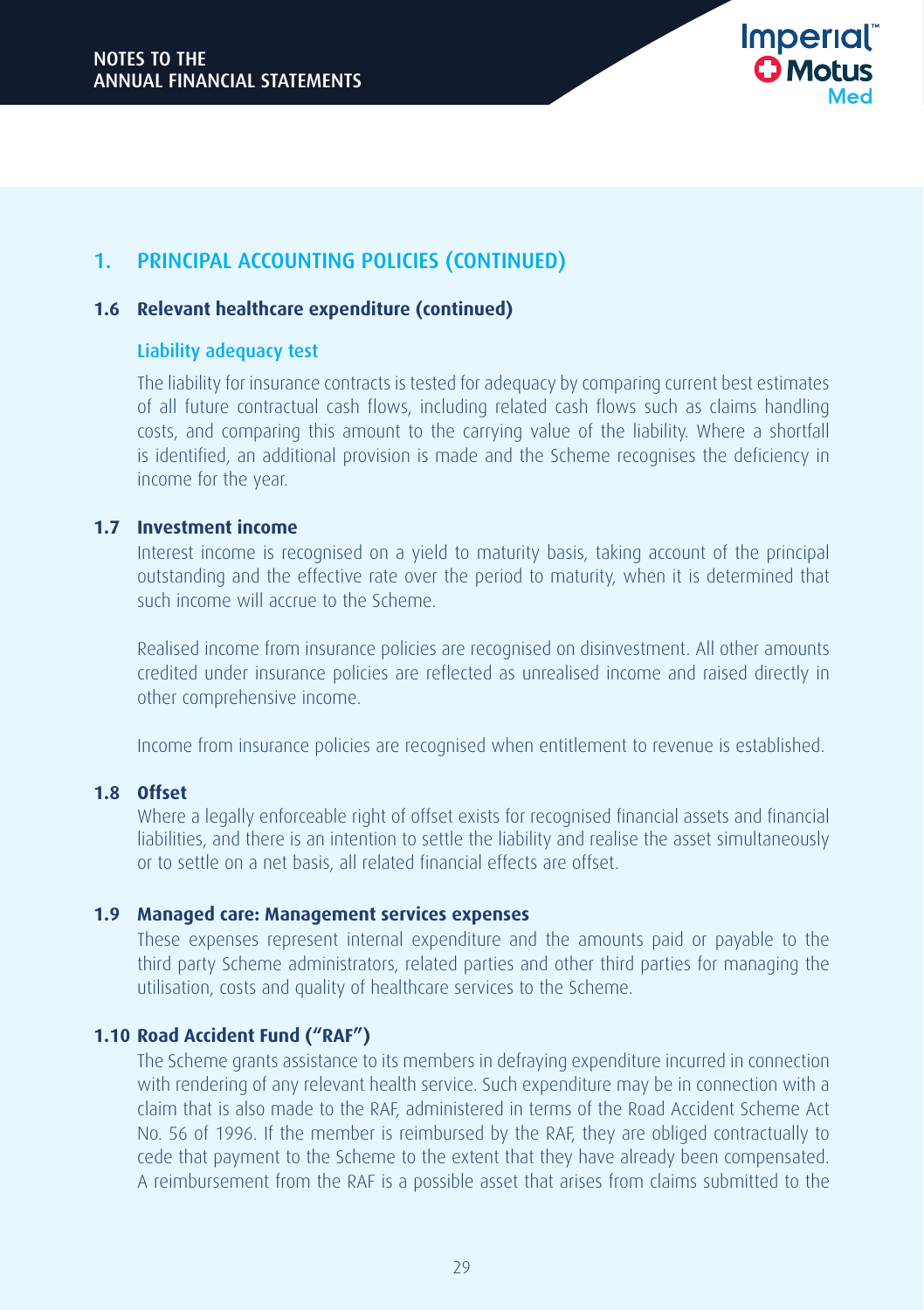# 1. PRINCIPAL ACCOUNTING POLICIES (CONTINUED)

### **1.10 Road Accident Fund ("RAF") (continued)**

RAF and whose existence will be confirmed only by the occurrence or non-occurrence of one or more uncertain future events not wholly within the control of the Scheme. The contingent assets are assessed continually to ensure that developments are appropriately reflected in the financial statements. If it has become virtually certain that an inflow of economic benefits will arise, the asset and the related income are recognised in the financial statements of the period in which the change occurs. If an inflow of economic benefits has become probable, an entity discloses the contingent asset. Any recoveries are credited against claims expense in the year of receipt.

#### **1.11 Comparatives**

Where necessary, comparative figures have been adjusted to conform with changes in presentation in the current year.

#### **1.12 Critical judgments and estimates**

The preparation of financial statements in conformity with IFRS requires the use of certain critical accounting estimates. It also requires management to exercise its judgment in the process of applying the Scheme's accounting policies. The areas involving a higher degree of judgment or complexity, or areas where assumptions and estimates are significant to the financial statements, are disclosed in Note 21.

#### **1.13 Functional and presentation currency**

Items included in the financial statements are measured using the currency that best reflects the economic substance of the underlying events and circumstances relevant to the entity bank ra ("the functional currency"). The financial statements are presented in South African Rand ("the presentation currency"), which is the functional currency of the Scheme.

#### **1.14 Allocation of income and expenditure to benefit options**

Income and expenditure are allocated to benefit options on a direct basis where this is determinable. Where income or expenditure is not directly attributable to a specific benefit option, the income or expense is allocated on the basis of the benefit option's membership proportionate to the Scheme's overall membership base.

The following items are directly allocated to benefit options:

- » Risk contribution income
- » Relevant healthcare expenditure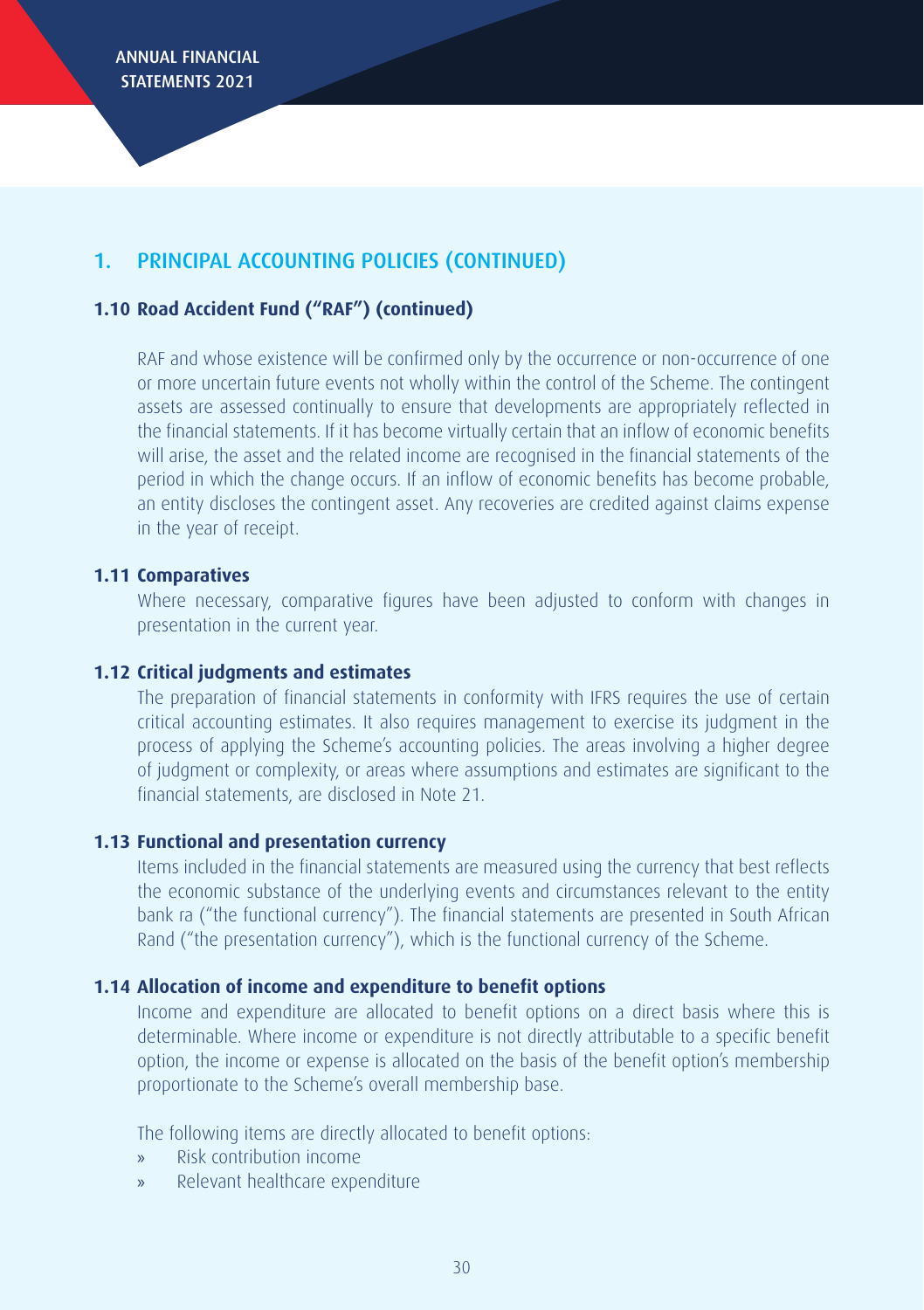

# 1. PRINCIPAL ACCOUNTING POLICIES (CONTINUED)

# **1.14 Allocation of income and expenditure to benefit options (continued)**

The remaining items are apportioned based on the number of members on each related option:

- » Managed care: Management services;
- » Administration and other expenses;
- » Other income;
- » Other expenditure.

# 2. FINANCIAL ASSETS AT FAIR VALUE THROUGH PROFIT AND LOSS

|                                                                                                                                             | 2021        | 2020        |
|---------------------------------------------------------------------------------------------------------------------------------------------|-------------|-------------|
|                                                                                                                                             | R           | R           |
| Fair value at the beginning of the year                                                                                                     | 366 542 676 | 299 301 567 |
| Additions                                                                                                                                   | 390 820 903 | 146 645 324 |
| <b>Disposals</b>                                                                                                                            | (393901982) | (100352000) |
| Net gain                                                                                                                                    | 81 428 257  | 20 947 785  |
| Realised gain on disposal of financial assets at fair<br>value through profit and loss<br>Unrealised gain on financial assets at fair value | 44 683 556  | 17 272 007  |
| through profit and loss                                                                                                                     | 36 744 701  | 3 675 778   |
|                                                                                                                                             |             |             |
| Fair value at the end of the year                                                                                                           | 444 889 854 | 366 542 676 |
| Invested with<br>Sygnia Life Limited                                                                                                        | 444 889 854 | 366 542 676 |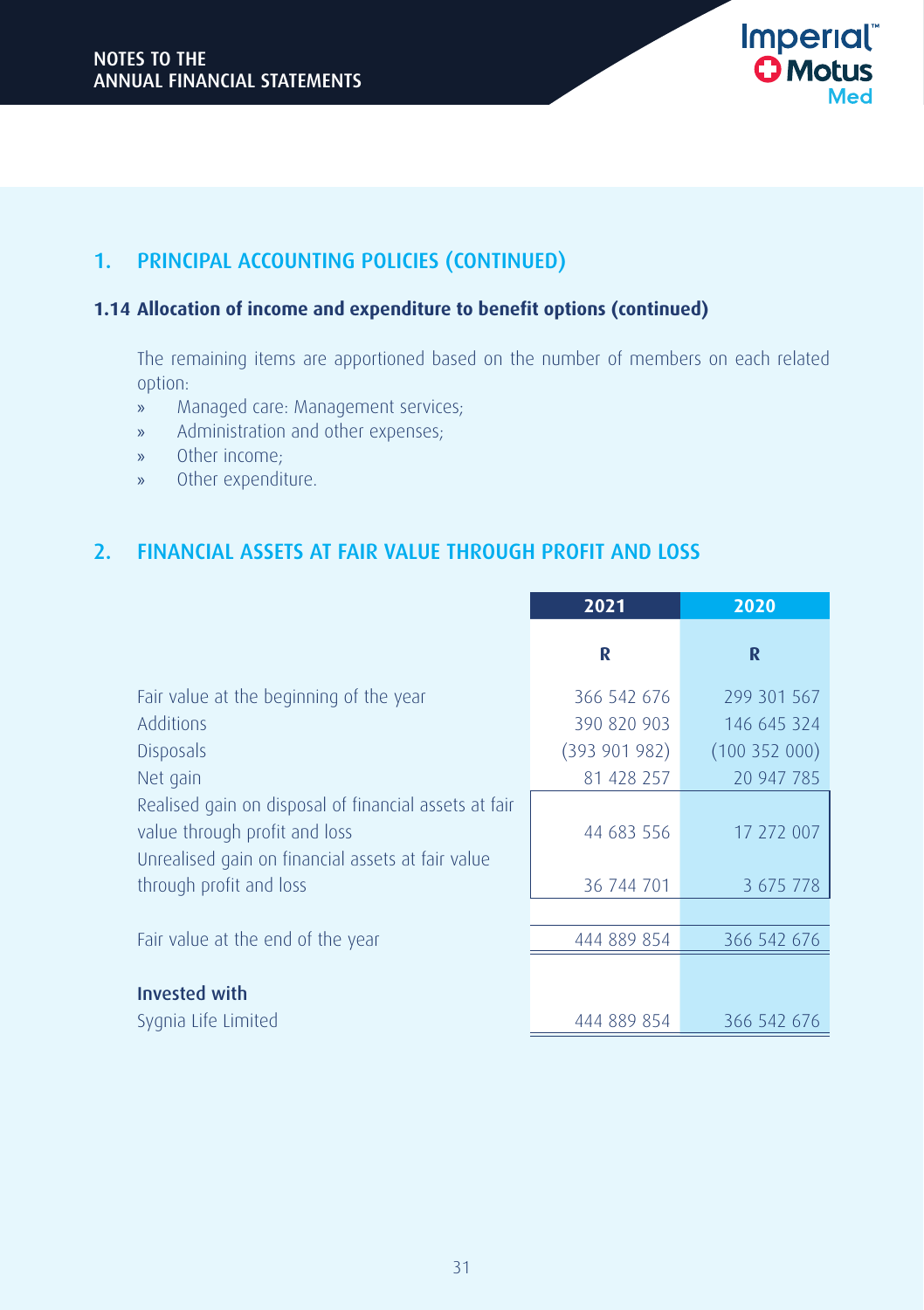# 3. TRADE AND OTHER RECEIVABLES

|                                                             | 2021         | 2020          |
|-------------------------------------------------------------|--------------|---------------|
|                                                             | R            | R             |
| Insurance receivables                                       |              |               |
| Contributions outstanding                                   | 4798664      | 4 273 507     |
| Recoveries from members                                     | 131 233      | 187 679       |
| Supplier overpayments                                       | 277 561      | 256 552       |
|                                                             | 5 207 458    | 4 717 738     |
| Less: Allowance for expected credit losses                  | (305 822)    | (342828)      |
|                                                             | 4 901 636    | 4 374 910     |
| Non-insurance receivables                                   |              |               |
| Accrued investment income                                   | 17 948       | 8 9 8 2       |
|                                                             | 4 9 19 5 8 4 | 4 3 8 3 8 9 2 |
|                                                             |              |               |
| Analysis of movement in respect of insurance<br>receivables |              |               |
| Balance at the beginning of the year                        | 4 717 738    | 3 720 167     |
| Movements for current year                                  | 489 720      | 997 571       |
| Balance at the end of the year                              | 5 207 458    | 4 717 738     |

The carrying amounts of trade and other receivables approximate their fair values due to the short-term maturities of these assets.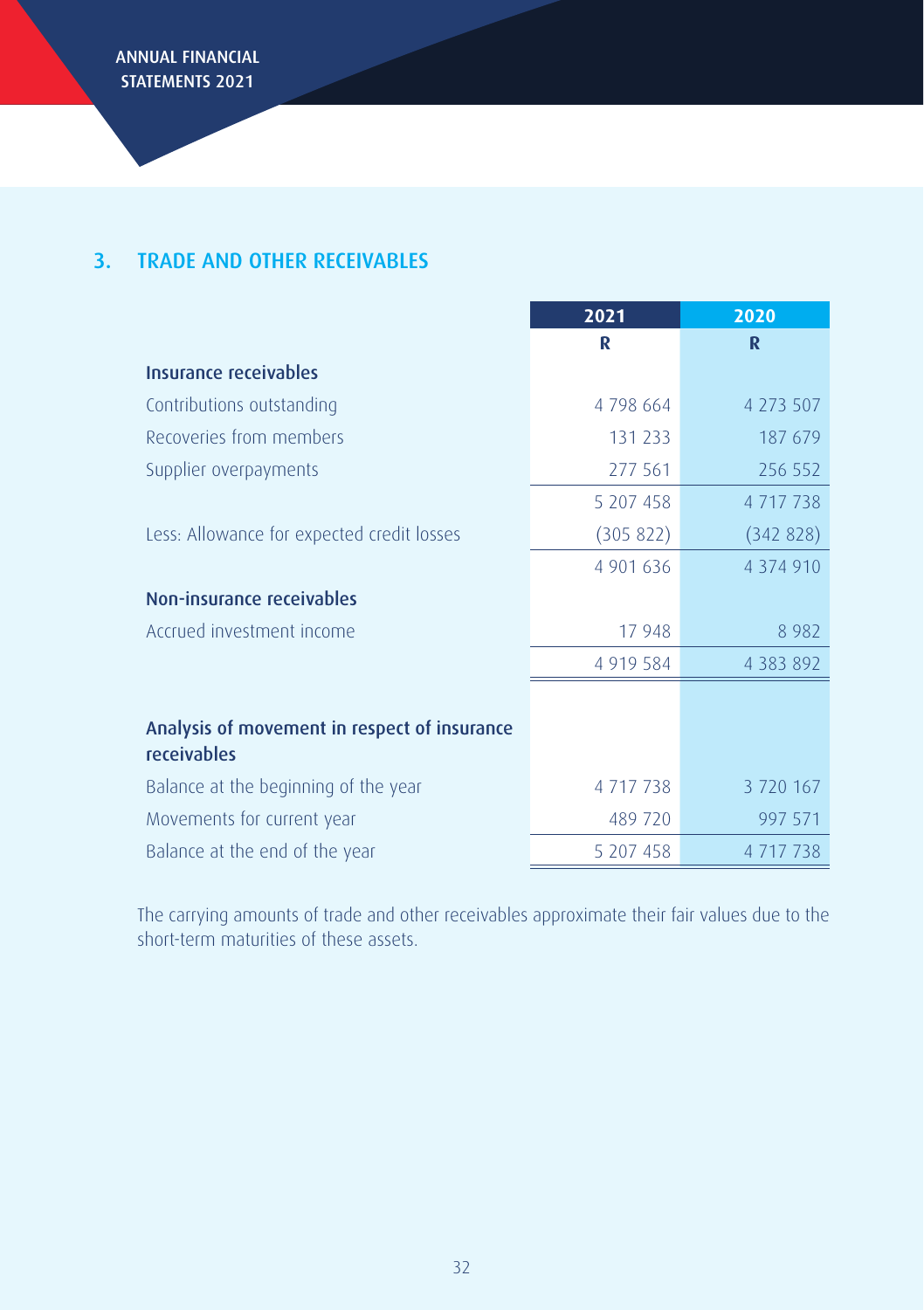

# 4. CASH AND CASH EQUIVALENTS

|                                 | 2021        | 2020        |
|---------------------------------|-------------|-------------|
|                                 | R           | R           |
| Call accounts                   | 84 022 083  | 58 063 905  |
| Current accounts                | 25 924 837  | 24 504 407  |
| Money market                    | 103 837 003 | 101 412 493 |
| Total cash and cash equivalents | 213 783 923 | 183 980 805 |

The Scheme's holding in the call and money market accounts are via linked policies of insurance. The Scheme does therefore not hold direct access to the accounts.

The weighted average effective interest rate on current accounts was 1.64% (2020: 2.31%) and deposits was 3.5% (2020: 3.25%). The carrying amounts of cash and cash equivalents approximate their fair values due to the short-term maturities of these assets.

The movement in money market instruments includes unrealised losses through profit and loss of R1 231 385 (2020: R4 261 059).

The movement in money market instruments includes realised gains through profit and loss of R3 957 588 (2020: R10 248 203).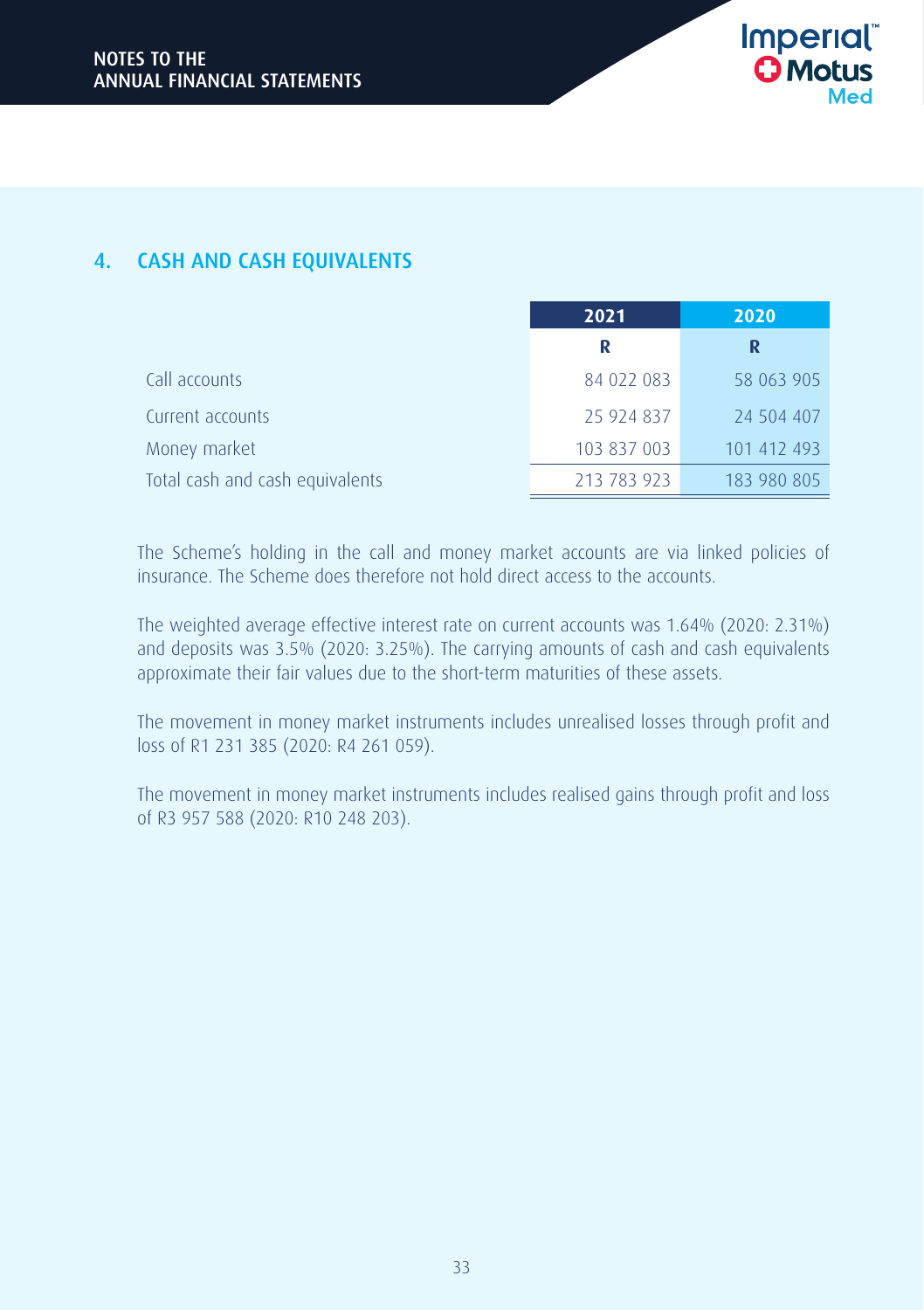# 5. OUTSTANDING CLAIMS PROVISION

|                                                     | Not covered by<br>risk transfer<br>arrangements<br>2021 | Not covered by<br>risk transfer<br>arrangements<br>2020 |
|-----------------------------------------------------|---------------------------------------------------------|---------------------------------------------------------|
|                                                     | R                                                       | R                                                       |
| Provision for outstanding claims - incurred but not |                                                         |                                                         |
| vet reported                                        | 10 208 702                                              | 11 524 254                                              |
| Provision arising from liability adequacy test      |                                                         |                                                         |
|                                                     | 10 208 702                                              | 11 524 254                                              |
|                                                     |                                                         |                                                         |
| Analysis of movements in outstanding claims         |                                                         |                                                         |
| Balance at beginning of year                        | 11 524 254                                              | 15 375 190                                              |
| Payments in respect of prior year                   | (12 614 406)                                            | (15790835)                                              |
| (Under)/over provision in the prior year            | (1090152)                                               | (415645)                                                |
| Adjustment for current year                         | 11 298 854                                              | 11 939 899                                              |
| Balance at end of year                              | 10 208 702                                              | 11 524 254                                              |

#### **Assumptions and sensitivity**

#### Process used to determine the assumptions

The process used to determine the assumptions is intended to result in a neutral estimate of the most likely or expected outcome. The sources of data used as inputs for the provision are internal, using detailed studies that are carried out annually. There is more emphasis on current trends, and where in early months there is insufficient information to make a reliable best estimate of outstanding claims, prudent assumptions are used.

The provision is based on information currently available. However, the ultimate liabilities may vary as a result of subsequent developments. The impact of many of the items affecting the ultimate costs of the loss is difficult to estimate. The provision estimation difficulties also differ by category of claims (e.g. in-hospital and chronic benefits) due to differences in the underlying insurance contract, claim complexity, the volume of claims, the individual severity of claims, determining the occurrence date of a claim, and reporting lags.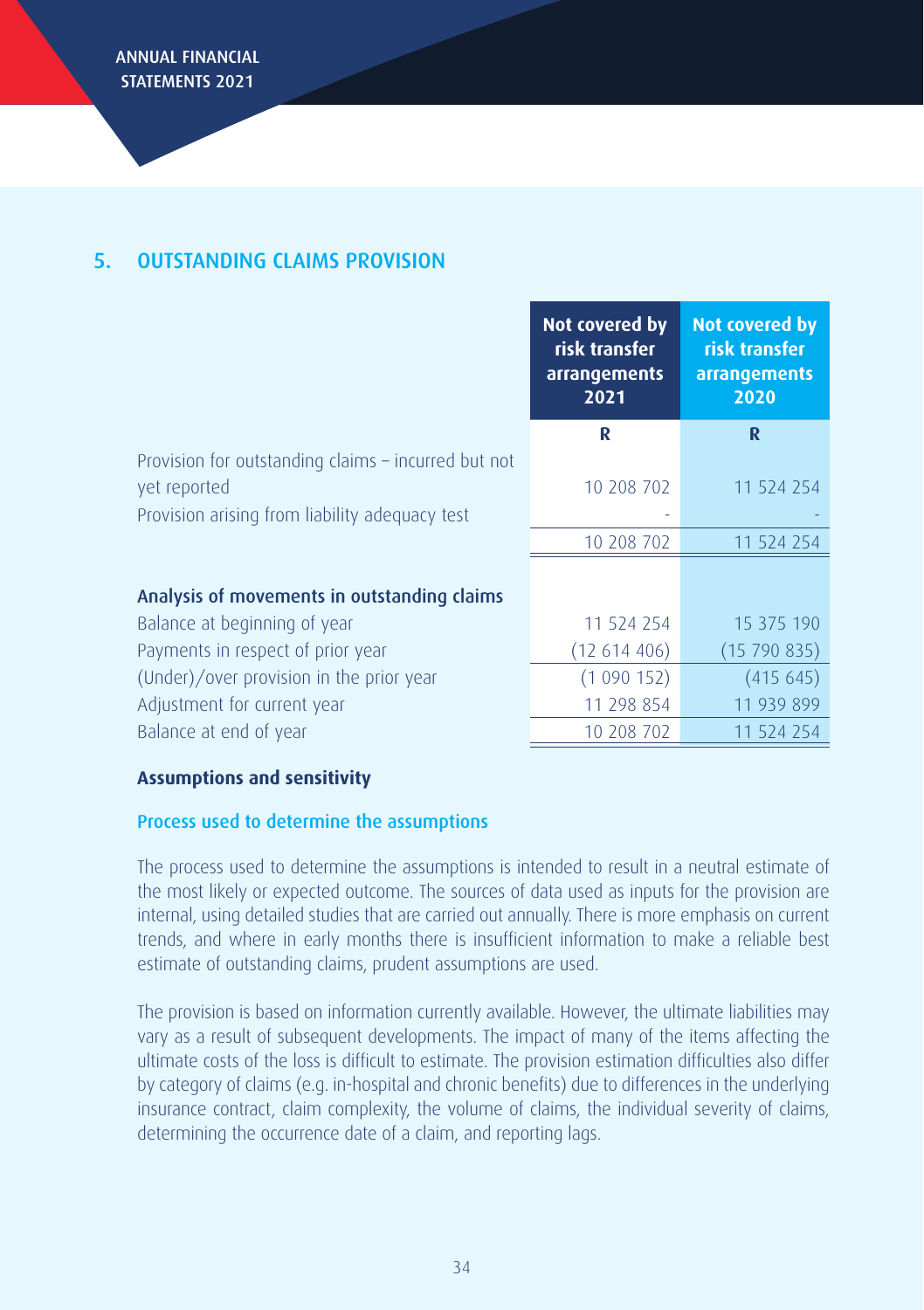

# 5. OUTSTANDING CLAIMS PROVISION (CONTINUED)

#### Method used to determine the assumptions

The Chain Ladder method is used to estimate the most likely cost of outstanding claims. This method extrapolates the development of paid and incurred claims to estimate the ultimate claim numbers for each benefit month based upon observed developments of earlier months. Run-off triangles (as per the Chain Ladder method) are used where it takes time after the treatment date until the full extent of the claims to be paid is known. It is assumed that payments will emerge in a similar way in each service month. The proportional increase in the known cumulative payments from one development month to the next can then be used to calculate payments for future development months.

The Chain Ladder method used varies by benefit month being considered, categories of claims and observed historical claims developments. To the extent that this method uses historical claims development information, they assume that the historical claims development pattern will occur again in the future. There are reasons why this may not be the case, which, insofar as they can be identified, have been allowed for. Such reasons include:

- » changes in processes that affect the development/recording of claims paid and incurred (such as changes in claim reserving procedures);
- » economic, legal, political and social trends (resulting in different than expected levels of inflation and/or minimum medical benefits to be provided);
- » changes in composition of members and their dependants; and
- » random fluctuations, including the impact of large losses.

The accuracy of the model is evaluated against actual known cumulative payments experienced after the reporting date insofar as these claims payments relate to the financial year end. The provision is revised if necessary, as with each additional month of claims payment data, the claims incurred and hence the provision at reporting date becomes an actual known amount.

#### **Assumptions**

The assumptions that have the greatest effect on the measurement of the outstanding claims provision are the expected percentages of claims settled after each of the first four months of the claims run-off period, before the claims turn stale.

The percentages used as assumptions are listed in the table below. The table also outlines the sensitivity of these percentages, and the impact on the Scheme's liabilities if an incorrect assumption is used.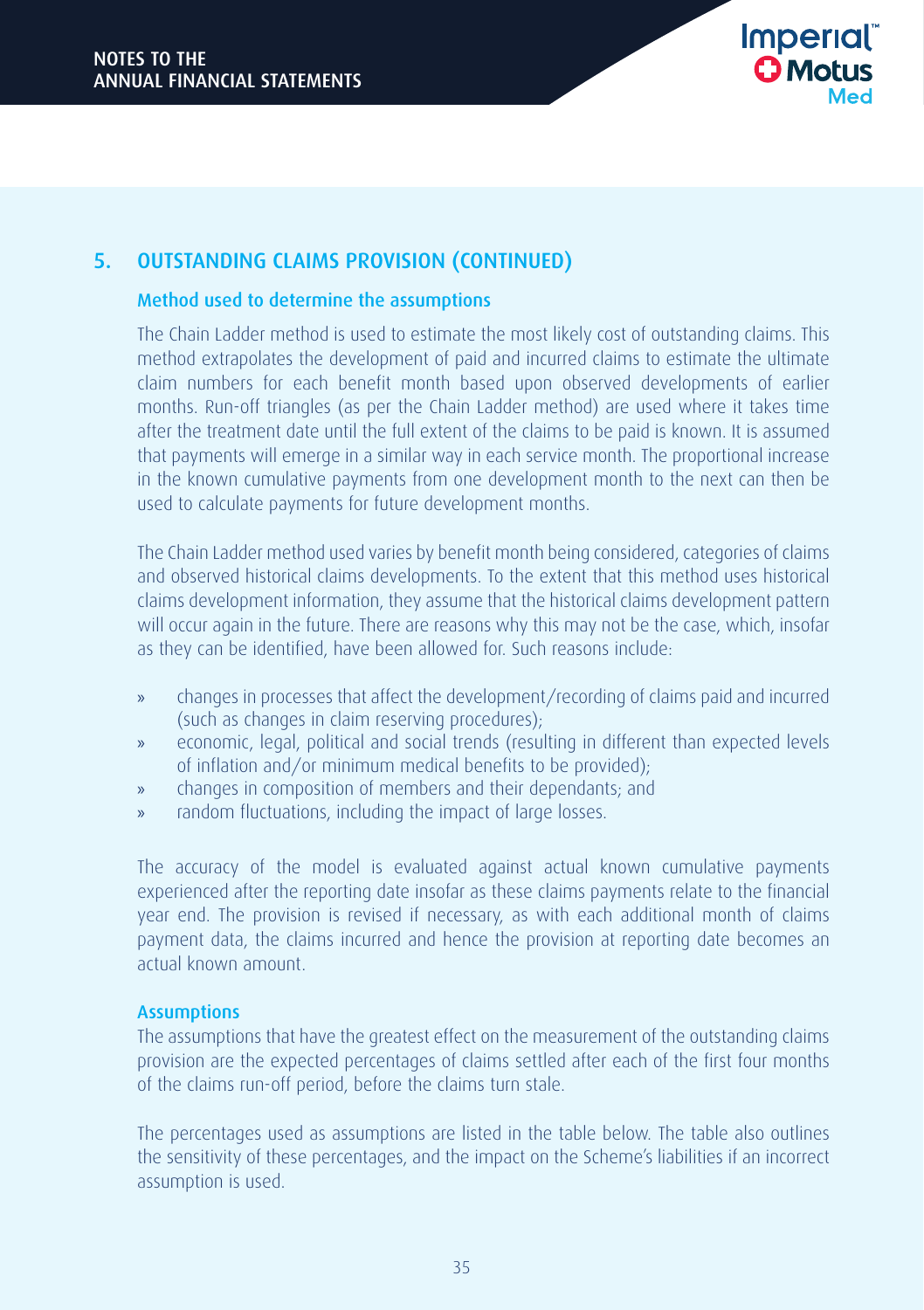# 5. OUTSTANDING CLAIMS PROVISION (CONTINUED)

#### Other assumptions

- » the claims provision is not discounted;
- » a constant proportion of total claims arising within a service month in subsequent month;
- » the claims are assumed to be fully run off within one year;
- » the pattern of the inflation in the existing data will be projected into the future;
- » any distortions as a result of once-off events are isolated from the claims data set; and
- » claims are assumed to have a stable run-off pattern.

The assumed percentages of claims outstanding at the end of the period:

|                            |                         | 2021          | 2020          |
|----------------------------|-------------------------|---------------|---------------|
|                            |                         | $\frac{0}{0}$ | $\frac{0}{0}$ |
|                            | Claims outstanding for: |               |               |
| $\mathcal{V}$              | December                | 30            | 37            |
|                            | » November              | 6             |               |
| $\mathcal{V}$              | October                 | 2             |               |
|                            | » September             | 1.            |               |
| $\boldsymbol{\mathcal{V}}$ | August and prior        | 0             |               |

#### Changes in assumptions and sensitivities to changes in key variables

The table below outlines the sensitivity of insured liability estimates to particular movements in assumptions used in the estimation process. It should be noted that this is a deterministic approach with no correlations between the key variables.

Where variables are considered to be immaterial, no impact has been assessed for insignificant changes to these variables. Particular variables may not be considered material at present. However, should the materiality level of an individual variable change, assessment of changes to that variable in the future may be required.

An analysis of sensitivity around various scenarios for the general medical insurance business provides an indication of the adequacy of the Scheme's estimation process. The Scheme believes that the liability for claims reported in the statement of financial position is adequate. However, it recognises that the process of estimation is based upon certain variables and assumptions which could differ when claims arise.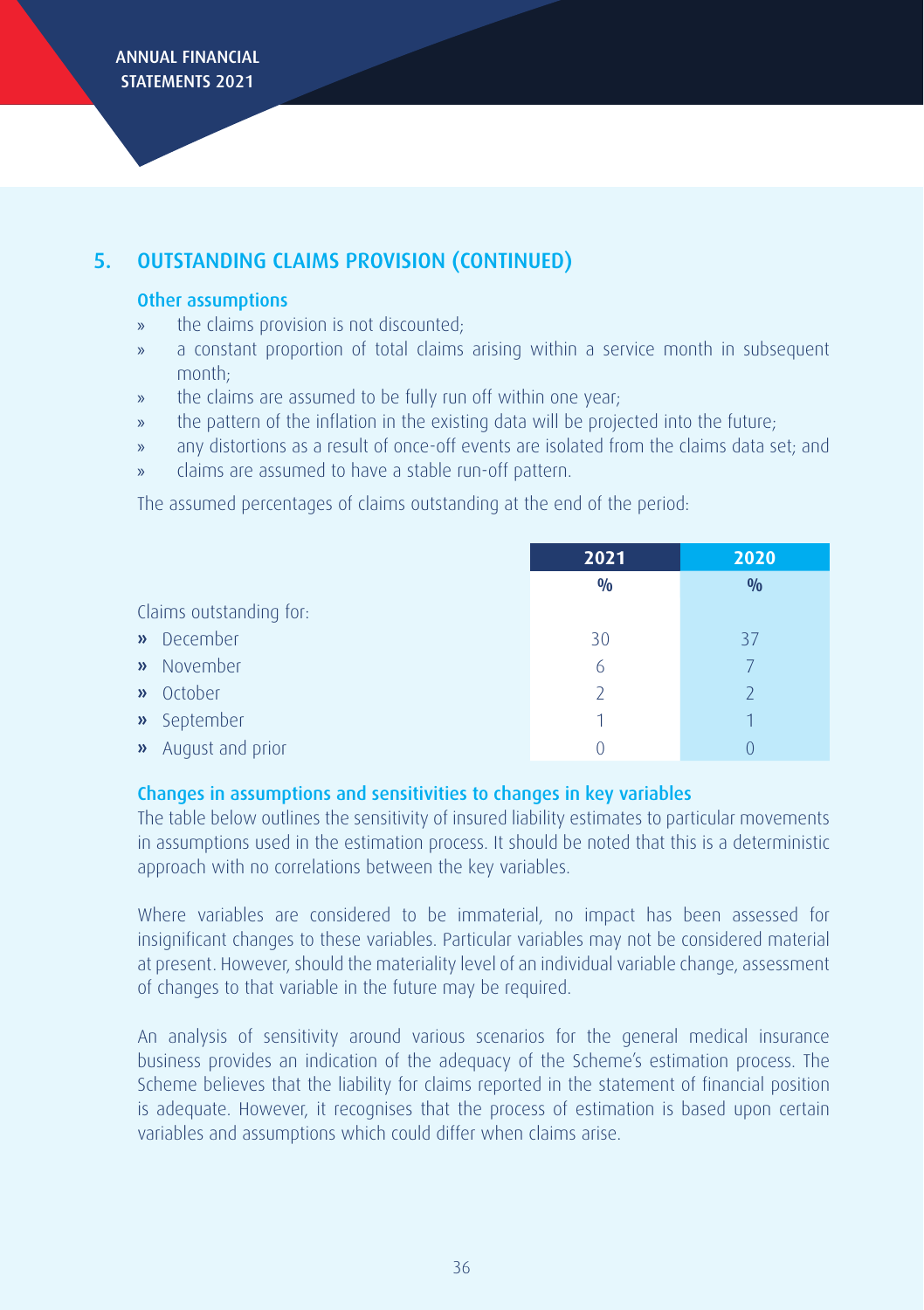

## 5. OUTSTANDING CLAIMS PROVISION (CONTINUED)

### Changes in assumptions and sensitivities to changes in key variables (continued)

The impact of the sensitivity of the assumed percentages for the four-month period September until December are set out below:

|                                               | Increase in<br><b>liability</b><br>2021 | <b>Increase in</b><br><b>liability</b><br>2020 |
|-----------------------------------------------|-----------------------------------------|------------------------------------------------|
|                                               | R                                       | R                                              |
| Effect of a 1% increase in assumed percentage | 1 229 182                               | 1 2 2 0 0 6 8                                  |
| Effect of a 2% increase in assumed percentage | 2 486 990                               | 2 470 419                                      |
| Effect of a 3% increase in assumed percentage | 3 774 459                               | 3 7 5 2 2 5 3                                  |

The existing accounting policy relating to the outstanding claims provision considers current estimates of all future contractual cash flows, therefore in terms of paragraph 15 to 19 of IFRS 4, no further liability adequacy test is required.

### 6. TRADE AND OTHER PAYABLES

|                                              | 2021          | 2020       |
|----------------------------------------------|---------------|------------|
|                                              | R             | R          |
| Insurance payables                           |               |            |
| Contributions overpaid or unmatched          |               |            |
| contributions                                | 213 149       | 342 531    |
| Claims reported not yet paid                 | 9 049 359     | 14 775 231 |
| Claims members and providers credit balances | 1 9 2 6 0 5 5 | 1 605 734  |
| Non-insurance payables                       | 1 117 198     | 1 121 069  |
| Audit fees                                   | 440 554       | 415 617    |
| Sundry creditors                             | 676 644       | 705 452    |
|                                              |               |            |
|                                              | 12 305 761    | 17 844 565 |

The carrying amounts of trade and other payables approximate their fair values due to the short-term maturities of these liabilities.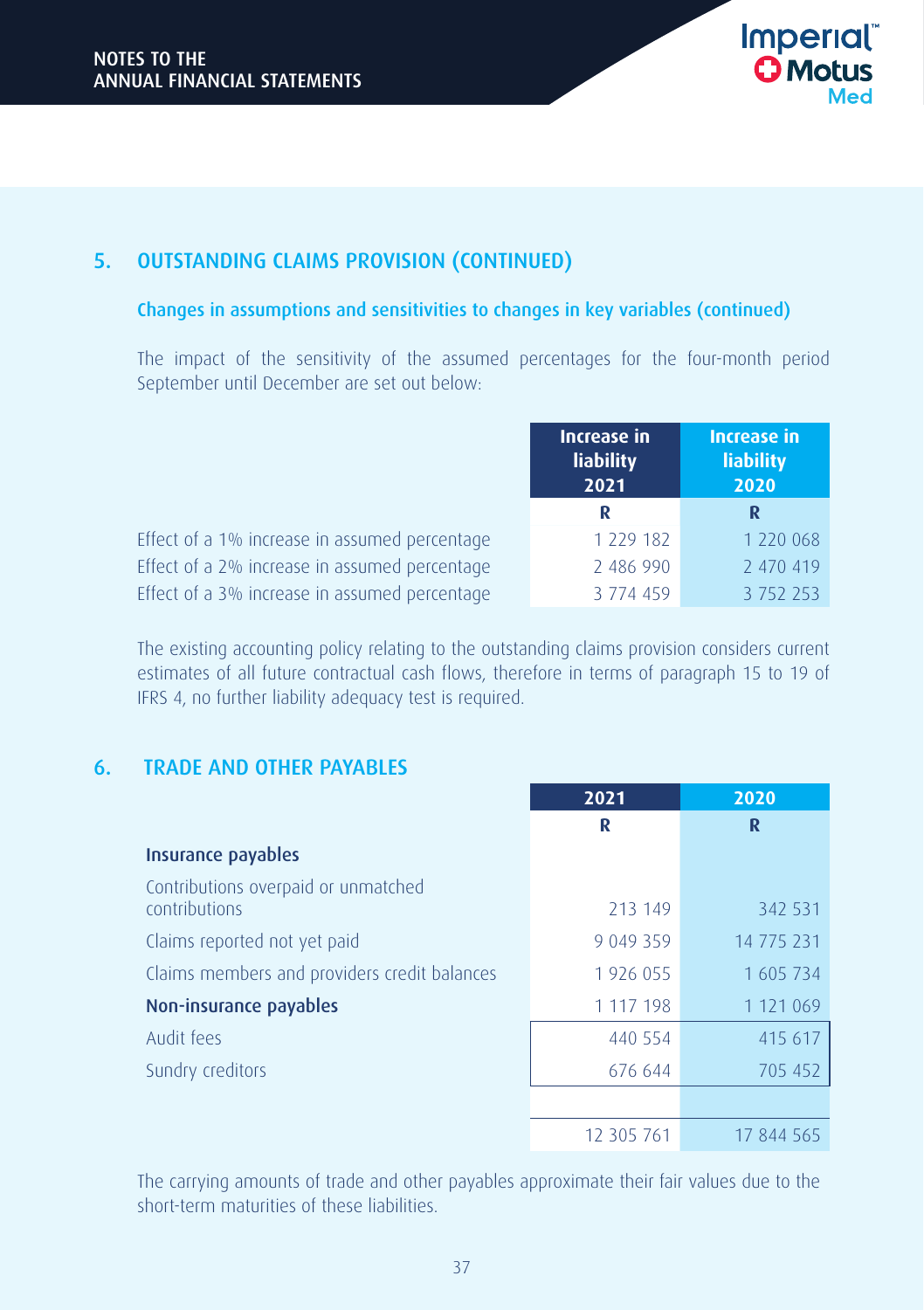# 7. NET CONTRIBUTION INCOME

|                                   | 2021        | 2020        |
|-----------------------------------|-------------|-------------|
|                                   |             | R           |
|                                   |             |             |
| Gross and net contribution income | 410 022 356 | 404 040 599 |

# 8. RELEVANT HEALTHCARE EXPENDITURE

Claims incurred, excluding claims incurred in respect of risk transfer arrangements

| Current year claims                      | 338 898 409 | 302 429 974 |
|------------------------------------------|-------------|-------------|
| Movement in outstanding claims provision | 11 298 854  | 11 939 898  |
| (Over)/under provision in prior year     | 1 090 152   | 415 644     |
| Provision balance at the end of the year | 10 208 702  | 11 524 254  |
| Total claims incurred                    | 350 197 263 | 314 369 872 |
|                                          |             |             |
| Less: Third party recoveries             | (1161214)   | (1330725)   |
| Total relevant healthcare expenditure    | 349 036 049 | 313 039 147 |

# 9. MANAGED CARE: MANAGEMENT SERVICES

| Specialist, hospital referrals and<br>pre-authorisations | 2 332 224 | 2 3 2 8 0 5 2 |
|----------------------------------------------------------|-----------|---------------|
| Pharmacy Benefit Management                              | 2 116 222 | 2 112 705     |
| Disease Risk Management                                  | 1 877 326 | 1 874 359     |
| Specialist network management                            | 1459808   | 1 444 032     |
| GP Network Management                                    | 89 208    | 82 046        |
|                                                          | 7 874 788 |               |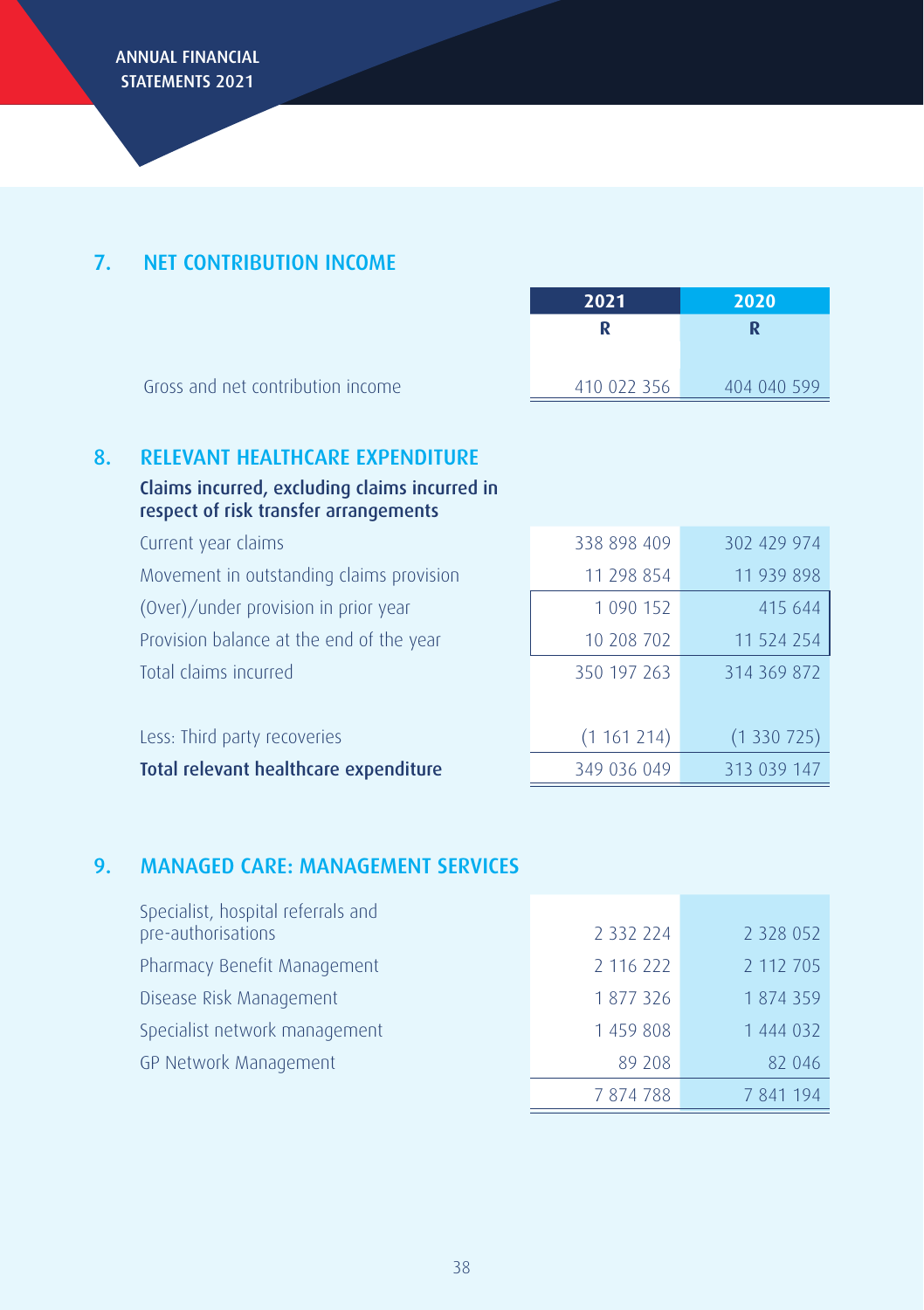

# 10. ADMINISTRATION AND OTHER EXPENSES

|                                                                    | 2021       | 2020       |
|--------------------------------------------------------------------|------------|------------|
|                                                                    | R          | R          |
| Administrator's fees                                               | 15 207 776 | 15 181 365 |
| Audit fees                                                         | 440 554    | 411 100    |
| Actuarial fees                                                     | 897 000    | 874 851    |
| Bank charges                                                       | 158 161    | 148 341    |
| Benefit management services: Europe Assist                         | 154 780    | 158 724    |
| Board of Healthcare Funders' levies                                | 98 610     | 104 067    |
| Commission                                                         | 1605480    | 1 592 165  |
| Consulting fees                                                    | 145 950    |            |
| Council for Medical Schemes' levies                                | 301 691    | 301 183    |
| Fidelity quarantee and professional indemnity<br>insurance premium | 72 000     | 48 000     |
| Other expenses                                                     |            | 6 5 1 4    |
| Principal Officer's fees: II van der Walt                          | 286 680    | 273 360    |
| Printing and stationery                                            | 373 057    | 544 080    |
| Scheme management services                                         | 5 658 290  | 5 579 745  |
|                                                                    | 25 400 029 | 25 223 495 |

### **10.1 TRUSTEES' AND PRINCIPAL OFFICER'S EXPENSES**

The following records the remuneration and consideration paid to officers of the Scheme during the year:

## Fees for consultancy services

| Paid to the Principal Officer | 286 680 | 273 360 |
|-------------------------------|---------|---------|
|-------------------------------|---------|---------|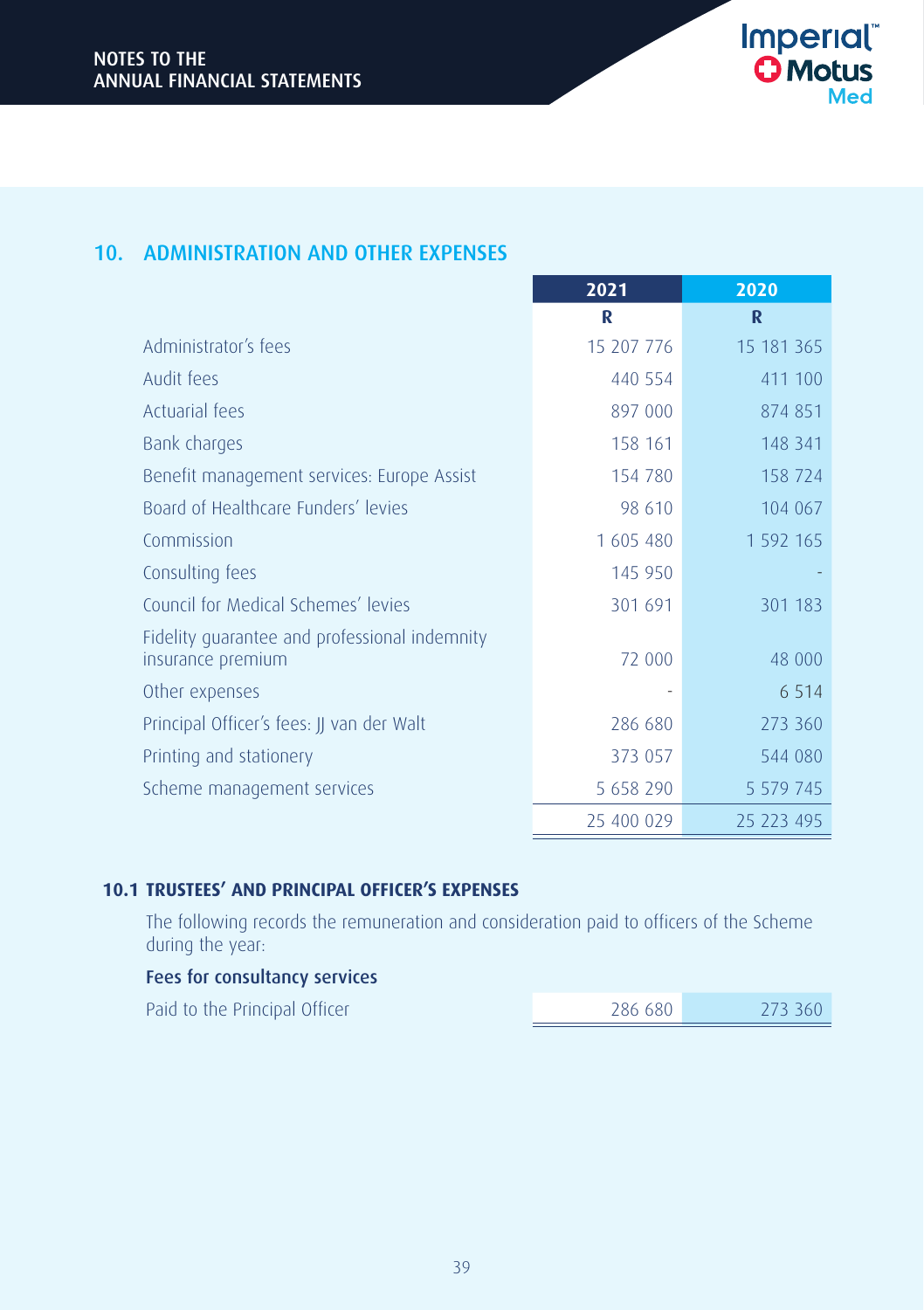$12.$ 

# 11. NET IMPAIRMENT ON HEALTHCARE RECEIVABLES

|                                                                      | 2021          | 2020      |
|----------------------------------------------------------------------|---------------|-----------|
|                                                                      | R             | R         |
| Trade and other receivables                                          |               |           |
| Contributions that are not collectable                               | (13 215)      | (63355)   |
| Movement in the allowance account for expected<br>credit losses      | (13 215)      | (63355)   |
|                                                                      |               |           |
| Members' and service providers' portions that are<br>not recoverable | 43 0 35       | (19378)   |
| Movement in the allowance account for expected<br>credit losses      | 50 221        | (8, 789)  |
| Written off                                                          | (7186)        | (10589)   |
|                                                                      |               |           |
|                                                                      | 29 8 20       | (82 733)  |
|                                                                      |               |           |
| <b>INVESTMENT INCOME</b>                                             |               |           |
| Interest income                                                      | 2 2 3 2 7 0 6 | 2 438 112 |

### 13. REALISED GAINS ON DISPOSAL OF FINANCIAL ASSETS AT FAIR VALUE THROUGH PROFIT AND LOSS

| Realised gains on disposal of financial assets at |            |            |
|---------------------------------------------------|------------|------------|
| fair value through profit and loss                | 48 641 144 | 27 520 210 |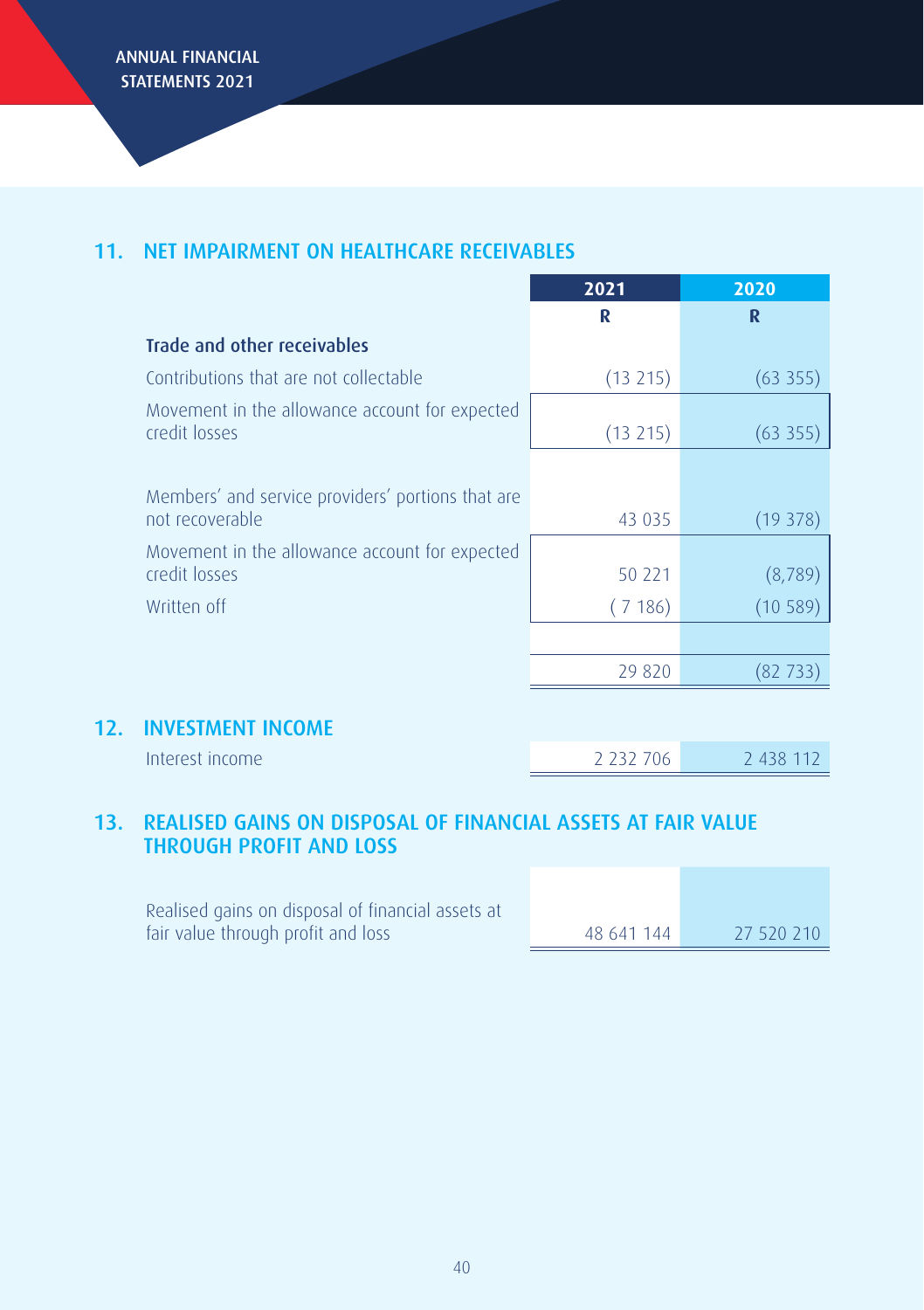### 14. SURPLUS AFTER INVESTMENT INCOME, OTHER INCOME AND OTHER EXPENDITURE PER BENEFIT OPTION

|                                                                               | <b>Imperial Motus Imperial Motus</b><br>Med<br><b>Health Plan</b> | Med<br><b>Budget Plan</b> | <b>Imperial Motus</b><br>Med |
|-------------------------------------------------------------------------------|-------------------------------------------------------------------|---------------------------|------------------------------|
| 2021                                                                          | R                                                                 | R.                        | R                            |
| <b>Net contribution income</b>                                                | 383 980 972                                                       | 26 041 384                | 410 022 356                  |
|                                                                               |                                                                   |                           |                              |
| Relevant healthcare expenditure                                               | 334 833 572                                                       | 22 077 265                | 356 910 837                  |
| Net claims incurred                                                           | 327 887 314                                                       | 21 148 735                | 349 036 049                  |
| Claims incurred                                                               | 328 916 260                                                       | 21 281 003                | 350 197 263                  |
| Third party claim recoveries                                                  | (1028946)                                                         | (132 268)                 | (1161214)                    |
|                                                                               |                                                                   |                           |                              |
| Managed care: Management services                                             | 6 946 258                                                         | 928 530                   | 7874788                      |
|                                                                               |                                                                   |                           |                              |
| <b>Gross healthcare result</b>                                                | 49 147 400                                                        | 3 964 119                 | 53 111 519                   |
| Administration and other expenses                                             | (22406797)                                                        | (2993232)                 | (25 400 029)                 |
| Net impairment charges on<br>healthcare receivables                           | 27 021                                                            | 2 7 9 9                   | 29 8 20                      |
| Net healthcare result                                                         | 26 767 624                                                        | 973 686                   | 27 741 310                   |
| Other income and expenditure                                                  | 79 095 578                                                        | 8 703 456                 | 87 799 034                   |
| Investment income                                                             | 2 080 724                                                         | 151 982                   | 2 2 3 2 7 0 6                |
| Realised gains on financial assets at<br>fair value through profit and loss   | 44 223 254                                                        | 4 4 1 7 8 9 0             | 48 641 144                   |
| Sundry income                                                                 | 177 807                                                           | 25 828                    | 203 635                      |
| Asset management fees                                                         | (1106363)                                                         | (148174)                  | (1254537)                    |
| Unrealised gains on financial assets at<br>fair value through profit and loss | 33 720 156                                                        | 4 255 930                 | 37 976 086                   |
|                                                                               |                                                                   |                           |                              |
| Total comprehensive income for<br>the year                                    | 105 863 202                                                       | 9 677 142                 | 115 540 344                  |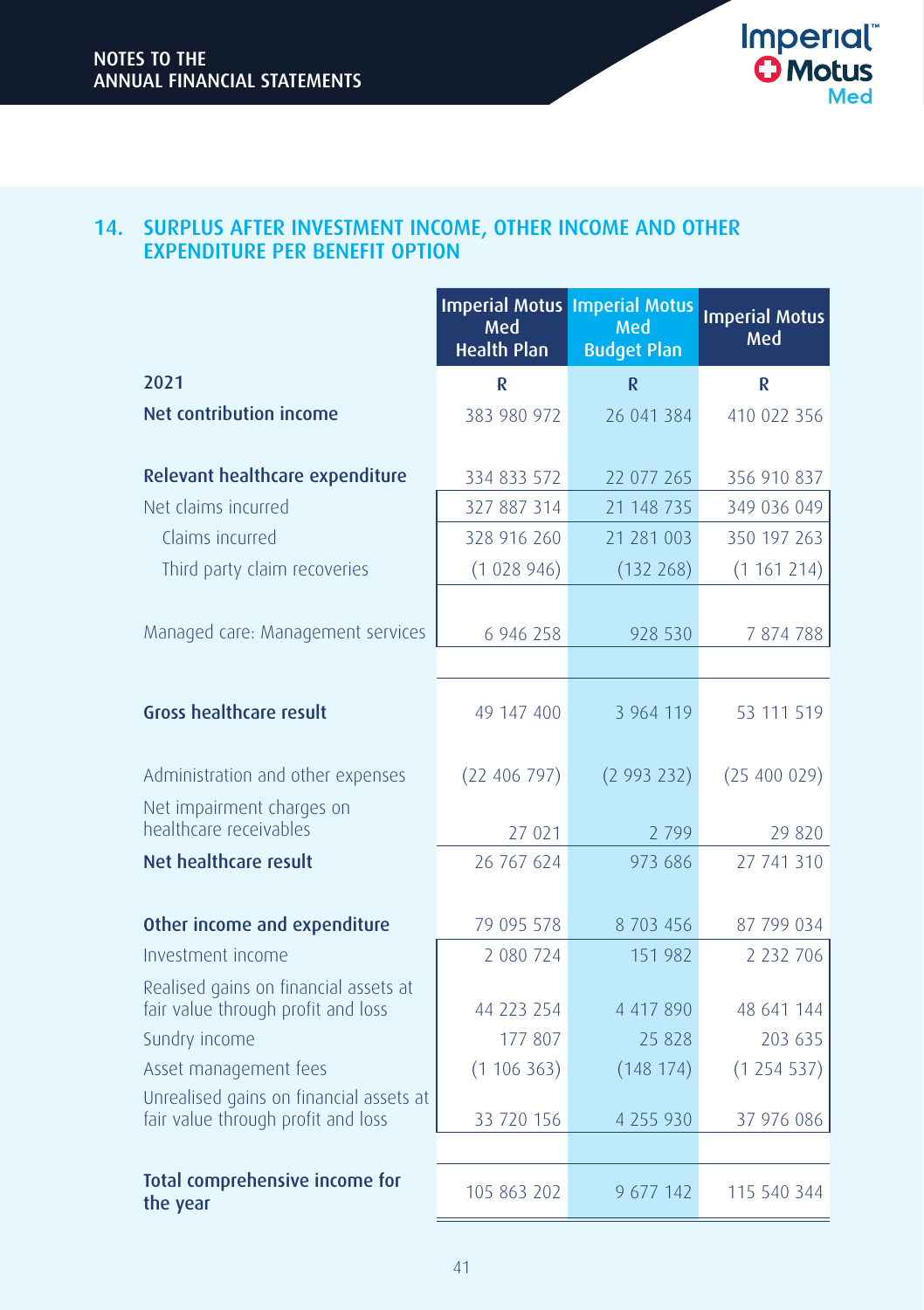### 14. SURPLUS AFTER INVESTMENT INCOME, OTHER INCOME AND OTHER EXPENDITURE PER BENEFIT OPTION (CONTINUED)

|                                                                                | Imperial Motus<br>Med<br><b>Health Plan</b> | <b>Imperial Motus</b><br>Med<br><b>Budget Plan</b> | <b>Imperial Motus</b><br>Med |
|--------------------------------------------------------------------------------|---------------------------------------------|----------------------------------------------------|------------------------------|
| 2020                                                                           | R                                           | R.                                                 | R                            |
| Net contribution income                                                        | 380 089 461                                 | 23 951 138                                         | 404 040 599                  |
| Relevant healthcare expenditure                                                | 301 395 219                                 | 19 485 122                                         | 320 880 341                  |
| Net claims incurred                                                            | 294 414 682                                 | 18 624 465                                         | 313 039 147                  |
| Claims incurred                                                                | 295 598 892                                 | 18 770 980                                         | 314 369 872                  |
| Third party claim recoveries                                                   | (1184210)                                   | (146 515)                                          | (1330725)                    |
|                                                                                |                                             |                                                    |                              |
| Managed care: Management services                                              | 6 980 537                                   | 860 657                                            | 7 841 194                    |
|                                                                                |                                             |                                                    |                              |
| <b>Gross healthcare result</b>                                                 | 78 694 242                                  | 4 4 6 6 0 1 6                                      | 83 160 258                   |
| Administration and other expenses                                              | (22453676)                                  | (2769819)                                          | (25 223 495)                 |
| Net impairment charges on<br>healthcare receivables                            | (73625)                                     | (9 108)                                            | (82733)                      |
| Net healthcare result                                                          | 56 166 941                                  | 1687089                                            | 57 854 030                   |
|                                                                                |                                             |                                                    |                              |
| Other income and expenditure                                                   | 26 269 234                                  | 2 100 165                                          | 28 369 399                   |
| Investment income                                                              | 2 293 322                                   | 144 790                                            | 2 438 112                    |
| Realised gains on financial assets at<br>fair value through profit and loss    | 25 383 000                                  | 2 137 210                                          | 27 520 210                   |
| Sundry income                                                                  | 3 4 6 9                                     | 435                                                | 3 9 0 4                      |
| Asset management fees                                                          | (897101)                                    | (110 445)                                          | (1007546)                    |
| Unrealised losses on financial assets<br>at fair value through profit and loss | (513 456)                                   | (71825)                                            | (585 281)                    |
|                                                                                |                                             |                                                    |                              |
| Total comprehensive income for<br>the year                                     | 82 436 175                                  | 3 787 254                                          | 86 223 429                   |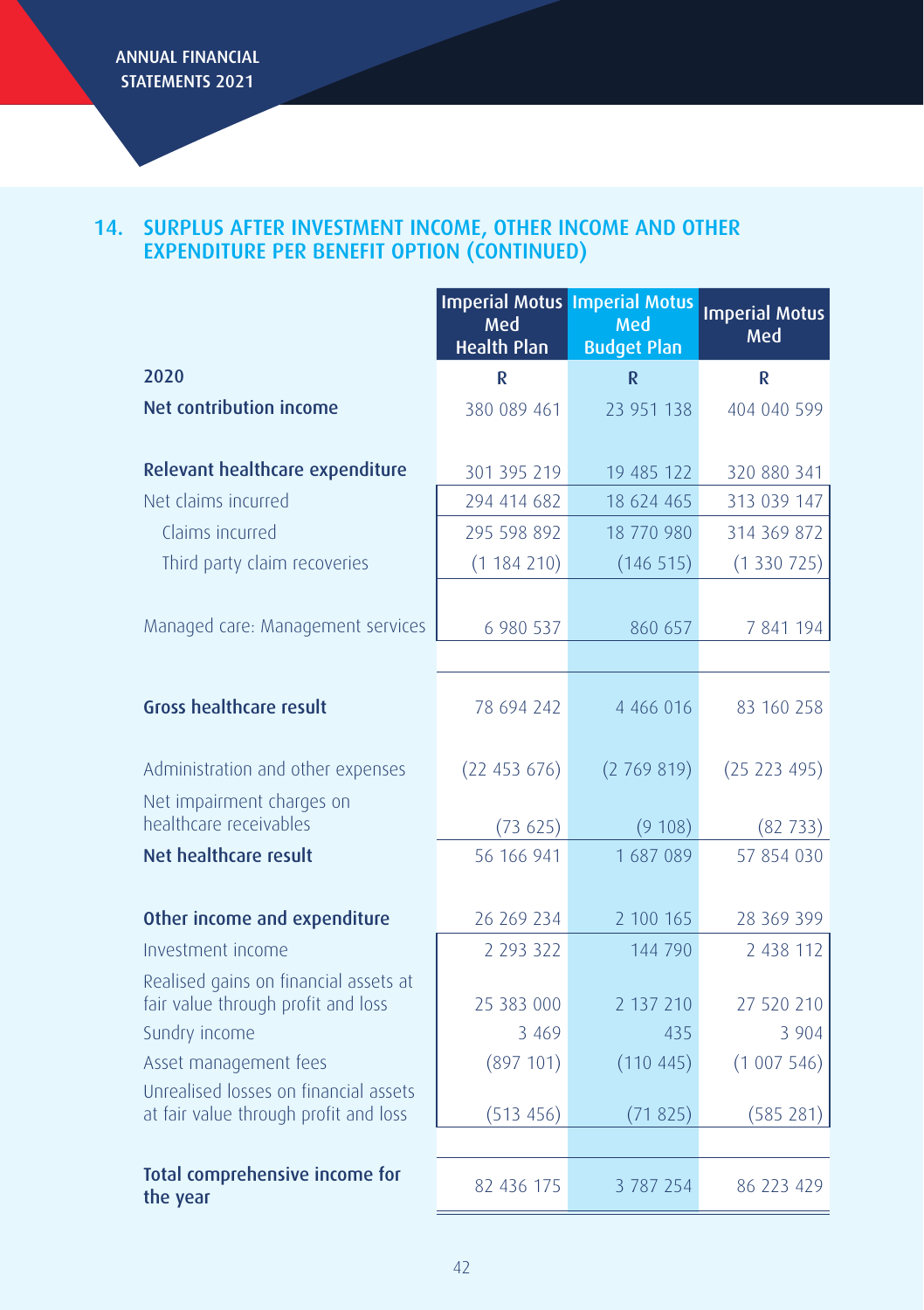### 15. PROFESSIONAL INDEMNITY AND FIDELITY GUARANTEE INSURANCE

In accordance with the rules, the Scheme has a fidelity policy underwritten by Hollard Insurance Company Ltd (policy number: SPL/SLFG/000001079) in the name of the Scheme which, at 31 December 2021, amounted to R40 million (2020: R40 million).

### 16. RELATED PARTY TRANSACTIONS

#### Background information

| <b>RELATED ENTITIES INCLUDE</b>             | <b>RELATIONSHIP</b>      |
|---------------------------------------------|--------------------------|
| Momentum Health Solutions (Pty) Ltd         | Administrator            |
| Momentum Health Solutions (Pty) Ltd         | Managed care provider    |
| NMG Consultants and Actuaries (Pty) Ltd     | <b>Actuaries</b>         |
| Imperial Limited and Motus Holdings Limited | Employer                 |
| Medi Call (Pty) Ltd                         | Key management personnel |
| Board of Trustees                           | Key management personnel |
| Principal Officer                           | Key management personnel |

#### **Parties with significant influence over the Scheme**

Momentum Health Solutions (Pty) Ltd has significant influence over the Imperial and Motus Medical Aid, as Momentum Health Solutions (Pty) Ltd participates in Imperial and Motus Medical Aid's financial and operating decisions, but does not control Imperial Group Medical Scheme. Momentum Health Solutions (Pty) Ltd provides administration services.

Managed care organisation, Momentum Health Solutions (Pty) Ltd, a wholly owned subsidiary of Momentum Metropolitan Holdings Ltd, has significant influence over the Scheme as a managed care provider, but does not control the Scheme.

NMG Consultants and Actuaries (Pty) Ltd, has significant influence over the Scheme as the actuarial consultants, but does not control the Scheme.

Medi Call (Pty) Ltd has significant influence over the scheme as the Scheme's management services provider, but does not control the Scheme.

#### **Key management personnel and their close family members**

Key management personnel are those persons having authority and responsibility for planning, directing and controlling the activities of the Scheme. Key management personnel include the Board of Trustees and the Principal Officer. The Trustees are employed by Imperial Group Limited.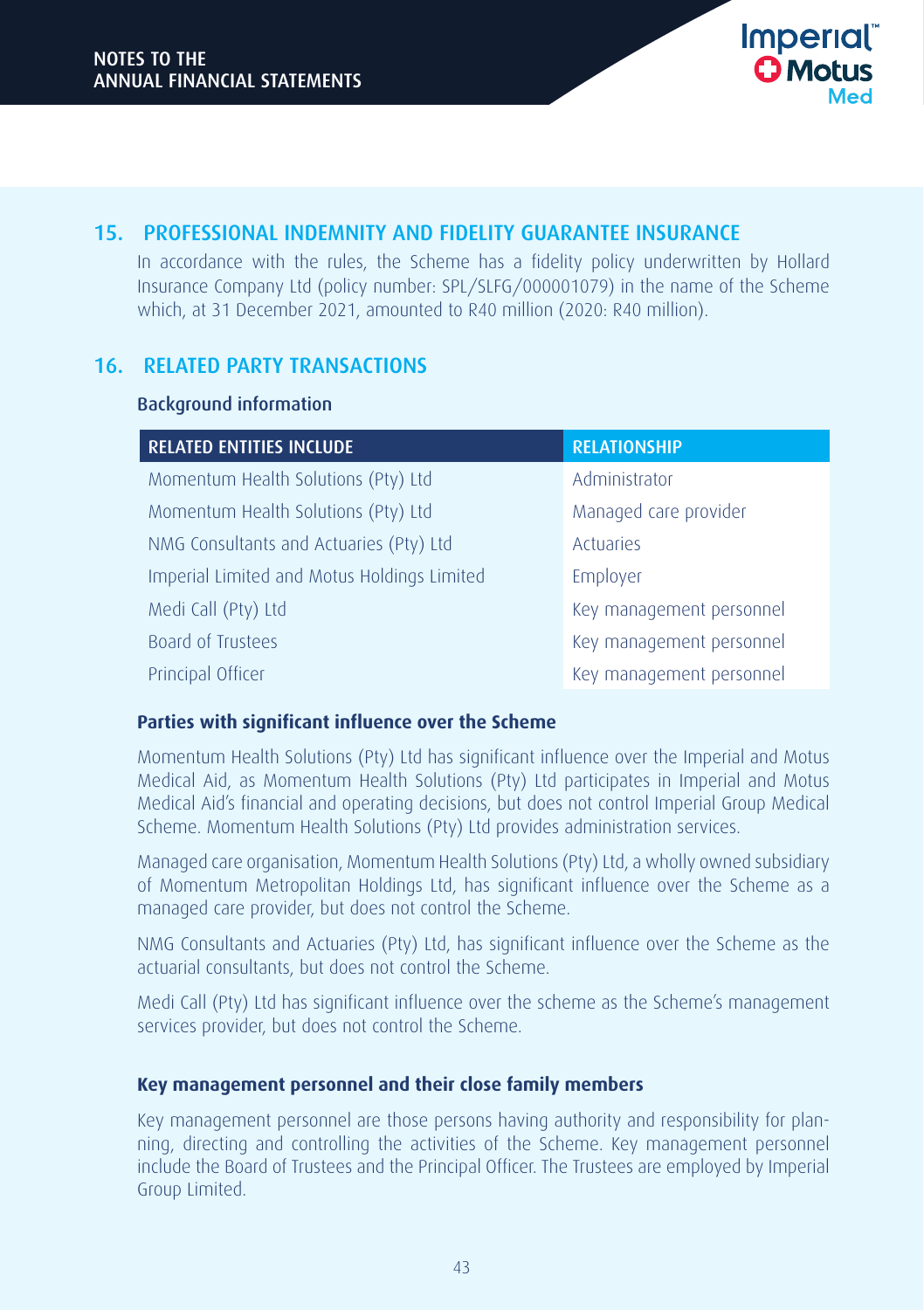# 16. RELATED PARTY TRANSACTIONS (CONTINUED)

Close family members include close family members of the Board of Trustees and the Principal Officer.

The terms and conditions of the related party transactions were as follows:

| <b>Contributions</b><br>received | This constitutes the contributions paid by the related party as a member of<br>the Scheme, in its individual capacity. All contributions were at the same<br>terms as applicable to other members. |
|----------------------------------|----------------------------------------------------------------------------------------------------------------------------------------------------------------------------------------------------|
| <b>Claims</b><br>incurred        | This constitutes amounts claimed by the related parties, in their individual<br>capacity as members of the Scheme. All claims were paid out in terms of the<br>rules of the Scheme.                |
| <b>Contribution</b><br>debtor    | This constitutes outstanding contributions payable. The amounts are due<br>immediately. No provisions for doubtful debts have been raised on these<br>amounts.                                     |

# **Transactions with entities that have significant influence over the Scheme:**

|                                             | 2021       | 2020       |
|---------------------------------------------|------------|------------|
|                                             | R          | R          |
| Statement of comprehensive income           |            |            |
| Administration fees                         | 15 207 776 | 15 181 365 |
| Managed care fees                           | 7874788    | 7 841 194  |
| Actuarial fees                              | 897 000    | 874 851    |
|                                             |            |            |
| Statement of financial position             |            |            |
| Actuarial fees due                          |            | 72 904     |
| Managed care fees due                       | 38 119     | 35 237     |
| Scheme management service fees due          | 476 691    | 447831     |
|                                             |            |            |
| Transactions with key management personnel: |            |            |
|                                             |            |            |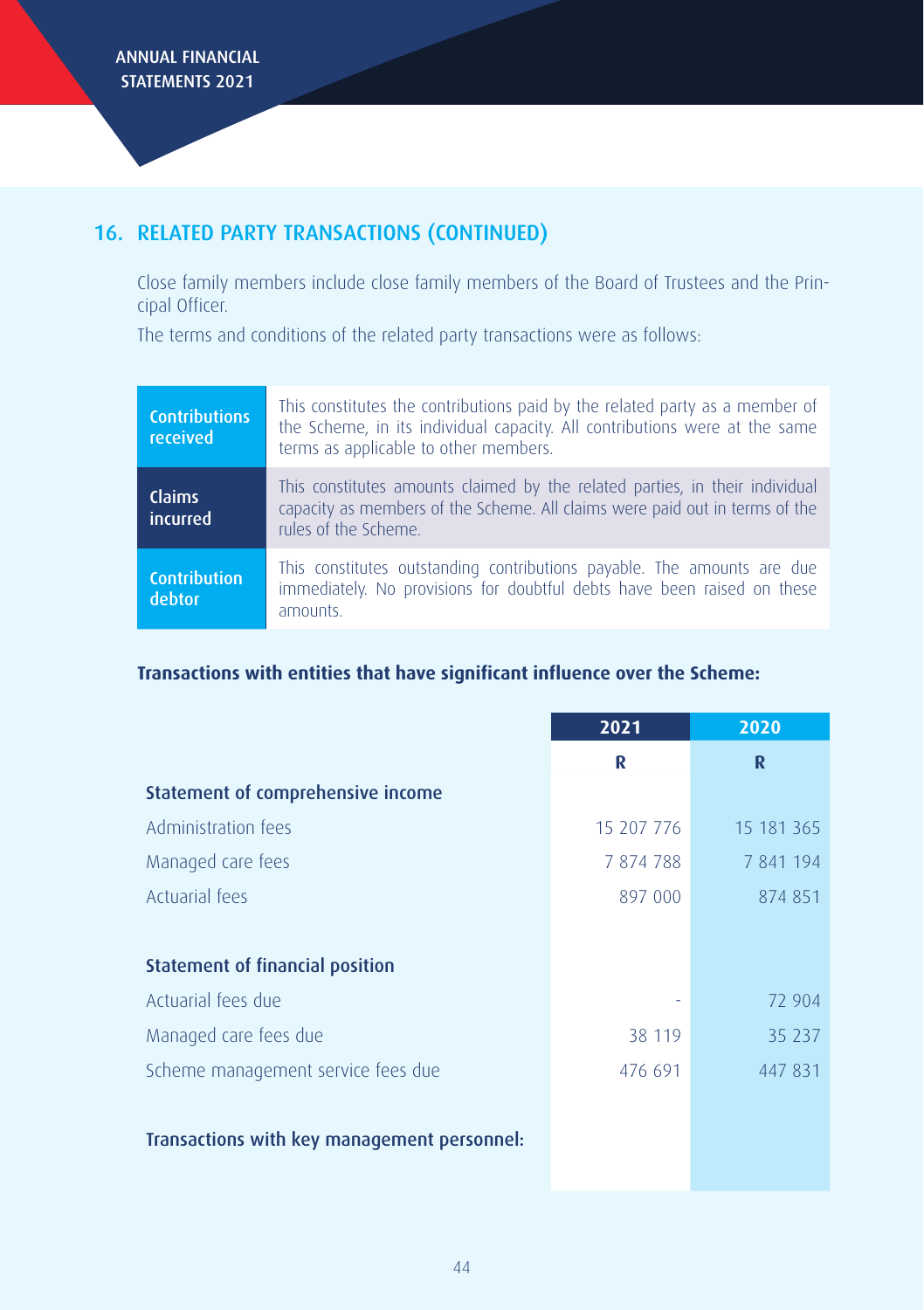# 16. RELATED PARTY TRANSACTIONS (CONTINUED)

| Statement of comprehensive income                           |           |           |
|-------------------------------------------------------------|-----------|-----------|
| Trustees' and Principal Officer's contributions<br>received | 453 372   | 495 880   |
| Trustees' and Principal Officer's claims incurred           | 351 643   | 880 463   |
| Principal Officer's fees - JJ van der Walt                  | 286 680   | 273 360   |
| Scheme management service                                   | 5 658 290 | 5 579 745 |

The terms and conditions of the related party transactions were as follows:

| <b>TRANSACTION</b>                   | NATURE OF TRANSACTIONS AND TERMS AND CONDITIONS THEREOF                                                                                                                                                                                                                                                                                                                                                                                                                                                                                                                                                                                                                               |
|--------------------------------------|---------------------------------------------------------------------------------------------------------------------------------------------------------------------------------------------------------------------------------------------------------------------------------------------------------------------------------------------------------------------------------------------------------------------------------------------------------------------------------------------------------------------------------------------------------------------------------------------------------------------------------------------------------------------------------------|
| <b>ADMINISTRATION</b><br><b>FEES</b> | The administration agreement is in terms of the Rules of the Scheme<br>and in accordance with instructions given by the Trustees of the Scheme.<br>The agreement shall continue for an initial period of three years from<br>1 January 2011; thereafter it is automatically renewed each year unless<br>notification of termination is received. The Scheme has the right to<br>terminate the agreement on six months' notice. The outstanding balance<br>bears no interest and is due within seven days of the month to which<br>it relates. The contract with Metropolitan Health Corporate (Pty) Ltd was<br>ceded to Momentum Health Solutions (Pty) Ltd effective 1 January 2017. |
| <b>MANAGED CARE</b><br><b>FFFS</b>   | The managed care agreement is in terms of the rules of the Scheme<br>and in accordance with instructions given by the Trustees of the Scheme.<br>The agreement shall continue for an initial period of three years from<br>1 January 2011; thereafter it is automatically renewed each year unless<br>notification of termination is received. The Scheme has the right to<br>terminate the agreement on six months' notice. The outstanding balance<br>bears no interest and is due within seven days of the month to which<br>it relates. The contract with Metropolitan Health Corporate (Pty) Ltd was<br>ceded to Momentum Health Solutions (Pty) Ltd effective 1 January 2017.   |
| <b>ACTUARIAL FEES</b>                | The actuarial agreement is in accordance with instructions given by the<br>Trustees of the Scheme. The agreement is automatically renewed each<br>year unless notification of termination is received. Either party has the<br>right to terminate the agreement on 120 days' notice. The outstanding<br>balance bears no interest and is due within 30 days.                                                                                                                                                                                                                                                                                                                          |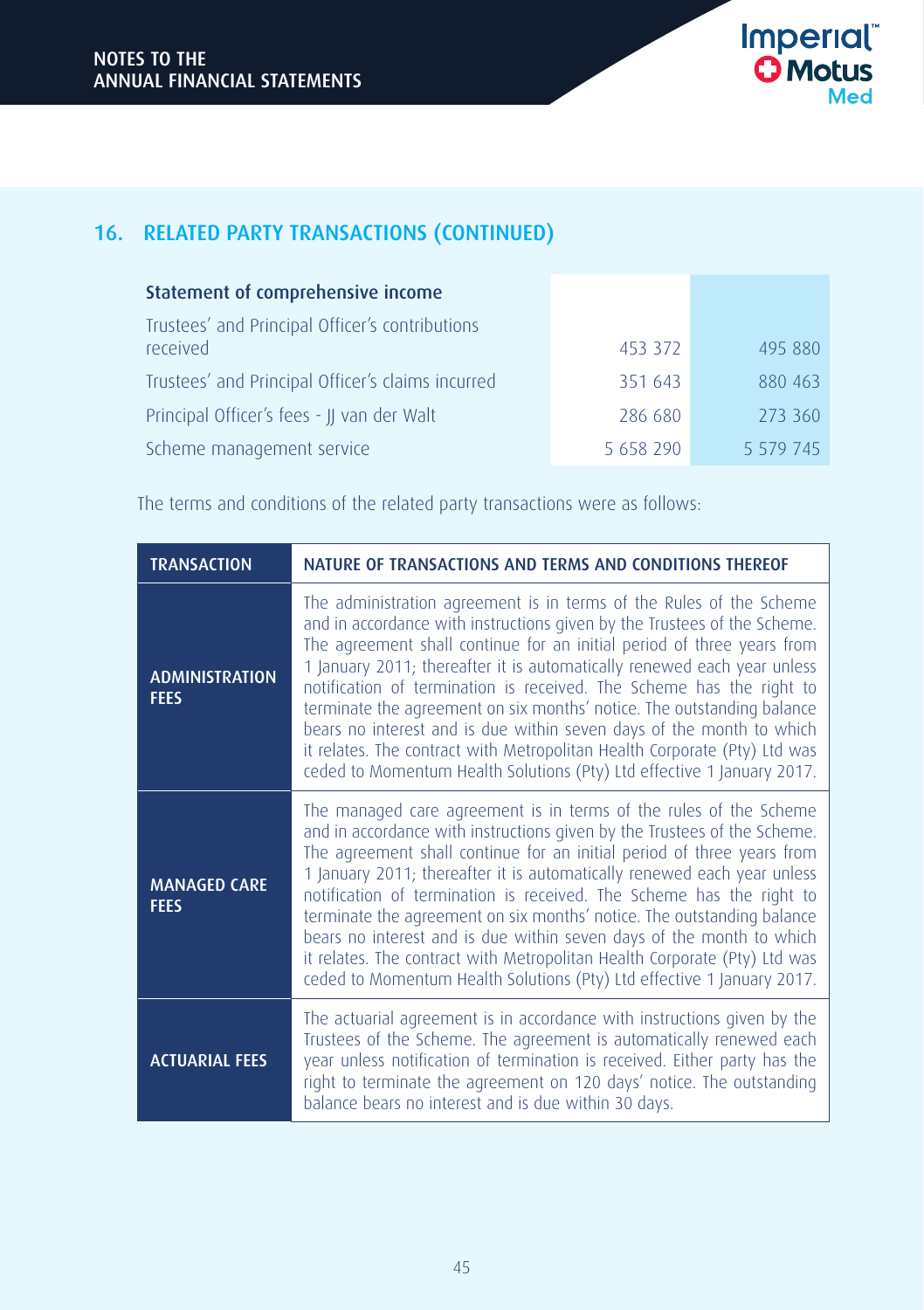### 16. RELATED PARTY TRANSACTIONS (CONTINUED)

**SCHEME** MANAGEMENT **SERVICES** 

The Medi Call agreement is in terms of the agreement between the Scheme and Medi Call and in accordance with instructions given by the Trustees of the Scheme. The agreement is automatically renewed each year unless notification of termination is received. The Scheme or the Scheme Manager may terminate the agreement by giving the other party no less than 6 (six) calendar months' written notice. The outstanding balance bears no interest and is due within 30 days.

### 17. INSURANCE RISK MANAGEMENT

#### Risk management objectives, policies, processes and methods for mitigating insurance risk

The primary insurance activity carried out by the Scheme assumes the risk of loss from members and their dependants that are directly subject to the risk. These risks relate to the health of the Scheme members. As such the Scheme is exposed to the uncertainty surrounding the timing and severity of claims under the contract. The Scheme also has exposure to market risk through its insurance and investment activities.

The Board of Trustees looks at overall risk, including insurance risk. The Board of Trustees is responsible for recommending any changes to the benefit options to ensure that the Scheme's exposure to insurance risk remain within the specified levels. Reference has also been made to the Medical Schemes Act when recommending changes.

The Board of Trustees determines whether or not the Scheme should enter into any risk transfer arrangements.

The Scheme manages its insurance risk through benefit limits and sub-limits, approval procedures for transactions that involve pricing guidelines, pre-authorisation and case management, service provider profiling as well as the monitoring of emerging issues.

The Scheme uses several methods to assess and monitor insurance risk exposures both for individual types of risks insured and overall risks. The Scheme analyses the distribution of claims per category of claim, average age of members per member group, average age per benefit option, actual number of members per benefit option and the geographic distribution of members.

The theory of probability is applied to the pricing and provisioning for a portfolio of insurance contracts. The principal risk is that the frequency and severity of claims are greater than expected. Insurance events are, by their nature, random, and the actual number and size of events during any one year may vary from those estimated using established statistical techniques.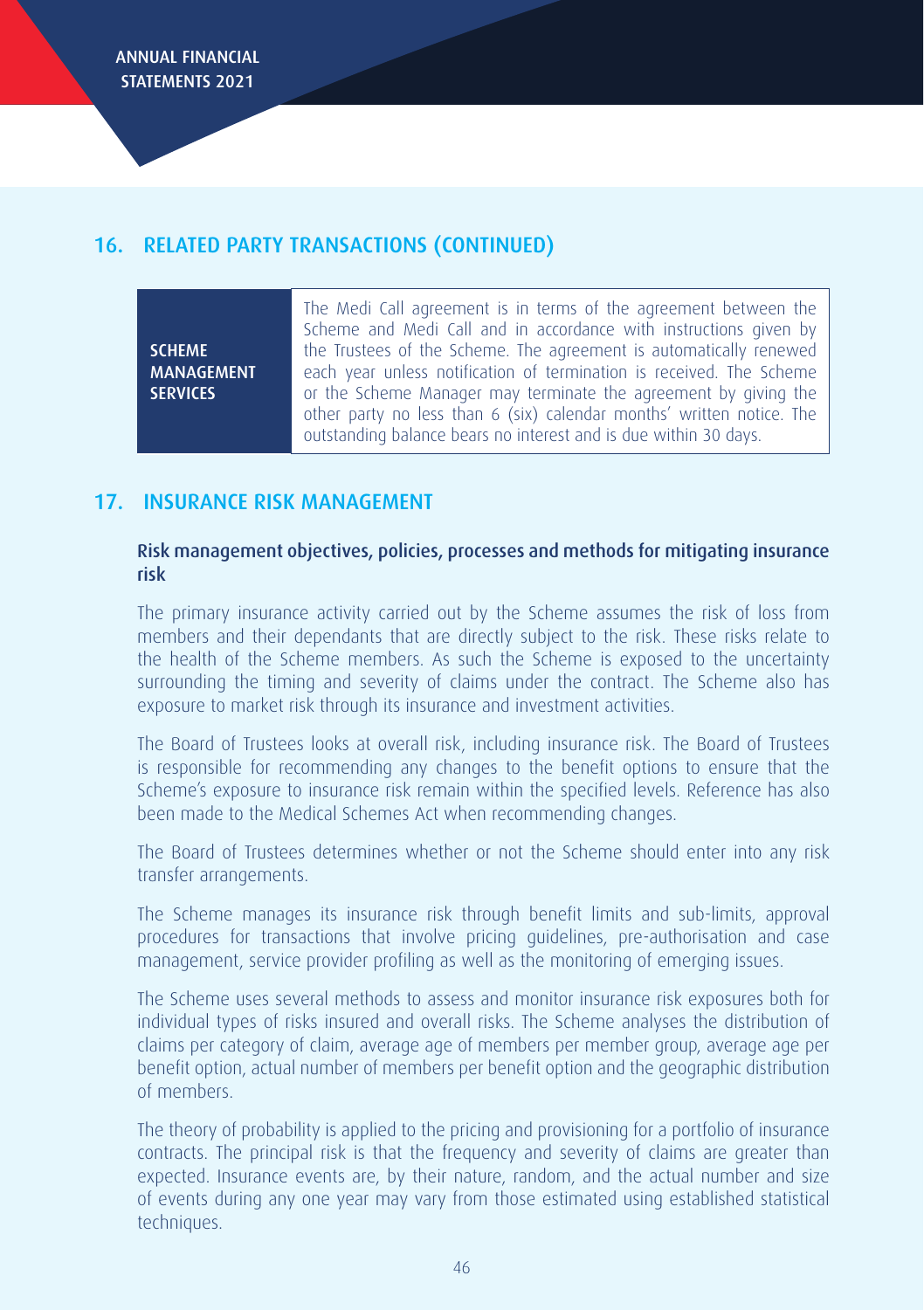

The Scheme re-rates the Scheme benefits annually, to ensure that the necessary underwriting surplus or loss is maintained or minimised relative to the risk exposure. It is relatively easy to access the future claim payments since the large majority is lodged soon after the year-end before the four-month expiration of claims period comes into effect.

The table on the following page summarises the concentration of insurance risk, with reference to the carrying amount of the insurance claims incurred, by age group and in relation to the type of risk covered/benefits provided.

| 2021                                 |               |                                                                  |                  |                  |                  |                 |               |              |
|--------------------------------------|---------------|------------------------------------------------------------------|------------------|------------------|------------------|-----------------|---------------|--------------|
| AGE<br><b>GROUPING</b><br>(IN YEARS) |               | <b>GENERAL</b><br><b>PRACTITIONERS</b><br><b>AND SPECIALISTS</b> | <b>DENTISTRY</b> | <b>OPTOMETRY</b> | <b>MEDICINES</b> | <b>HOSPITAL</b> | <b>OTHER</b>  | <b>TOTAL</b> |
|                                      |               | R                                                                | R                | R                | R                | R               | R             | R            |
| $\leq 26$                            | ğ             | 22 310 797                                                       | 4 046 006        | 1 552 146        | 8 462 600        | 26 691 963      | 6 207 739     | 69 271 251   |
| $26 - 35$                            | ğ             | 18 485 757                                                       | 1 767 172        | 1 401 982        | 6 199 903        | 18 047 070      | 2 987 880     | 48 889 764   |
| $36 - 50$                            | $\frac{1}{2}$ | 34 441 189                                                       | 3 508 660        | 3 031 960        | 16 594 813       | 35 540 371      | 7 3 8 5 8 3 7 | 100 502 830  |
| $51 - 65$                            | ğ             | 23 175 827                                                       | 1897410          | 1 542 579        | 12 930 341       | 28 027 937      | 5 667 947     | 73 242 041   |
| >65                                  | <b>Net</b>    | 13 373 505                                                       | 814 314          | 475 621          | 7 780 536        | 19 327 563      | 5 220 984     | 46 992 523   |
| Total current<br>year claims         | <b>Del</b>    | 111 787 075                                                      | 12 033 562       | 8 004 288        | 51 968 193       | 127 634 904     | 27 470 387    | 338 898 409  |

2020 AGE GROUPING (IN YEARS) GENERAL **PRACTITIONERS** AND SPECIALISTS DENTISTRY OPTOMETRY MEDICINES HOSPITAL OTHER TOTAL R | R | R | R | R | R  $36$ Net 17 182 862 | 4954 810 | 1388 141 | 6926 621 | 21 620 527 | 6820 453 | 58 893 414  $26 - 35$ Net 14 653 536 | 2 881 376 | 1 424 993 | 4 709 622 | 14 907 953 | 3 796 940 | 42 374 420  $36 - 50$ Net 27 306 291 | 5 772 887 | 2 985 498 | 13 605 004 | 25 517 506 | 10 091 034 | 85 278 220 51 – 65 Net 20 106 669 | 3 687 261 | 1 484 078 | 11 896 970 | 26 311 896 | 7 285 272 | 70 772 146 > 65 Net 12 190 044 2 002 868 434 973 6 430 084 16 839 129 7 214 676 45 111 774 Total current year claims Net 91 439 402 | 19 299 202 | 7 717 683 | 43 568 301 | 105 197 011 | 35 208 375 | 302 429 974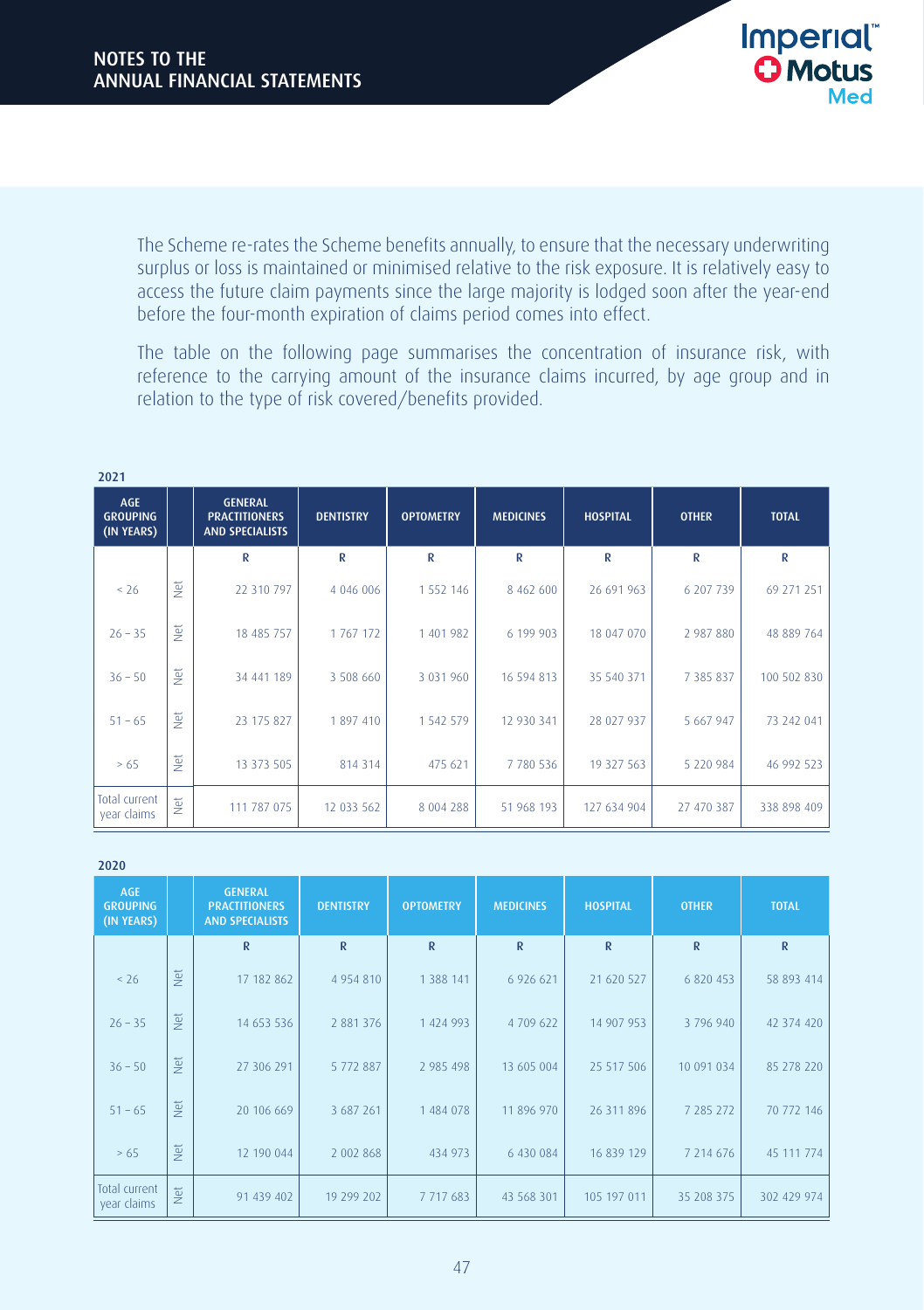### 17. INSURANCE RISK MANAGEMENT (CONTINUED)

General practitioner benefits cover the cost of all visits by members to general practitioners and of the procedures performed by them.

Specialist benefits cover the cost of all visits by members to specialists and in- and out-ofhospital procedures performed by specialists. Specialist benefits also include radiology and pathology benefits provided to members.

Dentistry benefits cover the cost of all visits by members to dental practitioners and the procedures performed by them, up to a prescribed annual limit per member.

Optometry benefits cover the cost of all visits by members to optometrists, the cost of prescribed glasses and contact lenses and the cost of procedures performed by optometrists, up to a prescribed annual limit per member.

Medicine benefits cover the cost of all medicines prescribed to members, up to a prescribed annual limit per beneficiary.

Hospital benefits cover all costs incurred by members while they are in hospital to receive pre-authorised treatment for certain medical conditions.

The Scheme's strategy seeks diversity to ensure a balanced portfolio and is based on a large portfolio of similar risks over a number of years and, as such, it is believed that this reduces the variability of the outcome.

The strategy is set out in the annual business plan, which specifies the benefits to be provided, the preferred target market and demographic split thereof.

All the contracts are annual in nature and the Scheme has the right to change the terms and conditions of the contract at renewal. Management information, including contribution income and claims ratios by option, target market and demographic split, is reviewed monthly. There is also an underwriting review programme that reviews a sample of contracts on a quarterly basis to ensure adherence to the Scheme's objectives.

### 18. CAPITAL MANAGEMENT

The Scheme's objective is to manage its capital in such a way that the annual contribution increase to members is as low as possible, and if possible in line with the participating employer's salary increases. The Scheme therefore decided to use some of its investment income to fund deficits that might occur as a result of operational losses.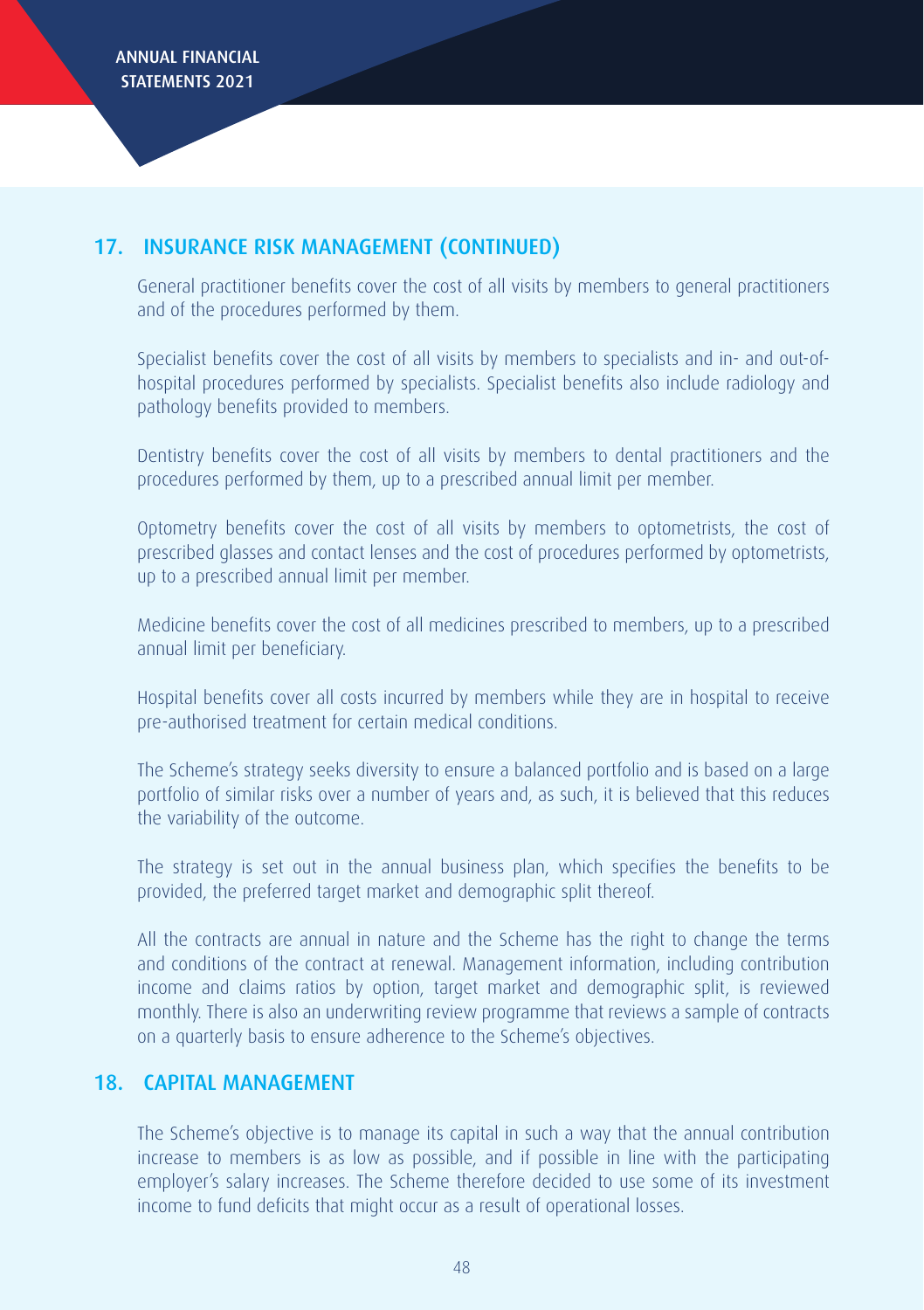

Capital adequacy risk is the risk that there may be insufficient reserves to provide for adverse variations on actual and future experience.

The Scheme monitors capital using a solvency ratio, which is accumulated funds divided by gross contributions.

The Medical Schemes Act requires the Scheme to maintain a solvency ratio of 25%. The Scheme's solvency ratio as at 31 December 2021 was 137.8% (2020: 120.6%), which is well above this required minimum.

This measure of capital is consistent with the prior year, and there have been no changes in the Scheme's objectives, policies and procedures for managing capital from 31 December 2020 to 31 December 2021.

### 19. FINANCIAL RISK MANAGEMENT

The Scheme's activities expose it to a variety of financial risks, including the effects of changes in equity market prices, foreign currency exchange rates and interest rates. The Scheme's overall risk management programme focuses on the unpredictability of financial markets and seeks to minimise potentially adverse effects on the financial performance of the investments that the Scheme holds to meet its obligations to its members. The most important components of these financial risks are market risk and credit risk.

#### Analysis of carrying amounts of financial assets and financial liabilities per category

|                                                        | 2021         | 2020          |
|--------------------------------------------------------|--------------|---------------|
|                                                        | R            | R             |
|                                                        |              |               |
| Financial assets at fair value through profit and loss | 444 889 854  | 366 542 676   |
| Cash and cash equivalents                              | 213 783 923  | 183 980 805   |
| Trade and other receivables                            | 4 9 19 5 8 4 | 4 3 8 3 8 9 2 |
| Loans and receivables                                  | 17 948       | 8 9 8 2       |
| Insurance receivables                                  | 4 901 636    | 4 3 7 4 9 1 0 |
| Trade and other payables                               | 10 379 706   | 16 238 831    |
| Provisions and payables                                | 1 117 198    | 1 121 069     |
| Insurance payables                                     | 9 262 508    | 15 117 762    |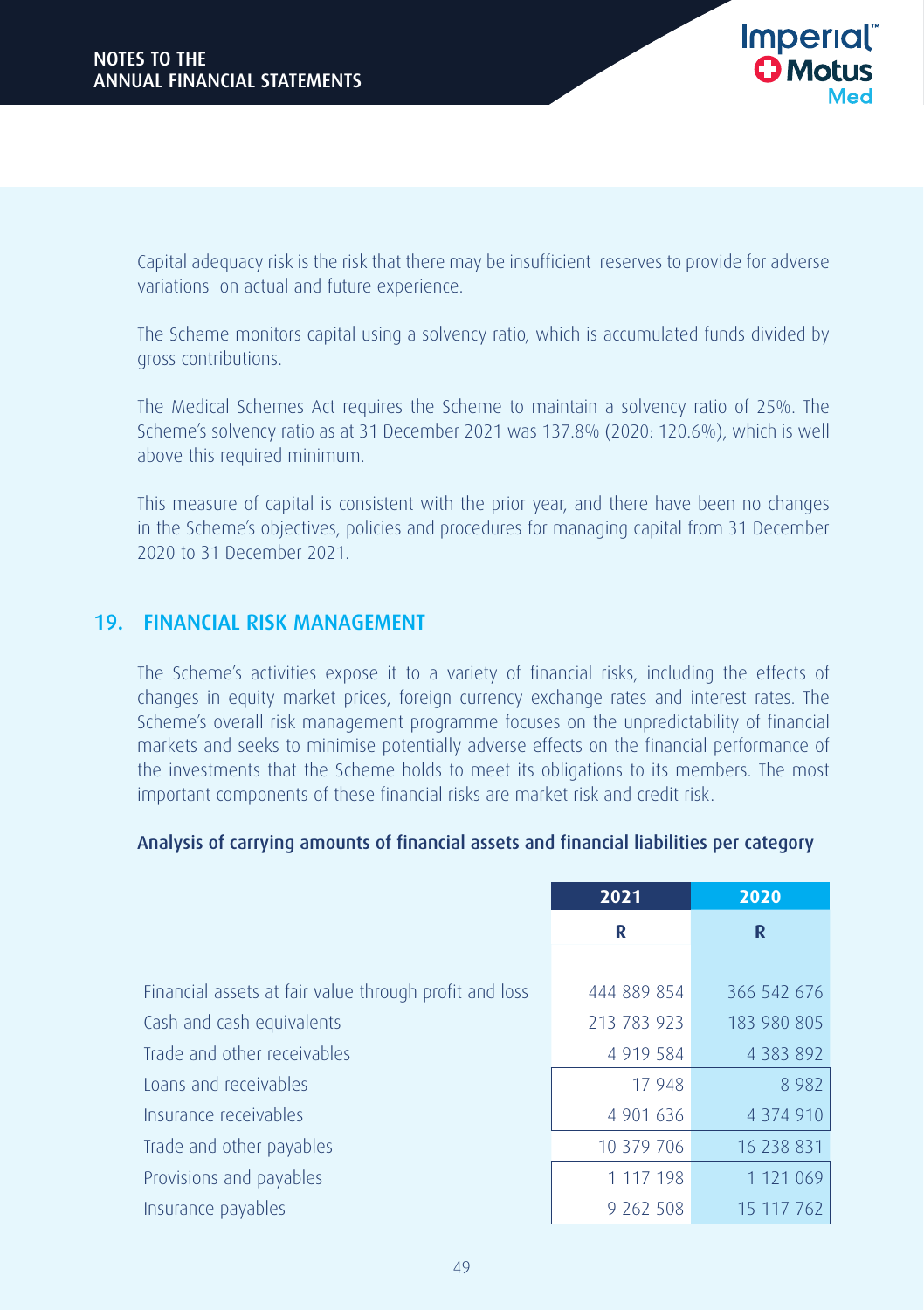#### Financial risk management strategy and policy

Risk management and investment decisions are made under the guidance and policies approved by the Board of Trustees. The Trustees identify, evaluate and economically hedges (where appropriate) financial risks associated with the Scheme's investment portfolio. They provide written principles for overall risk management, as well as written policies covering specific areas, such as foreign exchange risk, interest rate risk, credit risk and investing excess liquidity.

The investment objectives are to maximise the return on its investments on a long-term basis at minimal risk. The investment strategy takes into consideration both constraints imposed by legislation and those imposed by the Board of Trustees.

#### Market risk

#### Interest rate risk

The Scheme's investment policy is to hold the majority of investments in interest bearing instruments. The majority of the Scheme's investments are exposed to changes in market interest rates.

#### Interest rate risk - sensitivity analysis

#### Sensitivity of members' funds due to changes in the interest rate

The impact has been evaluated by looking at the change to total comprehensive income and total members' funds based on a decrease of 1% or decrease of 5% in the market interest rates applicable at 31 December 2021, for each class of financial instrument, with all other variables remaining constant as follows: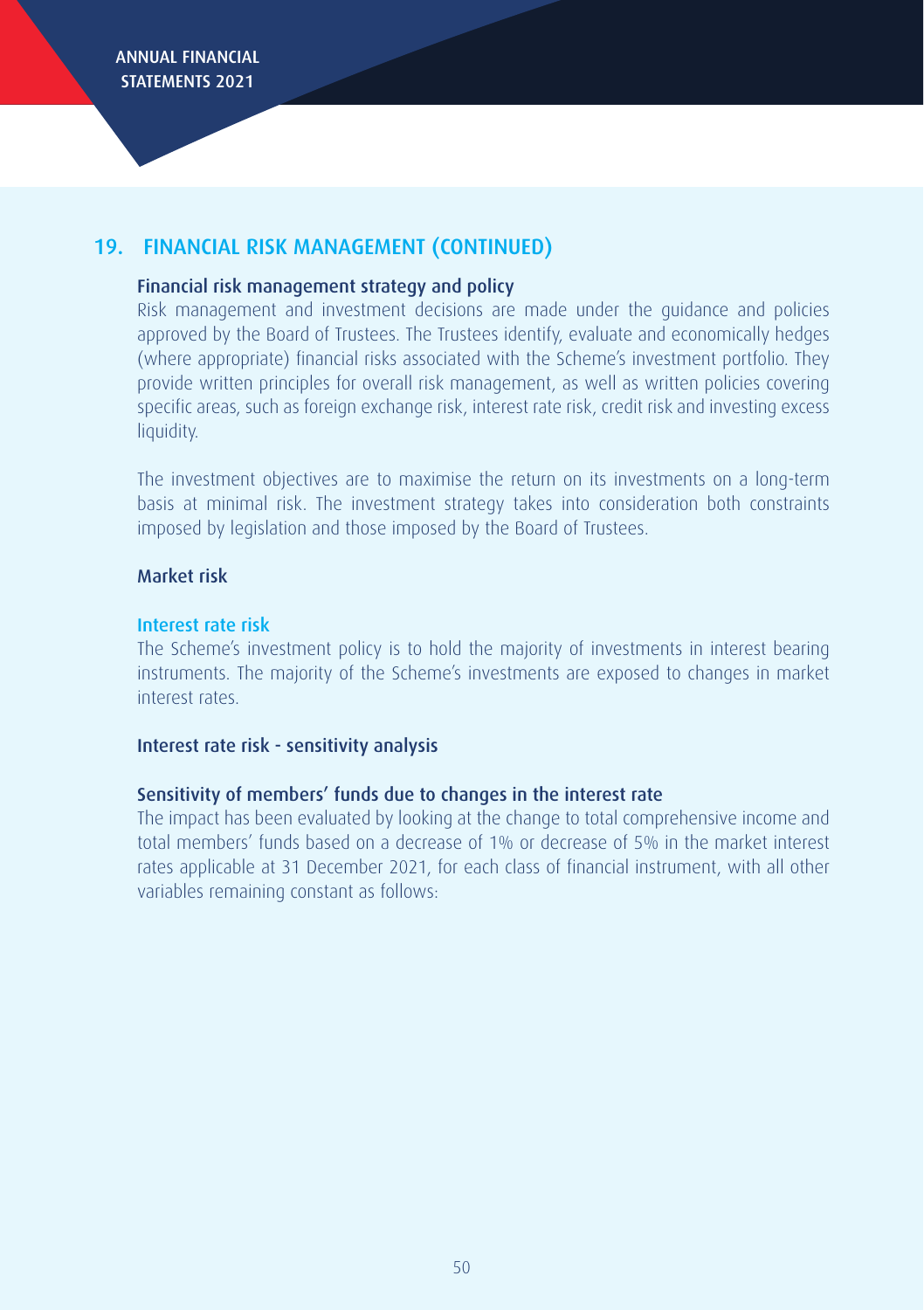Interest rate risk - sensitivity analysis (continued)

#### Sensitivity analysis table at 31 December 2021

|                                                                        | 2021<br>Actual | Interest rate<br>decreases by<br>$1\%$ | Interest rate<br>decreases by<br>5% |
|------------------------------------------------------------------------|----------------|----------------------------------------|-------------------------------------|
|                                                                        | R              | $\mathsf{R}$                           | R                                   |
| Change in interest bearing financial<br>assets through profit and loss | 128 226 682    | (1282267)                              | (6411334)                           |
| Change in cash and cash<br>equivalents                                 | 213 783 923    | (2137839)                              | (10689196)                          |
|                                                                        |                |                                        |                                     |
|                                                                        | 2020<br>Actual | Interest rate<br>decreases by<br>$1\%$ | Interest rate<br>decreases by<br>5% |
|                                                                        | R              | R                                      | R                                   |
| Change in interest bearing financial<br>assets through profit and loss | 106 534 591    | (1065346)                              | (5326730)                           |

#### The above sensitivity analysis is based on the following assumptions:

- » changes in the market interest rates affect the interest income or expense of variable interest financial instruments; and
- » the financial assets and liabilities at 31 December 2021 remain until maturity or settlement without any action by the Scheme to alter the resulting interest rate exposure.

#### Equity price risk management

The Scheme is exposed to equity price risks resulting from the equity investments in the underlying policies and portfolios it invests in. The equity instruments are indirectly held by the Scheme in terms of its investment strategy and restrictions exerted by the Medical Schemes Act.

No specific concentration of risk exist for the equity price risk, as the investments are diversified to minimise the risk to the Scheme.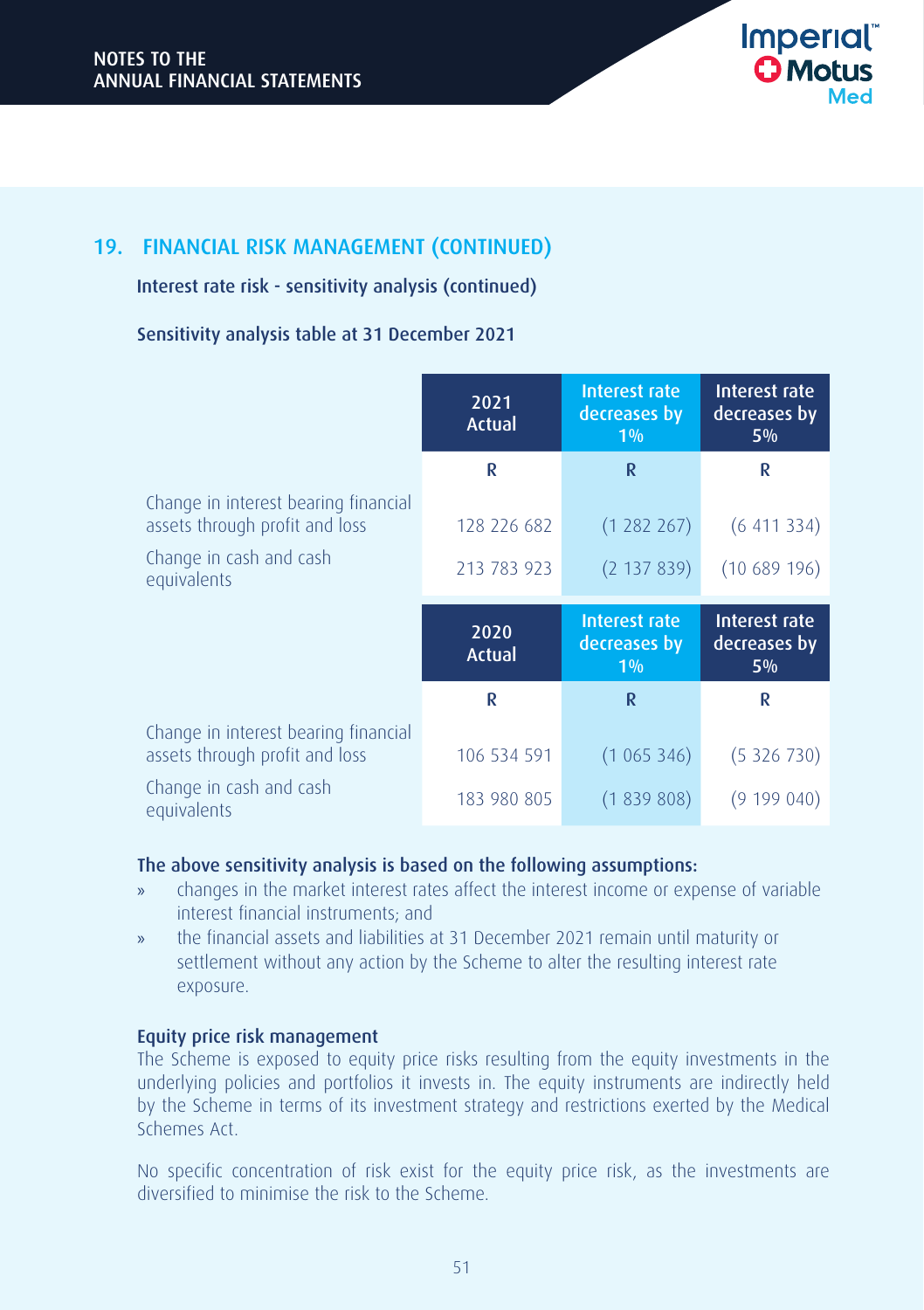The following table details the Scheme's sensitivity to a 1% or 5% decrease/increase in the fair value of the instruments. The sensitivity analysis includes equity backed investments and illustrates the impact on the surplus or deficit and total members' funds at year end.

### Equity price risk sensitivity analysis

|                                                                           | 2021<br>Actual | <b>JSE ALSI</b><br>decreases by 1% | <b>JSE ALSI</b><br><b>decreases</b><br>by $5\%$ |
|---------------------------------------------------------------------------|----------------|------------------------------------|-------------------------------------------------|
|                                                                           | R              | R                                  | R                                               |
| Change in equity backed by<br>financial assets through profit<br>and loss | 316 663 172    | (913 390)                          | (4566952)                                       |
| Total comprehensive income<br>for the year                                | 115 540 344    | 114 626 954                        | 110 973 392                                     |
| Total members' funds                                                      | 641 078 898    | 640 165 508                        | 636 511 946                                     |

|                                                                           | 2020<br>Actual | <b>JSE ALSI</b><br>decreases by 1% | <b>JSE ALSI</b><br>decreases<br>by $5\%$ |
|---------------------------------------------------------------------------|----------------|------------------------------------|------------------------------------------|
|                                                                           | R              | R                                  | R                                        |
| Change in equity backed by<br>financial assets through profit<br>and loss | 260 008 085    | (2099323)                          | (10496615)                               |
| Total comprehensive loss for<br>the year                                  | 86 223 429     | 84 124 106                         | 75 726 814                               |
| Total members' funds                                                      | 525 538 554    | 523 439 231                        | 515 041 939                              |

### The equity price sensitivity analysis is based on the following assumptions:

The sensitivity analysis for equity instruments are based on the assumption that all the shares per the Johannesburg Stock Exchange All Share index (JSE ALSI) decrease by 1% or 5%.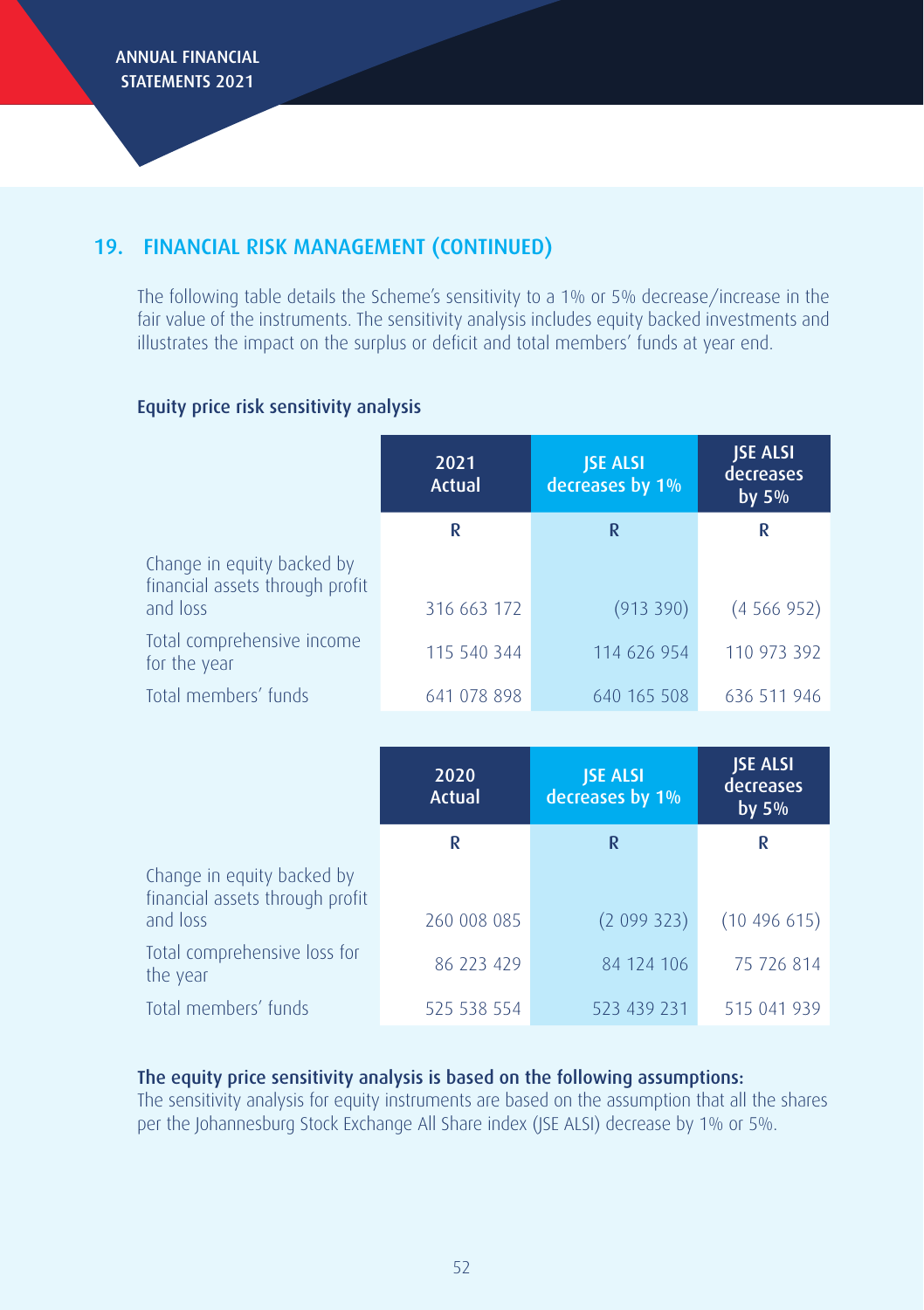

#### Currency risk

The Scheme operates in South Africa and therefore its cash flows are denominated in South African Rand (ZAR). The investment managers invest in a foreign collective investment scheme comprising call accounts and unsettled cash balances, which exposes the Fund to foreign currency risk resulting from fluctuations in foreign exchange rates during the year.

For purposes of seeking investment diversification, the Scheme has invested 2.3% (2020: 0%) of its investable assets in an offshore account. As at 31 December 2021, this equates to R15.2m (2020: R0m).

#### Credit risk

The Scheme's principal financial assets exposed to credit risk are cash and cash equivalents, trade and other receivables and financial assets at fair value through profit and loss. The amounts presented in the statement of financial position are net of allowances for doubtful receivables. An allowance for impairment is made where there is an identified loss event which, based on previous experience is evidence of a reduction in the recoverability of the cash flows. Cash transactions are limited to high credit quality financial institutions.

The Scheme manages the credit risk, specifically relating to trade and other receivables, by ensuring it applies a strict credit policy.

#### Cash and cash equivalents

The credit risk on liquid funds is limited because the counter parties are financial institutions with high credit ratings.

| <b>CREDIT RISK EXPOSURE</b> | <b>AMOUNT</b>          | <b>COUNTER PARTY</b>             | <b>CREDIT RATING</b> |
|-----------------------------|------------------------|----------------------------------|----------------------|
| 2021                        | R                      |                                  |                      |
| Cash and cash equivalents   | 21 083 048 ABSA        |                                  | $BB+$                |
|                             | 19 303 085   FirstRand |                                  | BB+                  |
|                             | 18 137 988   Investec  |                                  | BB+                  |
|                             | 87 892 798   Nedbank   |                                  | $BB+$                |
|                             |                        | 52 134 124 Standard Bank         | $BB+$                |
|                             | 22 787 HSBC            |                                  | $AA-$                |
|                             |                        | 10.267   China Construction Bank | $\overline{A}$       |
|                             |                        | 12 936 Citi Bank                 |                      |
|                             |                        | 15 184 026 International Bank    |                      |
|                             |                        | 2864 Standard Chartered Bank     |                      |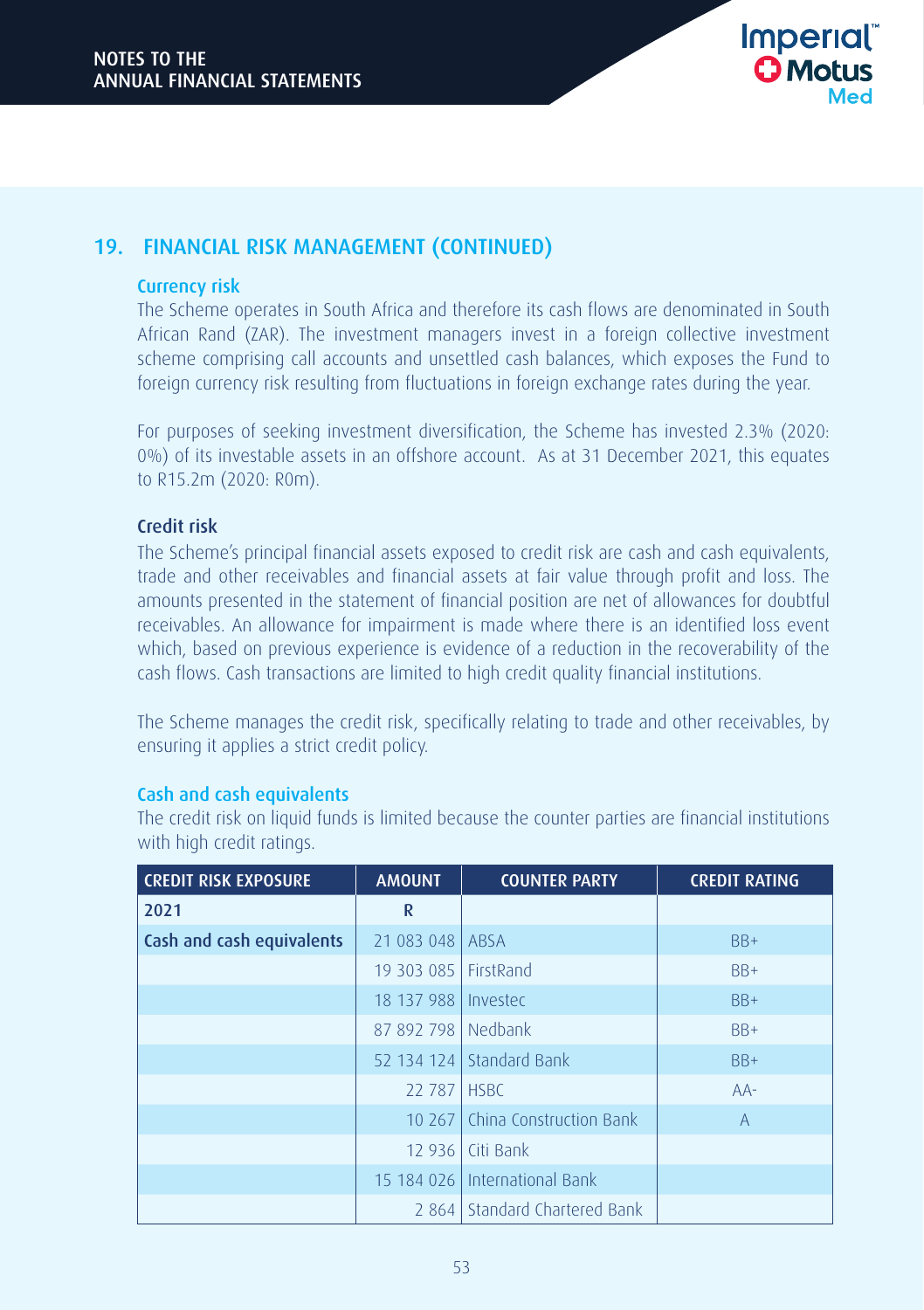| <b>CREDIT RISK EXPOSURE</b> | <b>AMOUNT</b> | <b>COUNTER PARTY</b>           | <b>CREDIT RATING</b> |
|-----------------------------|---------------|--------------------------------|----------------------|
| 2020                        | R             |                                |                      |
| Cash and cash equivalents   | 19 750 712    | ABSA                           | $BB+$                |
|                             | 15 617 769    | <b>FirstRand</b>               | BB+                  |
|                             | 10 153 309    | Invested                       | $BB+$                |
|                             | 72 173 307    | Nedbank                        | BB+                  |
|                             | 66 275 869    | <b>Standard Bank</b>           | BB+                  |
|                             | 7987          | <b>HSBC</b>                    | $AA-$                |
|                             | 1852          | <b>China Construction Bank</b> | A                    |
|                             |               | Standard Chartered Bank        | A                    |

The credit risk exposure on trade and other receivables has been set out on page 58 of these financial statements.

#### Liquidity risk

Prudent liquidity risk management implies maintaining sufficient cash and marketable securities to meet obligations as they fall due in the ordinary course of business. The availability of funding through liquid holding cash positions with various financial institutions ensures that the Scheme has the ability to fund its day-to-day operations.

The table below summarises the Scheme's maturity analysis of insurance and other payables, as well as insurance and other receivables and the expected maturity analysis for the outstanding claims provision.

#### The liquidity risk analysis is based on the following assumptions:

- » The outstanding claims provision is based on an estimate of the payments to be made within the first four months after becoming due, as per the Scheme rules, or unless otherwise arranged; and
- » The maturity of trade and other payables is based on the pre-defined regulatory contractual terms.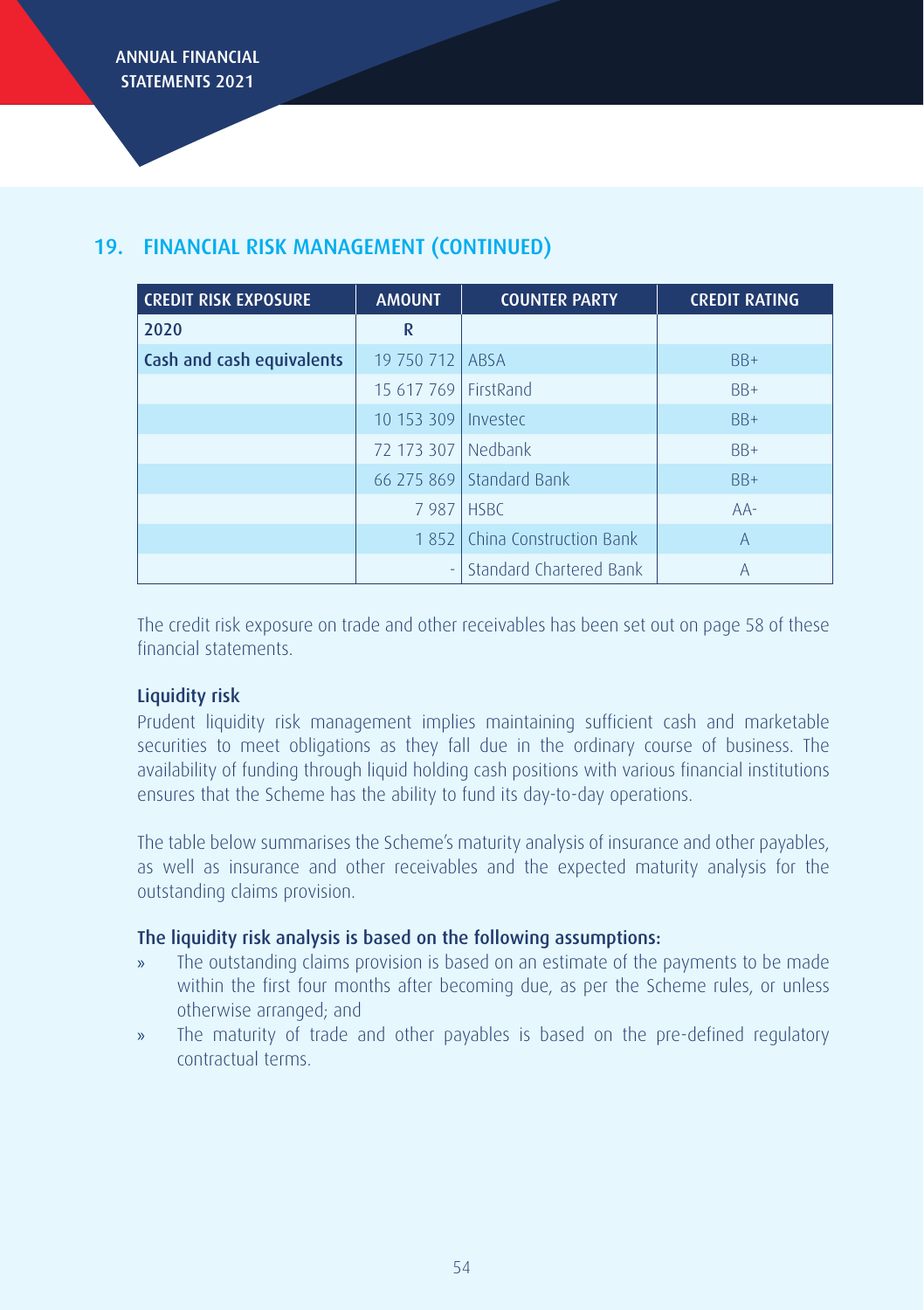# Liquidity risk (continued)

|                                  | UP TO<br><b>1 MONTH</b> | <b>BETWEEN</b><br><b>1 AND 3</b><br><b>MONTHS</b> | <b>MORE THAN</b><br><b>3 MONTHS</b> | <b>TOTAL</b>  |
|----------------------------------|-------------------------|---------------------------------------------------|-------------------------------------|---------------|
|                                  | R                       | $\mathsf{R}$                                      | R                                   | R             |
| 2021                             |                         |                                                   |                                     |               |
| <b>LIABILITIES</b>               |                         |                                                   |                                     |               |
| <b>Current liabilities</b>       |                         |                                                   |                                     |               |
| Outstanding claims               |                         |                                                   |                                     |               |
| provision                        | 6 5 8 4 2 5 9           | 3 624 443                                         | ÷                                   | 10 208 702    |
| Trade and other payables         | 12 305 761              |                                                   | ÷                                   | 12 305 761    |
| <b>Total current liabilities</b> | 18 890 020              | 3 624 443                                         | $\overline{\phantom{a}}$            | 22 514 463    |
|                                  |                         |                                                   |                                     |               |
| <b>ASSETS</b>                    |                         |                                                   |                                     |               |
| <b>Current assets</b>            |                         |                                                   |                                     |               |
| Cash and cash equivalents        | 213 783 923             |                                                   | $\equiv$                            | 213 783 923   |
| Trade and other                  |                         |                                                   |                                     |               |
| receivables                      | 4 895 627               | 46 0 16                                           | 283 763                             | 5 2 2 5 4 0 6 |
| <b>Total current assets</b>      | 218 679 550             | 46 0 16                                           | 283 763                             | 219 009 329   |
|                                  |                         |                                                   |                                     |               |
|                                  | 199 789 530             | (3 578 427)                                       | 283 763                             | 196 494 866   |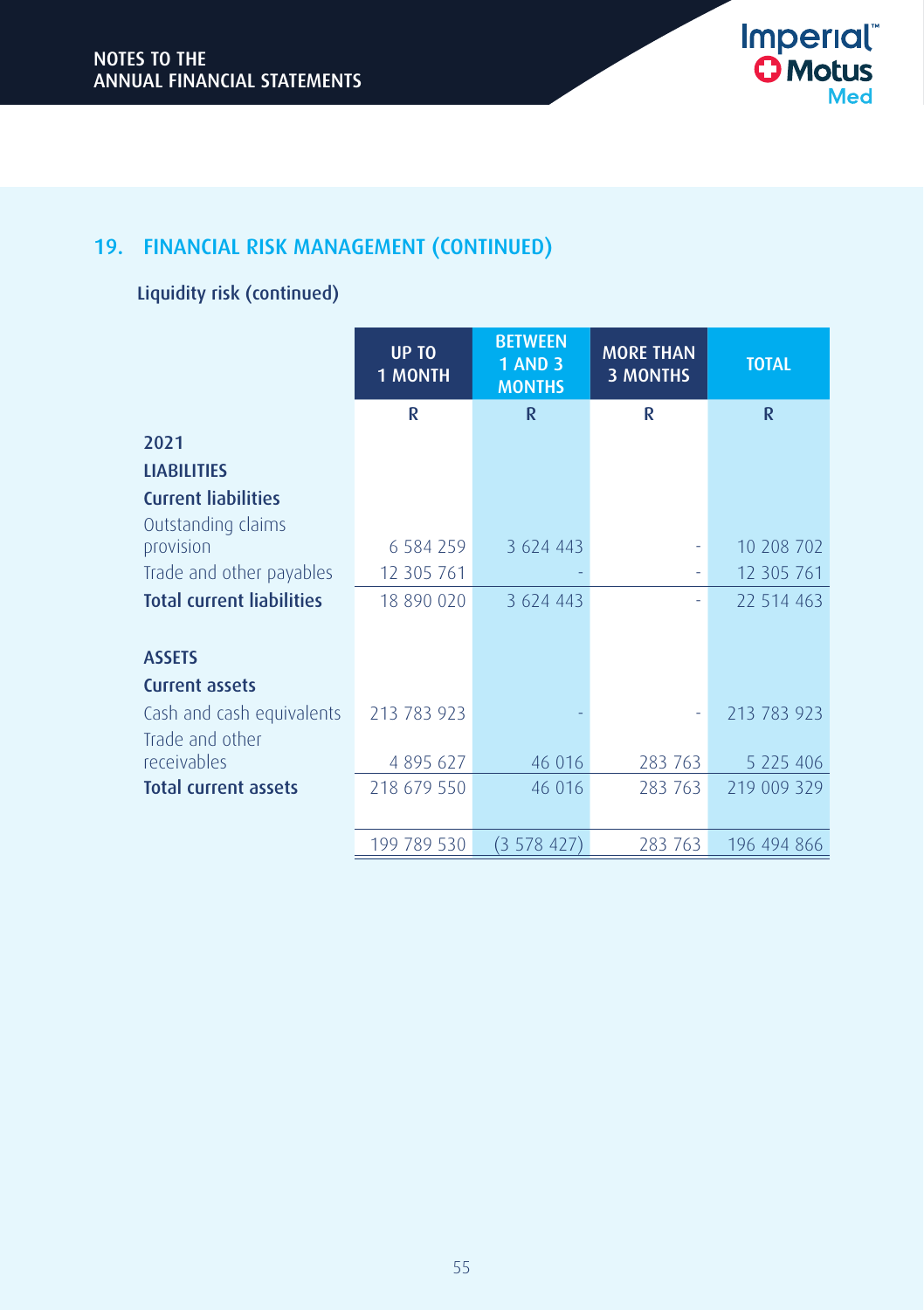Fair value measurements recognised in the statement of financial position (continued)

|                                  | UP TO<br><b>1 MONTH</b> | <b>BETWEEN</b><br><b>1 AND 3</b><br><b>MONTHS</b> | <b>MORE THAN</b><br><b>3 MONTHS</b> | <b>TOTAL</b> |
|----------------------------------|-------------------------|---------------------------------------------------|-------------------------------------|--------------|
|                                  | R                       | $\mathsf{R}$                                      | R                                   | $\mathsf{R}$ |
| 2020                             |                         |                                                   |                                     |              |
| <b>LIABILITIES</b>               |                         |                                                   |                                     |              |
| <b>Current liabilities</b>       |                         |                                                   |                                     |              |
| Outstanding claims               |                         |                                                   |                                     |              |
| provision                        | 8 2 4 6 0 2 3           | 2 948 432                                         | 329 799                             | 11 524 254   |
| Trade and other payables         | 17 844 565              |                                                   |                                     | 17 844 565   |
| <b>Total current liabilities</b> | 26 090 588              | 2 948 432                                         | 329 799                             | 29 368 819   |
|                                  |                         |                                                   |                                     |              |
| <b>ASSETS</b>                    |                         |                                                   |                                     |              |
| <b>Current assets</b>            |                         |                                                   |                                     |              |
| Cash and cash equivalents        | 183 980 805             |                                                   | $\equiv$                            | 183 980 805  |
| Trade and other                  |                         |                                                   |                                     |              |
| receivables                      | 4 3 1 1 2 4 5           | 81 844                                            | 333 631                             | 4726720      |
| <b>Total current assets</b>      | 188 292 050             | 81 844                                            | 333 631                             | 188 707 525  |
|                                  |                         |                                                   |                                     |              |
|                                  | 162 201 462             | (2 866 588)                                       | 3 8 3 2                             | 159 338 706  |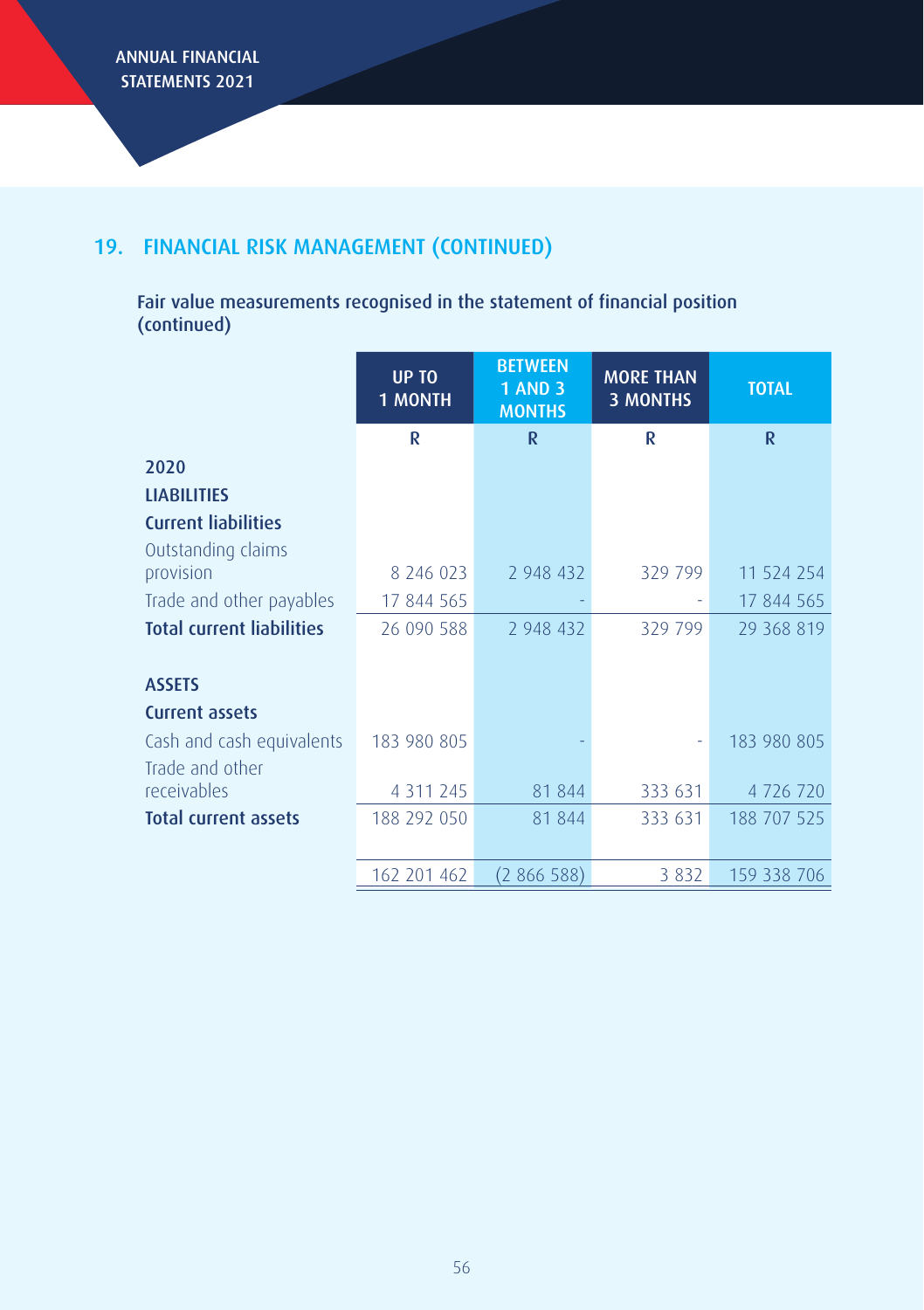

#### Fair value measurements recognised in the statement of financial position

The following table provides an analysis of financial instruments that are measured subsequent to initial recognition at fair value, grouped into Levels 1 to 3 based on the degree to which fair value is observable.

- » Level 1 fair value measurements are those derived from quoted prices (unadjusted) in active markets for identical assets or liabilities;
- » Level 2 fair value measurements are those derived from inputs other than quoted prices included within Level 1 that are observable for the asset or liability, either directly (i.e. as prices) or indirectly (i.e. derived from prices); and
- » Level 3 fair value measurements are those derived from valuation techniques that include inputs for the asset or liability that are not based on observable market data (unobservable market data).

|                                                                   | Level 1 | Level 2     | Level 3 |
|-------------------------------------------------------------------|---------|-------------|---------|
| 2021<br>Financial assets at fair value<br>through profit and loss | R       | R           | R       |
| Sygnia (insurance policy)<br>(recurring)                          |         | 444 889 854 |         |
| Total available-for-sale<br><i>investments</i>                    |         | 444 889 854 |         |

|                                                                   | Level 1 | Level <sub>2</sub> | Level 3 |
|-------------------------------------------------------------------|---------|--------------------|---------|
| 2020<br>Financial assets at fair value<br>through profit and loss | R       | R                  | R       |
| Sygnia (insurance policy)<br>(recurring)                          |         | 366 542 676        |         |
| Total available-for-sale<br><i>investments</i>                    |         | 366 542 676        |         |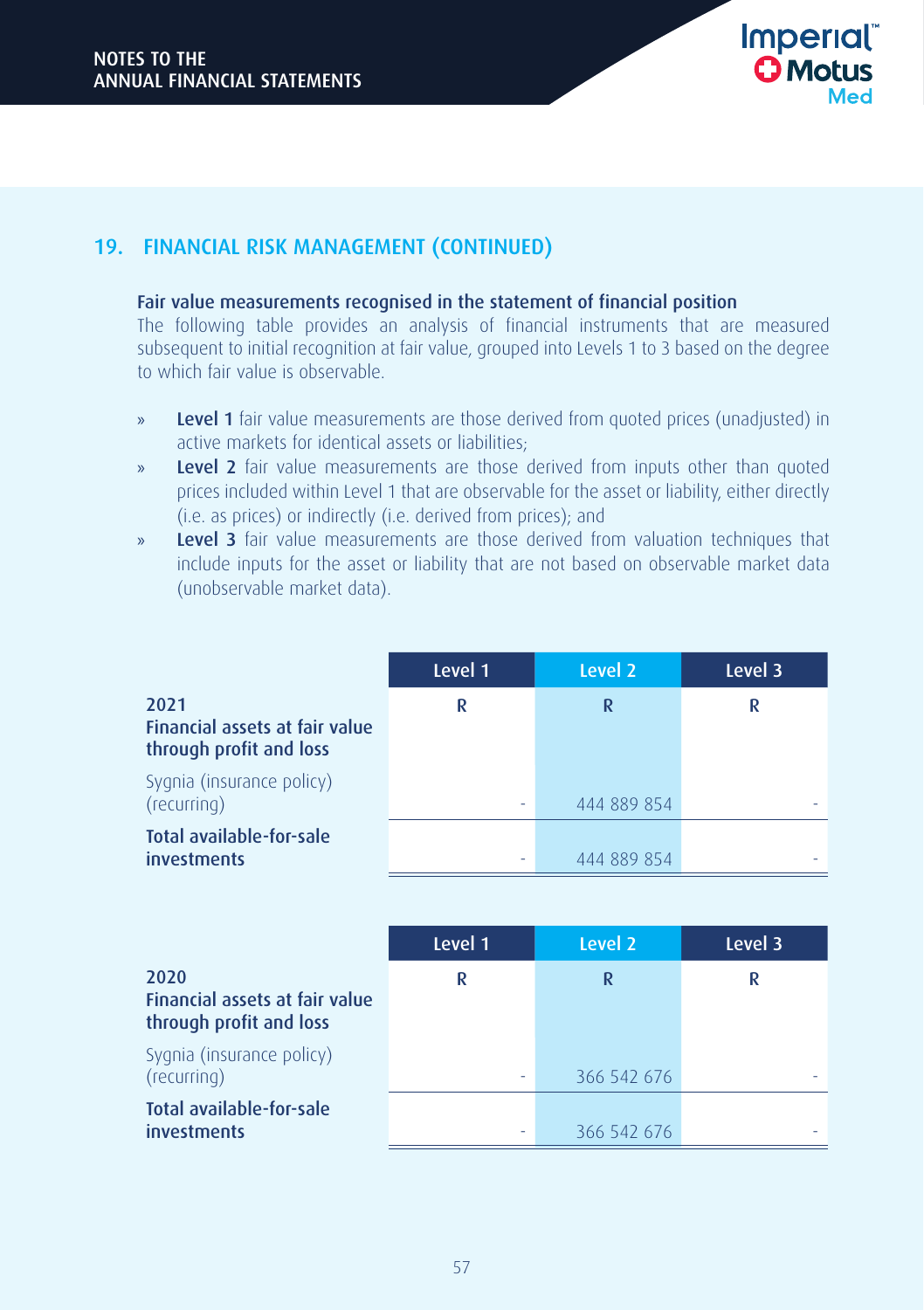# Credit risk - trade and other receivables

|                             | <b>FULLY</b><br><b>PERFORMING</b> | <b>PAST DUE</b> | <b>IMPAIRMENT</b> | <b>NET</b>  |
|-----------------------------|-----------------------------------|-----------------|-------------------|-------------|
|                             | R                                 | R               | R                 | R           |
| 2021                        |                                   |                 |                   |             |
| Insurance receivables       | 4 877 678                         | 329 780         | (305 822)         | 4 901 636   |
| - Contributions outstanding | 4 794 554                         | 4 1 0 9         |                   | 4798663     |
| - Recoveries from members   | 877                               | 130 357         | (130078)          | 1 1 5 6     |
| - Supplier overpayments     | 82 247                            | 195 314         | (175 744)         | 101 817     |
| Other receivables           | 17 948                            |                 | ۰                 | 17 948      |
| Cash and cash equivalents   | 213 783 923                       |                 | ۰                 | 213 783 923 |
|                             | 218 679 549                       | 329 780         | (305 822)         | 218 703 507 |

| 2020                        |               |         |           |               |
|-----------------------------|---------------|---------|-----------|---------------|
| Insurance receivables       | 4 302 262     | 415 476 | (342828)  | 4 3 7 4 9 1 0 |
| - Contributions outstanding | 4 2 5 6 8 2 4 | 16 683  |           | 4 2 7 3 5 0 7 |
| - Recoveries from members   | 7 3 7 8       | 180 301 | (180 298) | 7 3 8 1       |
| - Supplier overpayments     | 38 060        | 218 492 | (162530)  | 94 0 22       |
| Other receivables           | 8982          |         |           | 8982          |
| Cash and cash equivalents   | 183 980 805   |         | ۰         | 183 980 805   |
|                             | 188 292 049   | 415 476 | (342 828) | 188 364 697   |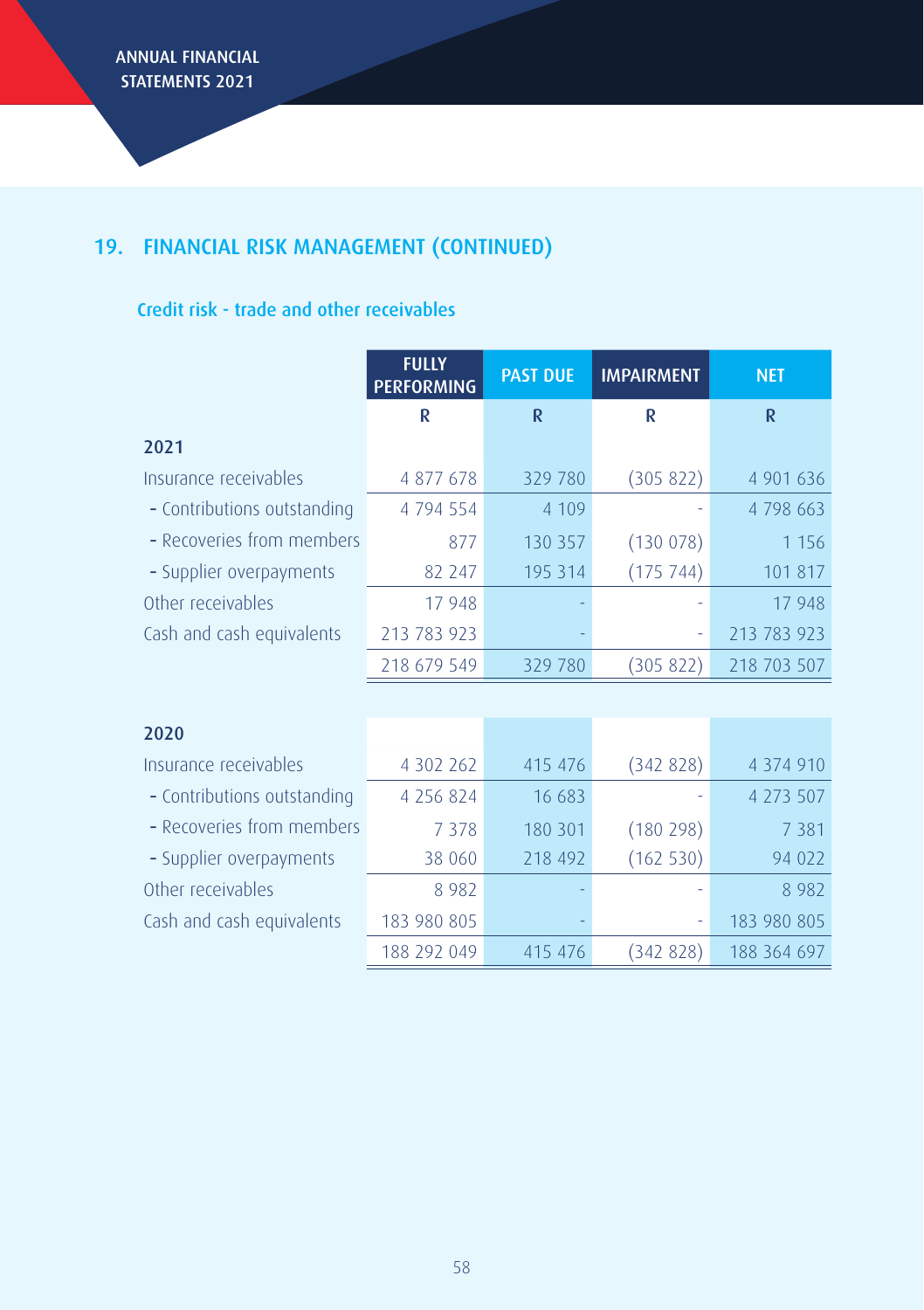### Age analysis of past due amounts

|                             | 30 DAYS | 60 DAYS | 90 DAYS + | <b>NET</b> |
|-----------------------------|---------|---------|-----------|------------|
|                             | R       | R       | R         | R          |
| 2021                        |         |         |           |            |
| Insurance receivables       | 21 640  | 13 417  | 294 723   | 329 780    |
| - Contributions outstanding | 4 109   | -       |           | 4 1 0 9    |
| - Recoveries from members   | 10 736  | 1 4 7 1 | 118 150   | 130 357    |
| - Supplier overpayments     | 6795    | 11 946  | 176 573   | 195 314    |
|                             | 21 640  | 13 417  | 294 723   | 329 780    |

| 2020                        |          |         |         |         |
|-----------------------------|----------|---------|---------|---------|
| Insurance receivables       | 39 118   | 9 9 1 2 | 366 446 | 415 476 |
| - Contributions outstanding | 16 683   | -       |         | 16 683  |
| - Recoveries from members   | 3 100    | 1 6 1 2 | 175 589 | 180 301 |
| - Supplier overpayments     | 19 3 3 5 | 8 300   | 190 857 | 218 492 |
|                             | 39 118   | 9912    | 366 446 | 415 476 |

### 20. TAXATION

The Scheme is exempt from income tax in terms of Section 10(1)(d) of the Income Tax Act.

### 21. CRITICAL ACCOUNTING JUDGEMENTS AND AREAS OF KEY SOURCES OF ESTIMATION UNCERTAINTY

In the process of applying the Scheme's accounting policies, the Trustees have made the following judgements that have the most significant effect on the amounts recognised in the financial statements: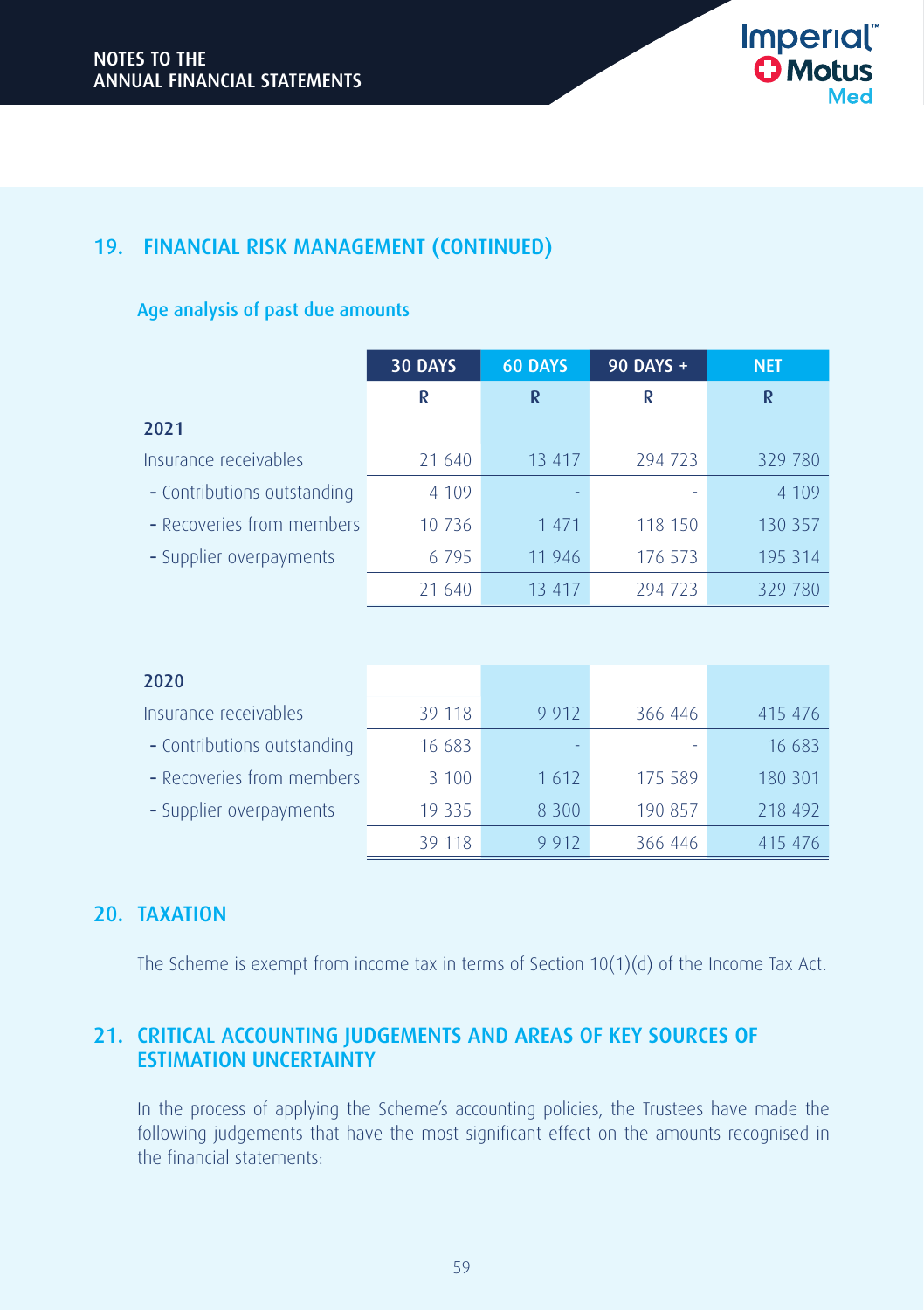### 21. CRITICAL ACCOUNTING JUDGEMENTS AND AREAS OF KEY SOURCES OF ESTIMATION UNCERTAINTY (CONTINUED)

- 1. Provision for outstanding claims is made based on various factors as discussed in Note 5.
- 2. The Scheme's financial instruments are measured at fair value as indicated in Note 1 and it is usually possible to determine their fair values within a reasonable range of estimates.
- 3. Provision is made for impairment of debt according to historical trends in the recoverability based on the ageing. The following amounts are provided for:
	- » Arrear contributions older than 120 days;
	- » Any amounts due from pensioners, resigned members and deceased members; and
	- » Supplier debt over 120 days.

These estimates are subjective in nature and involve uncertainties and matters of significant judgement (e.g. interest rates, volatility, estimated cash flows, etc.) and therefore cannot be determined with precision.

### 22. COMMITMENTS

There were no commitments for capital expenditure as at 31 December 2021 (2020: Nil).

### 23. NON-COMPLIANCE MATTERS

The following areas of non-compliance with the Act were identified during the year:

#### Contravention of Section 26(7)

#### Nature and impact

In terms of Section 26(7) of the Act, contributions must be paid directly to a medical scheme by no later than three business days after payment becomes due. Amounts were received after the prescribed three business days of the month following the last business day in which it became due, as stipulated in the rules.

#### Causes for the failure

Premiums reconciliations typically take more than three days to be resolved, and instances of non-compliance might occur. This is common in the industry and is not viewed as material.

#### Corrective action

The Scheme has strict credit control policies to minimise the risk of non-recovery.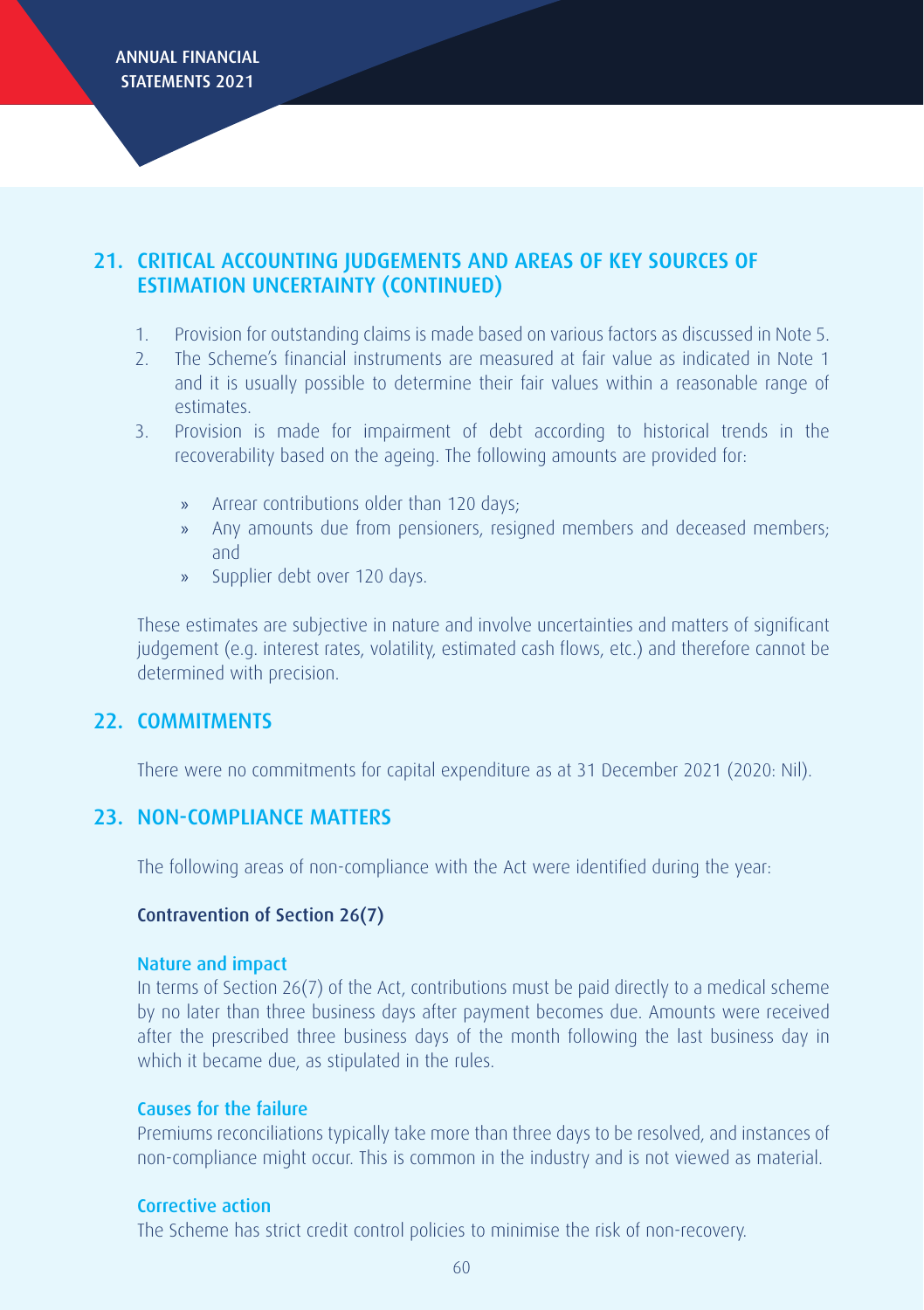

## 23. NON-COMPLIANCE MATTERS (CONTINUED)

#### Contravention of Section 35(8)(a)and (c)

#### Nature and impact

In terms of Section 35(8)(a) and (c) of the Act, a Scheme shall not invest any of its assets in an employer who participates in the medical scheme or any administrator associated with the medical scheme.

#### Causes for the failure

The Scheme holds indirect investments in Imperial Limited and Motus Holdings Limited through its linked insurance policy investment with Sygnia Life Limited.

The Scheme also holds indirect investments in Momentum Metropolitan Limited (holding company of the administrator), Liberty Holdings, Sanlam Limited and Discovery Holdings (holding companies of medical scheme administrators) through its linked insurance policy investment with Sygnia Life Limited.

#### Corrective action

The non-compliance is as a result of the Scheme's assets being invested in a linked policy of insurance. The Scheme does not dictate to the asset managers which investment holding to purchase. These investments are part of the total insured portfolio and selling this noncompliant investment would result in the complete sale of the entire portfolio.

A new application for exemption was submitted to the Registrar on 18 October 2019 and approved by the Registrar. The exemption will be valid for a period of three years, effective 1 December 2019 to 30 November 2022.

### 24. EVENTS AFTER REPORTING DATE

At the date of finalisation of the financial statements there were no material events that occurred subsequent to the reporting date that required adjustments to the amounts recognised in the financial statements.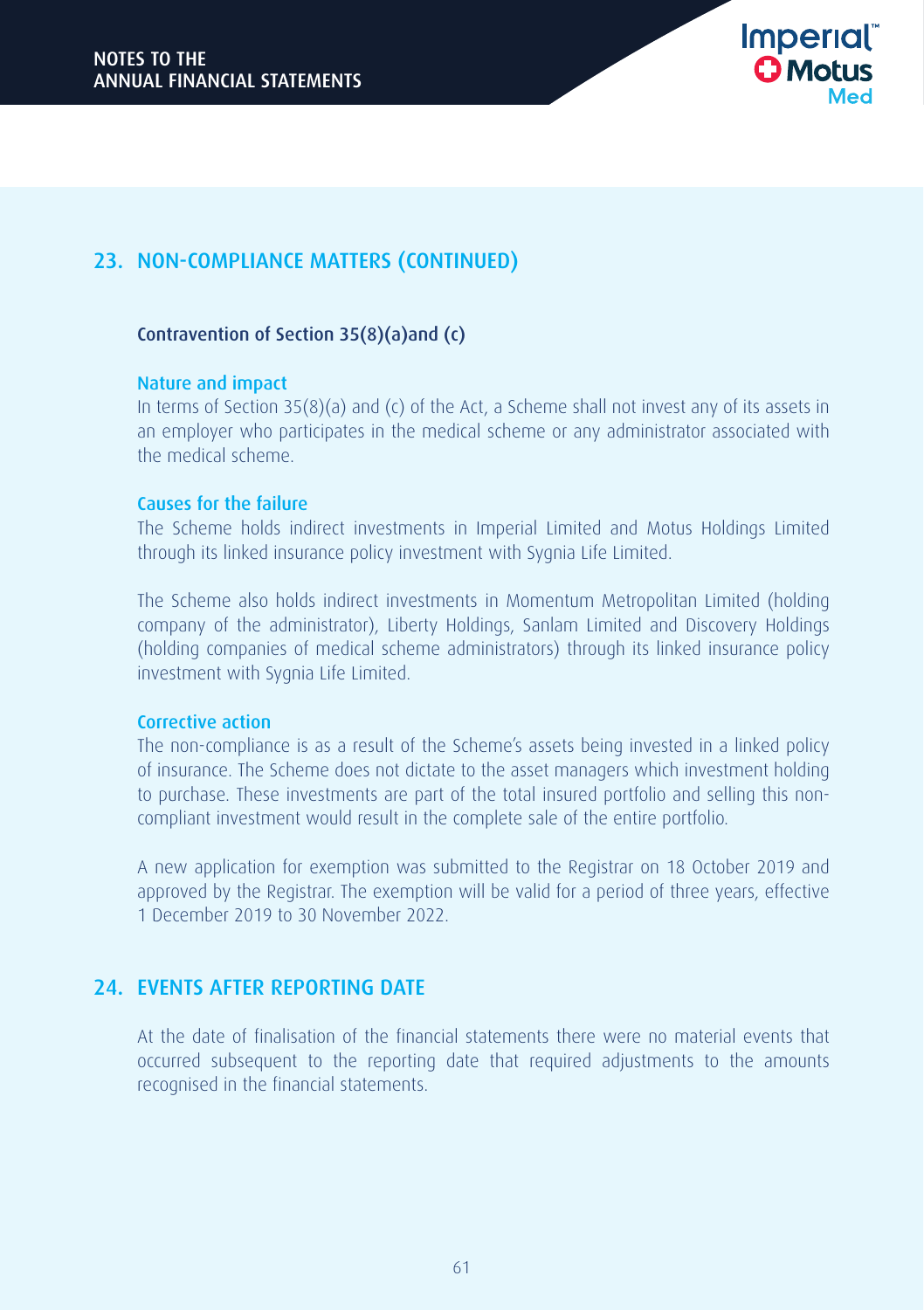### 25. GOING CONCERN

Following the outbreak of the coronavirus pandemic the Trustees continue to be of the opinion that the Scheme will be able to continue as a going concern, refer to note 24 of the notes to the financial statements for additional disclosure on events after reporting date.

### 26. CHANGE IN THE ACCOUNTING POLICY RELATING TO THE FORMAT OF THE STATEMENT OF CASH FLOWS

During 2021 the Council for Medical Schemes (CMS) published Circular 52 of 2021: Statement of Cash Flows. In the circular it was noted that Paragraph 19 of IAS 7 encourage entities to report cash flows from operating activities using the direct method. The Council for Medical Schemes (CMS) introduced the direct method in its 2021 annual statutory return.

The Statement of Cash Flows (SOCF) has been aligned to the prescribed format as set out in Circular 52 of 2021, with the most notable changes being the reporting of cash flows from operating activities using the direct method. The cash flows from operating activities were previously reported using the indirect method.

The change in accounting policy will be applied in preparing the financial statements for the year ended 31 December 2021. The change is applied retrospectively, with the comparative period presented as if this accounting policy had always been applied.

Table 1 sets out the change in disclosure of the SOCF.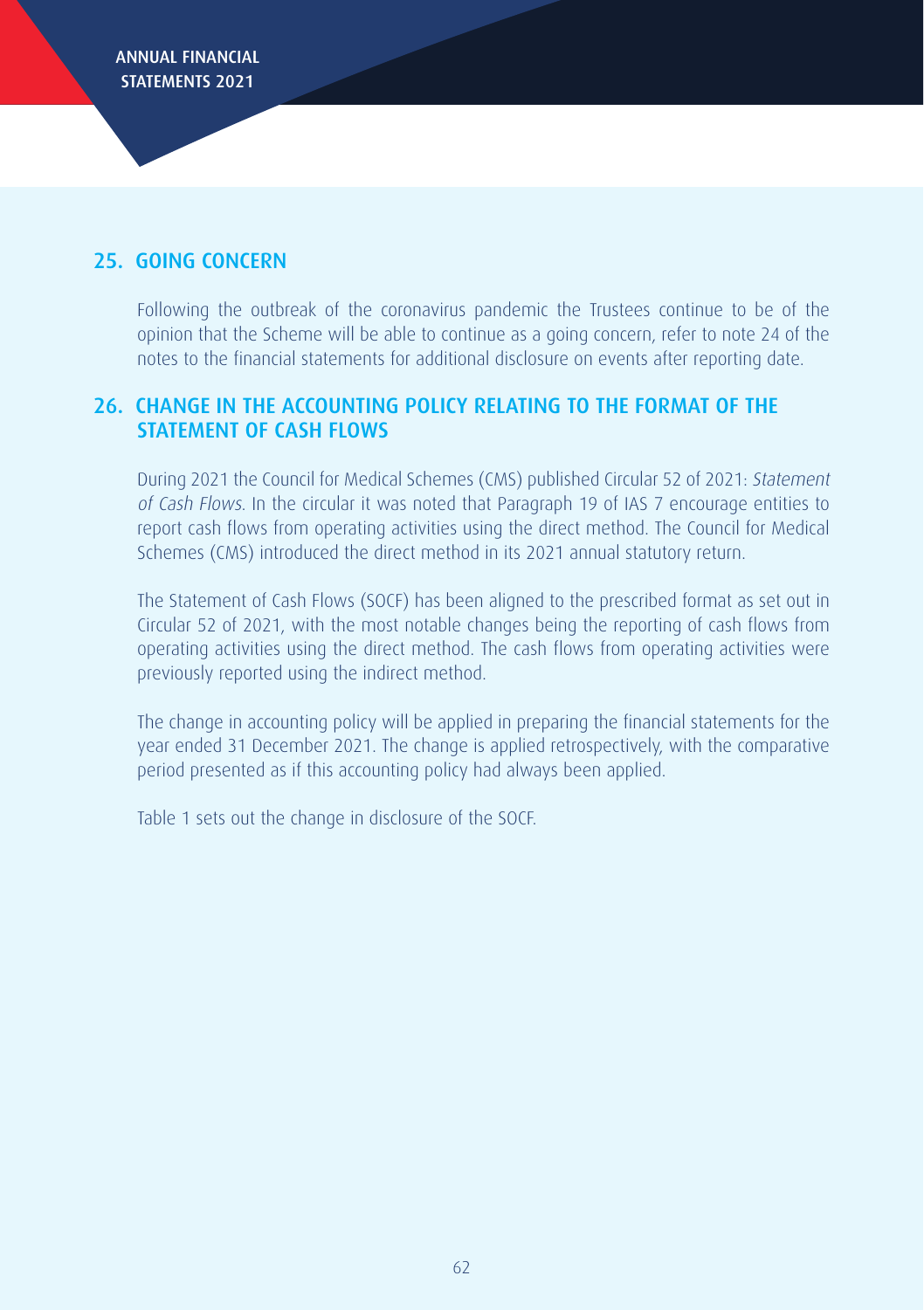

# 26. CHANGE IN THE ACCOUNTING POLICY RELATING TO THE FORMAT OF THE STATEMENT OF CASH FLOWS (CONTINUED)

|                                                                               | 2020<br><b>Restated</b> |
|-------------------------------------------------------------------------------|-------------------------|
|                                                                               | R                       |
| <b>CASH FLOWS FROM OPFRATING ACTIVITIES</b>                                   |                         |
| Cash receipts from members and providers                                      | 403 045 806             |
| Cash receipts from members - contributions                                    | 403 024 023             |
| Cash receipts from members and providers - others                             | 21 783                  |
|                                                                               |                         |
| Cash paid to providers, employees and members                                 | (338919322)             |
| Cash paid to providers, employees and members - claims                        | (318831899)             |
| Cash paid to providers, employees and members - non-healthcare<br>expenditure | (26094256)              |
| Sundry income                                                                 | 3 9 0 4                 |
| Unrealised and realised gain on cash and cash equivalents                     | 5 976 981               |
| Movement in the accrued interest                                              | 25 948                  |
|                                                                               |                         |
| Net cash from operating activities                                            | 64 126 484              |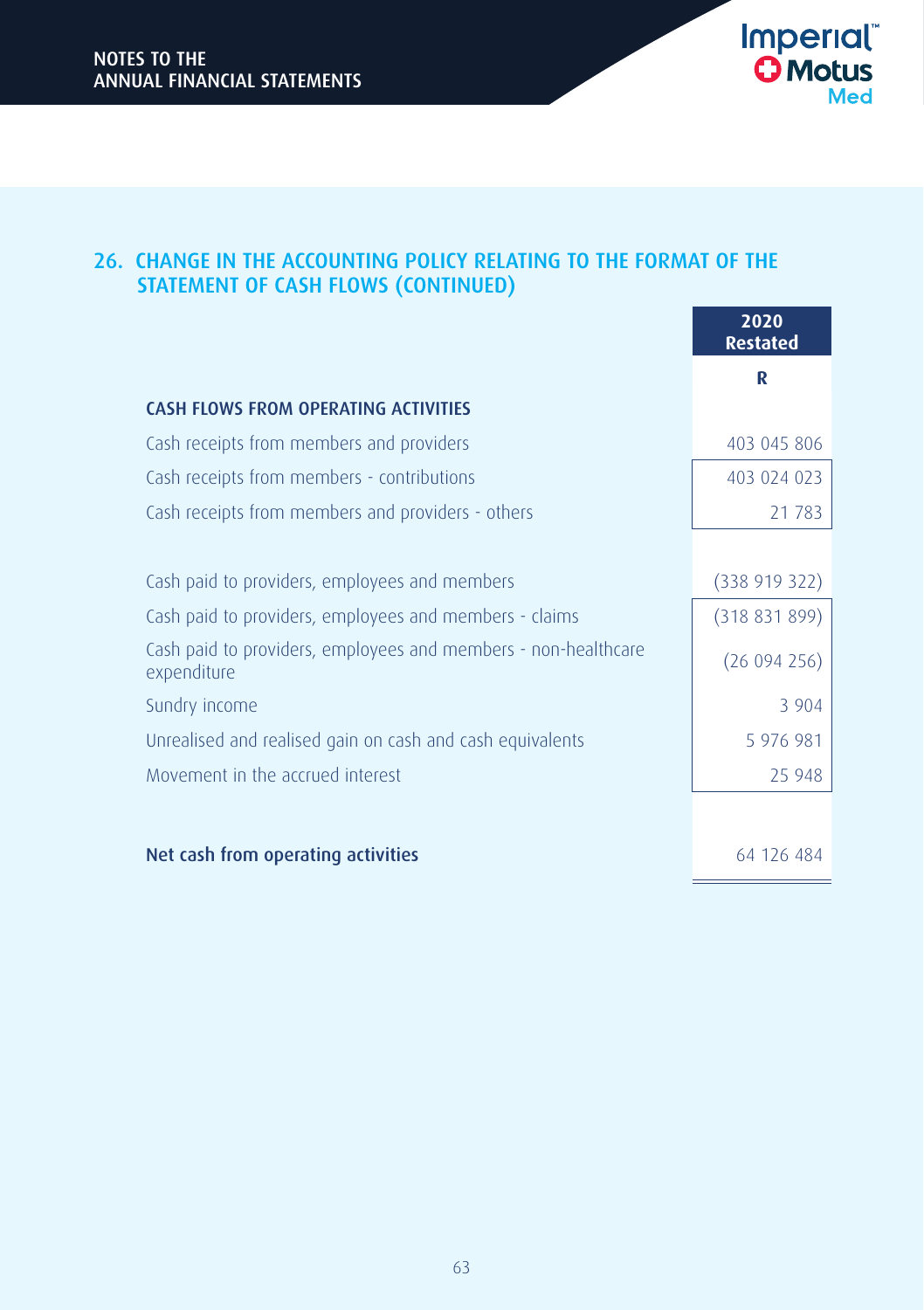# 26. CHANGE IN THE ACCOUNTING POLICY RELATING TO THE FORMAT OF THE STATEMENT OF CASH FLOWS (CONTINUED)

|                                                                              | 2020<br><b>Previously</b><br>presented |
|------------------------------------------------------------------------------|----------------------------------------|
|                                                                              | R                                      |
| <b>CASH FLOWS FROM OPERATING ACTIVITIES</b>                                  |                                        |
| Cash flows generated from operations before working capital changes          | 74 860 164                             |
| (Increase)/decrease in trade and other receivables (gross of<br>impairments) | (982 212)                              |
| Increase/(decrease) in trade and other payables                              | 6 039 367                              |
| Payments on outstanding claims provision                                     | (15790835)                             |
|                                                                              |                                        |
| Net cash from operating activities                                           | 64 126 484                             |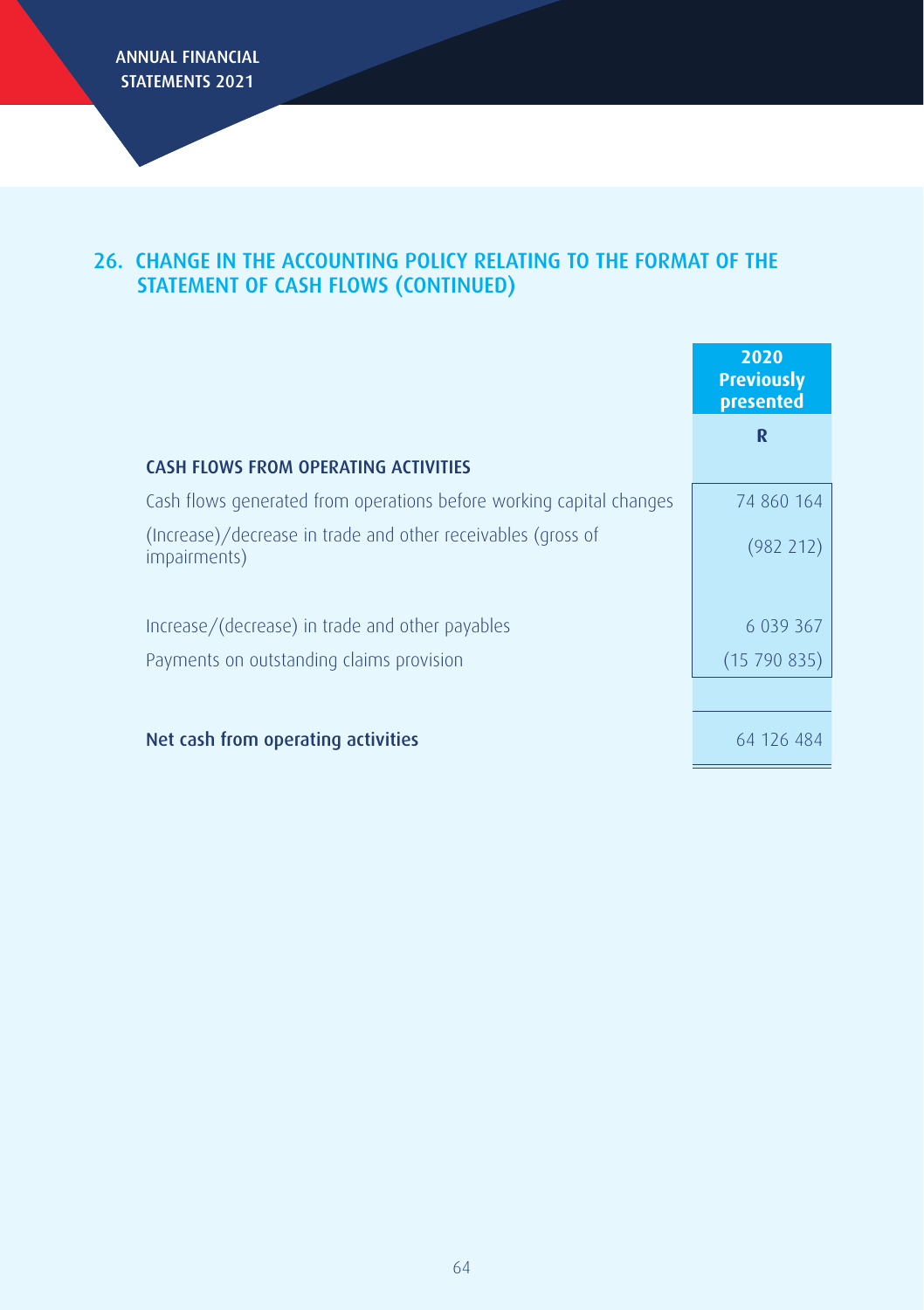,

## PROXY FORM IMPERIAL AND MOTUS MEDICAL AID

| being a member of Imperial and Motus Medical Aid, do hereby appoint |  |  |  |  |  |  |
|---------------------------------------------------------------------|--|--|--|--|--|--|
|---------------------------------------------------------------------|--|--|--|--|--|--|

who is a member of this Scheme or, failing him/her, the Chairman of the meeting, as my proxy to attend and vote on my behalf at the Annual General Meeting convened for Thursday, 30 June 2022.

I, ,

| Membership number of proxy: |  |
|-----------------------------|--|

Please return this proxy by email to **proxy@tmsmeetings.co.za.** 

 $\overline{1}$ Ť

T

To reach the Principal Officer, through The Meeting Specialist (Pty) Ltd, by no later than 10:00 on 28 June 2022.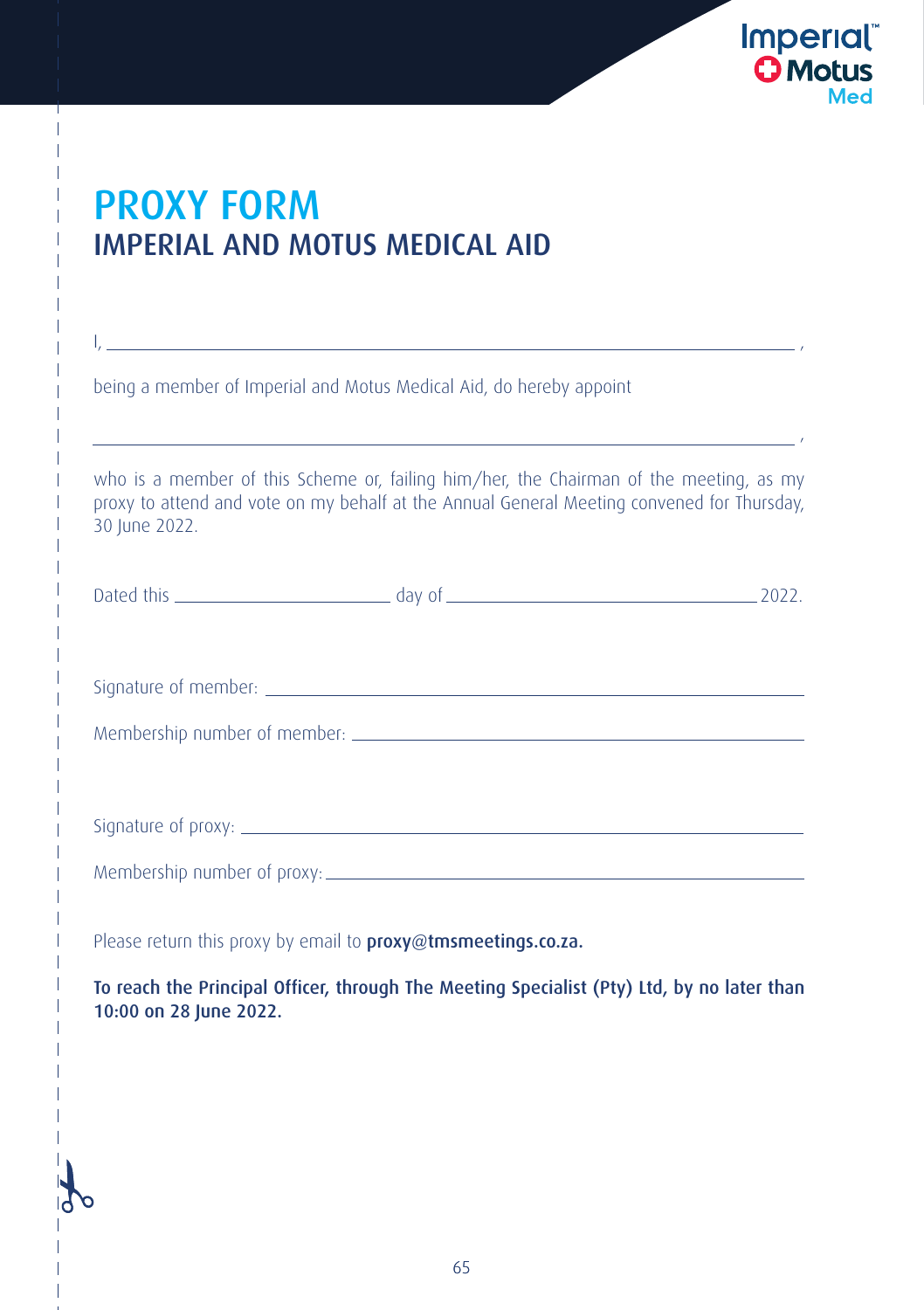ANNUAL FINANCIAL STATEMENTS 2021

## **NOTES**